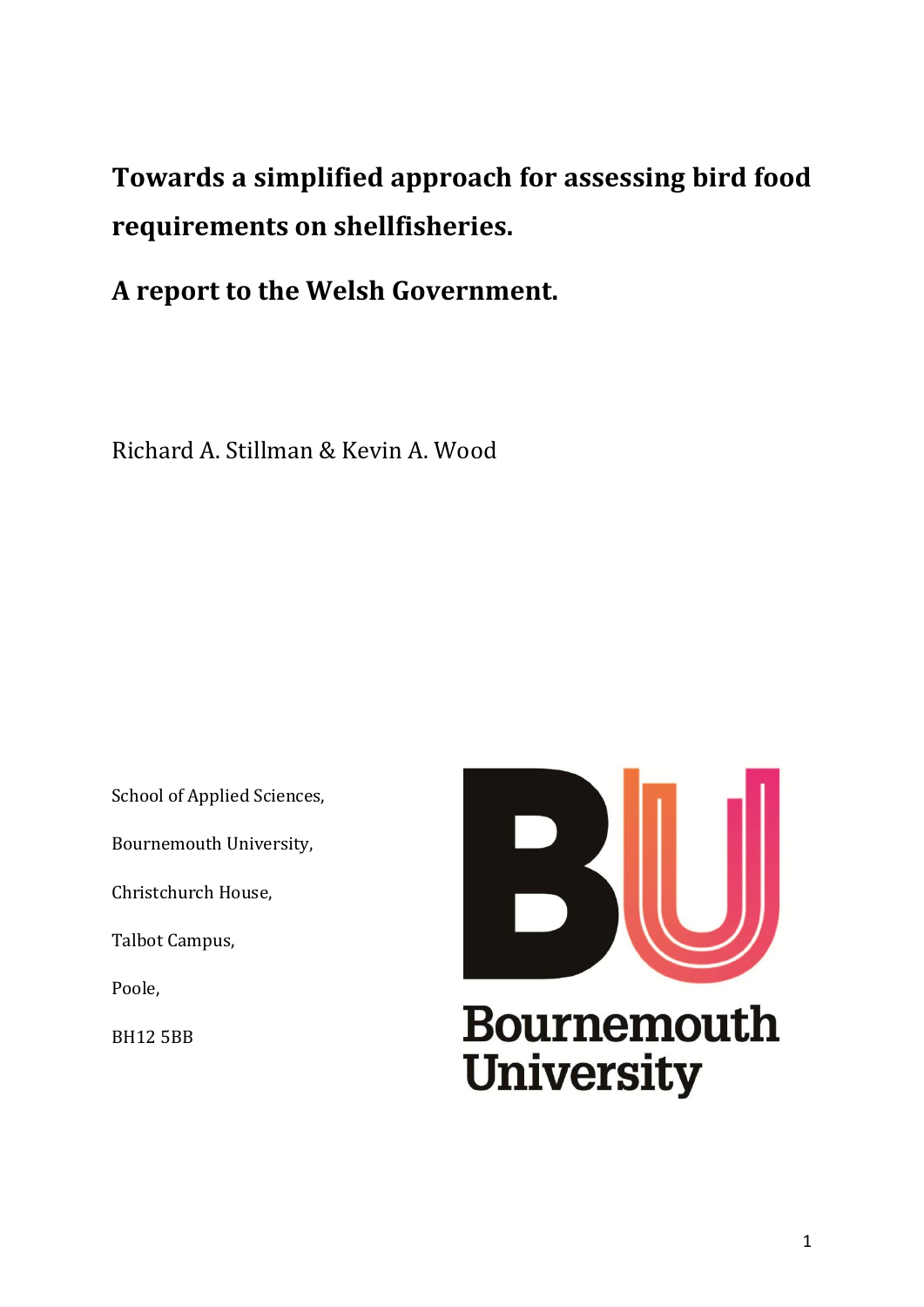Recommended citation: Stillman, R.A. & Wood, K.A. (2013). *Towards a simplified approach for assessing bird food requirements on shellfisheries. A report to the Welsh Government*. Bournemouth University. 41 pp.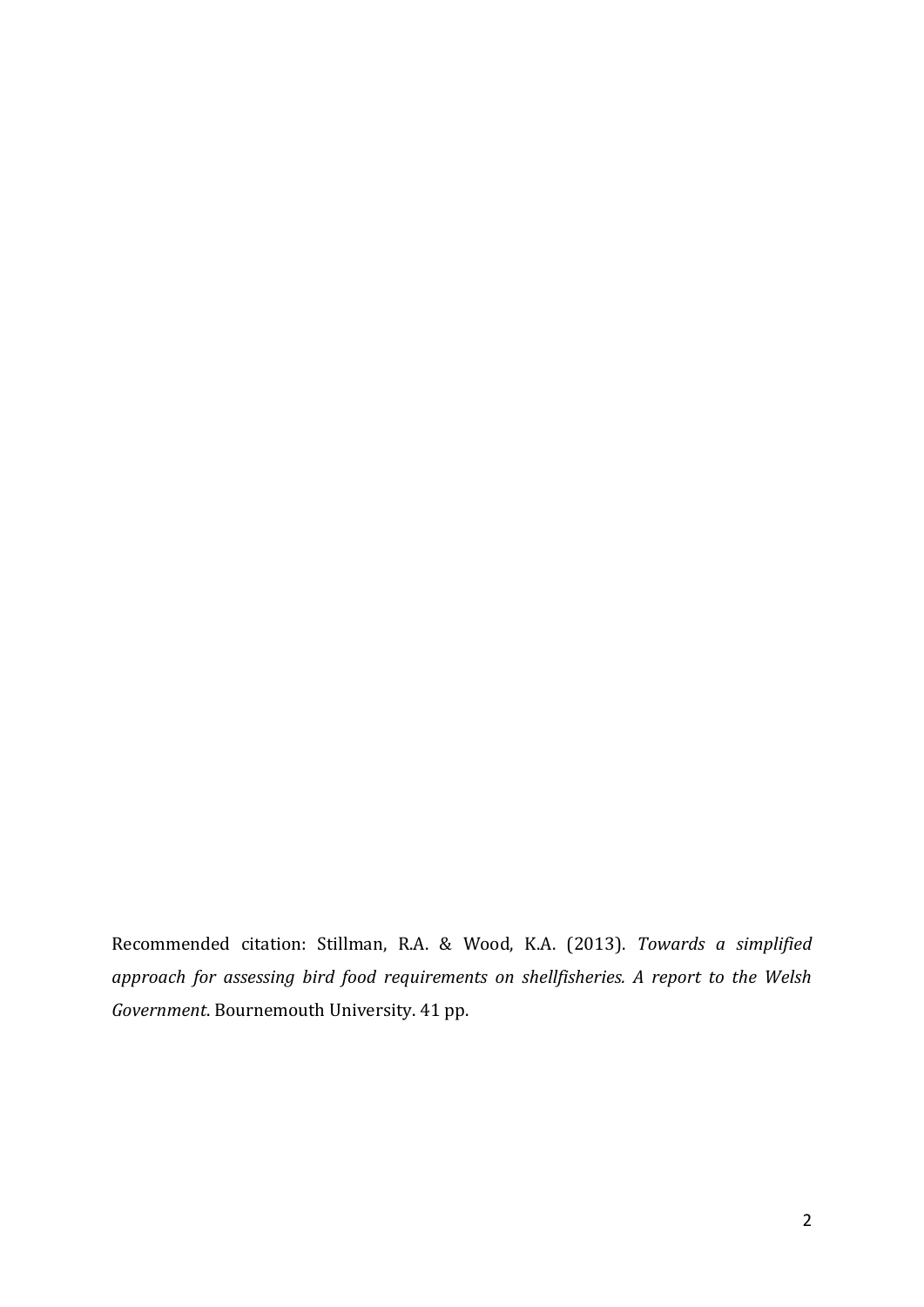# **Table of contents**

| 4.4 Comparison of physiological and ecological food requirements 18     |  |
|-------------------------------------------------------------------------|--|
| 5. A spreadsheet model for estimating oystercatcher food requirements22 |  |
|                                                                         |  |
|                                                                         |  |
|                                                                         |  |
|                                                                         |  |
|                                                                         |  |
|                                                                         |  |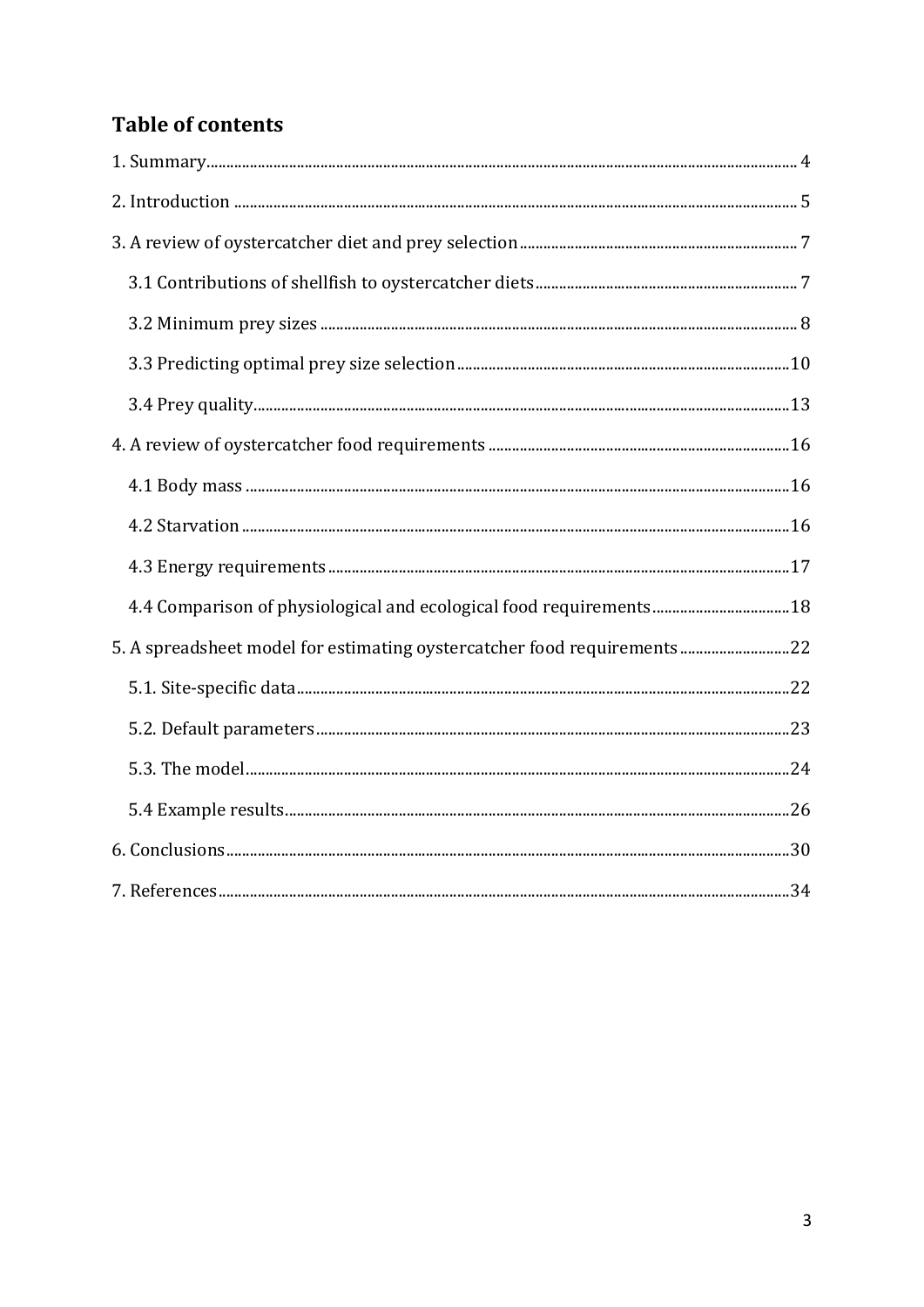#### <span id="page-3-0"></span>**1. Summary**

In northwest Europe conflicts have routinely occurred between economic and conservation interests regarding shellfish such as cockles and mussels. The harvest of these species is economically important, but shellfish also constitute the main overwinter food supply of the oystercatcher *Haematopus ostralegus*. In this report we describe attempts to produced a simplified modelling approach to predict the quantities of shellfish which need to be left unharvested in order to ensure high overwinter survival of oystercatcher.

We review oystercatcher diet and prey selection in order to quantify the dependence of this species on shellfish, and determine the size ranges of shellfish which the birds consume. We also review the food requirements of oystercatchers, based on their energetic needs and the nutritional quality of shellfish. In general the data agree well with those used in previous oystercatcher modelling studies. However, there is a possibility that the daily energy requirements, calculated from an all bird allometric equation, may yield an underestimate of oystercatcher food requirements. A comparison of the physiological food requirements, *i.e.* the quantity directly consumed, and the ecological food requirements, *i.e.* the quantity required to avoid high mortality, indicated that the ecological food requirement was between 2.0 and 7.8 times greater, with the value depending on the proportion of cockles *Cerastoderma edule* and mussels *Mytilus edulis* in a site. These ratios are calculated from empirical data on oystercatcher survival and the predictions of individual-based models predicting the relationship between mortality rate and the abundance of the food supply. Data from the Burry Inlet indicated that the mean ecological food requirement was 3.3 times greater at this site.

We describe a simplified spreadsheet model, which we used to predict the food requirements of the oystercatcher population of the Burry Inlet, and thus the quantity of shellfish which must be left unharvested in order to maintain low mortality rate. The model is based on parameter values derived from the literature reviews in this study, including the energy requirements of the birds, the energy content of shellfish, the minimum size of cockles and mussels consumed, and the ratio of the ecological and physiological requirements. We describe the assumptions and limitations of the model,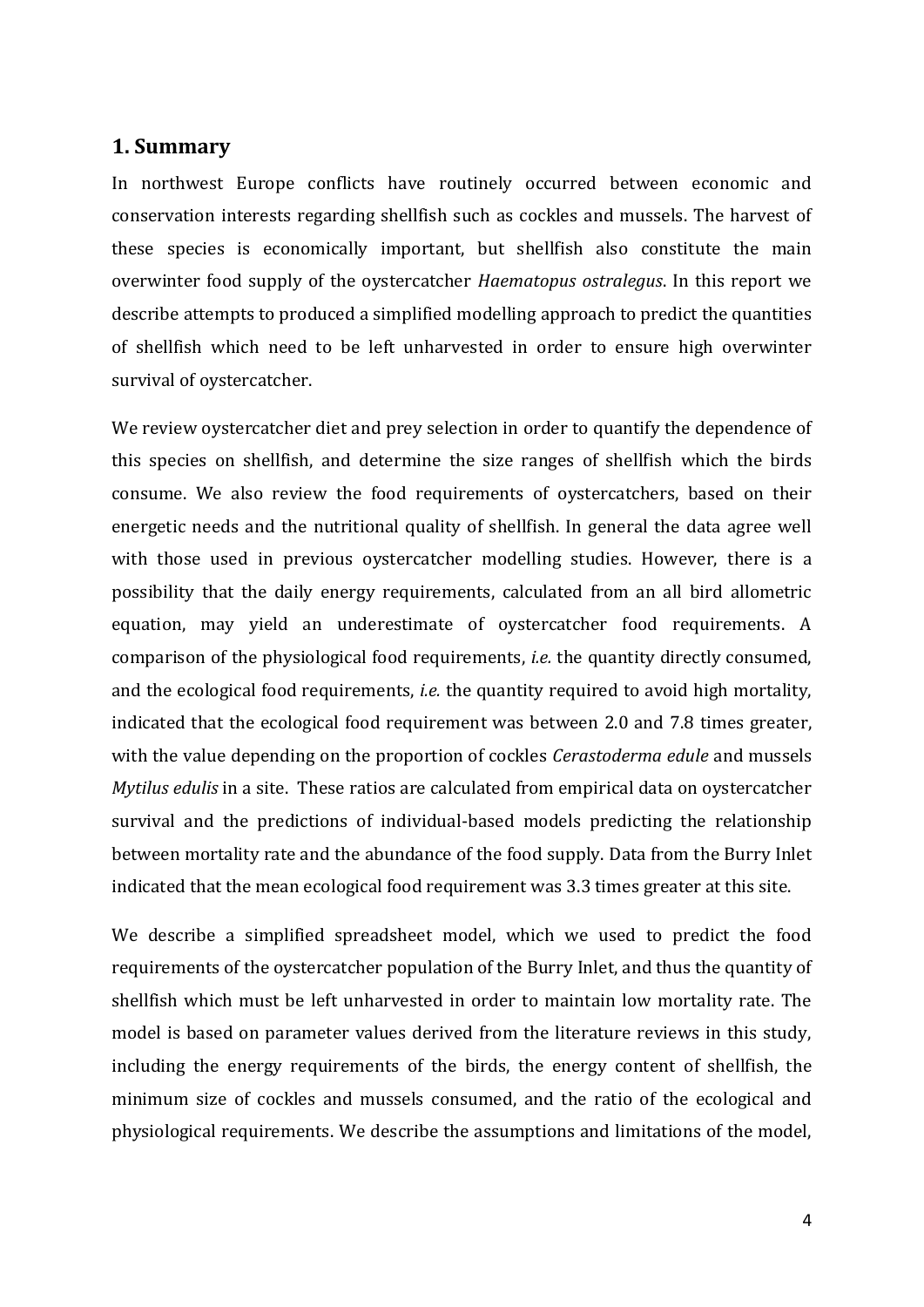and compare the model with more detailed individual-based models that can be used to predict the mortality rate of shorebirds in relation to the amount of food available.

# <span id="page-4-0"></span>**2. Introduction**

Welsh estuaries are important sites for shellfish, such as mussels (*Mytilus edulis* L.) and cockles (*Cerastoderma edule* L.), which support commercial shellfisheries. These shellfish are also the principal overwintering food resource for migratory wading birds, including the Eurasian oystercatcher (*Haematopus ostralegus* L.). These shared shellfish resources have led to conflicts between economic and conservation interests across estuaries in northwest Europe (Tinker, 1974; Ens, 2006; Laursen *et al*., 2010). Enough shellfish must be left unharvested to allow the birds to meet their food requirements. The responses of oystercatchers and other wading bird species to insufficient food supplies during the overwinter period, which include reduced individual body condition, increased mortality and reduced population sizes, have been welldocumented in the scientific literature (Camphuysen *et al*., 1996; Verhulst *et al*., 2004; Atkinson *et al*., 2003; Atkinson *et al*., 2005; Atkinson *et al*., 2010). The latest Wetland Bird Survey (WeBS) counts reveal the continued importance of Welsh estuaries for Oystercatcher populations (Table 1).

**Table 1**. The five most important sites for Overwintering Oystercatchers in Wales, based on the 2010/11 WeBS counts. The mean UK population was estimated at 153,120 (Holt et al., 2012). Locations with over 3000 individuals are designated as 'Sites of National Importance in Great Britain', whilst sites with over 8000 individuals are designated as 'Sites of International Importance'.

| Location                | Mean no.<br><i>individuals</i> | Percentage of<br><b>UK</b> population |
|-------------------------|--------------------------------|---------------------------------------|
| Dee Estuary             | 23,486                         | 15.3 %                                |
| Burry Inlet             | 13,654                         | 8.9%                                  |
| Carmathan Bay           | 11,442                         | $7.5\%$                               |
| Lavan Sands, Conway Bay | 6,606                          | $2.3\%$                               |
| Swansea Bay             | 3,565                          | 4.3 %                                 |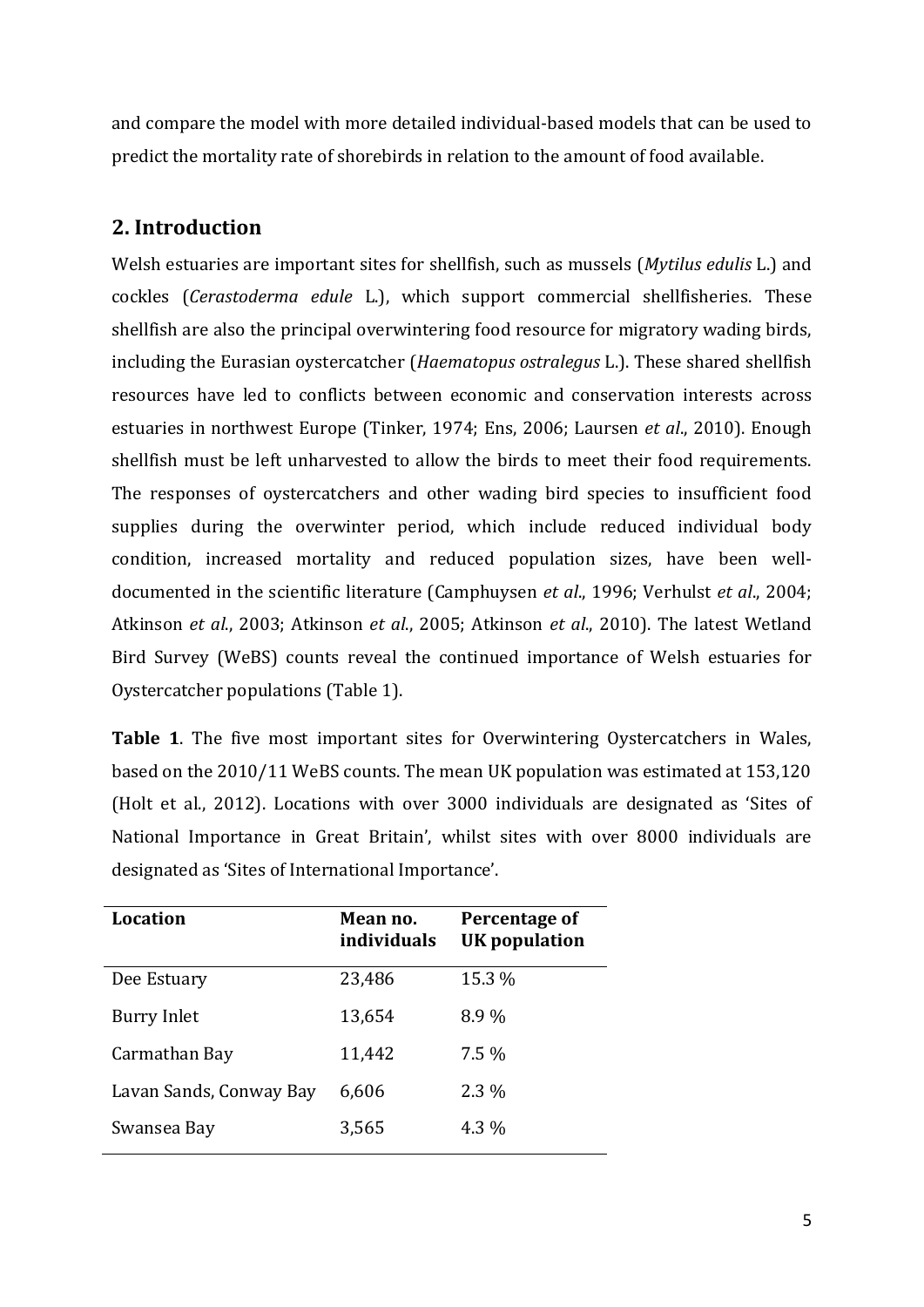Therefore, the central question facing statutory authorities of estuaries is: how much food should be left unharvested for the bird population? Detailed individual-based models (IBMs) can predict the amount of food required by populations of shellfishfeeding birds (including oystercatchers) to survive through winter (*e.g.* Stillman, 2008; Stillman & Goss-Custard, 2010). These models have been developed for a number of shellfisheries, most recently the Burry Inlet in Wales (Stillman *et al*., 2010). By predicting the amount of food required by the birds, these models can be used in the process of setting shellfishing Total Allowable Catch. However, specialist knowledge is required to run the models, and they have typically been applied on a site by site basis. Despite recent attempts to make IBMs more user-friendly (*e.g.* West *et al*., 2011), model complexity is still perceived as a barrier to the successful use of IBMs. It would be preferable if a simplified approach could be used to set such Total Allowable Catches and if the approach could be used in a consistent way across a range of sites. The simplified approach could synthesis the predictions of the more detailed models. An ideal would be a piece of software into which data on the number of birds and density and species of shellfish are entered, which then predicts using simple steps, the amount of food required by the birds. The predictions should be accompanied by appropriate caveats, the assumptions used to calculated them, and confidence limits. The simplified approach could potentially be used in combination with individual-based models, highlighting priority systems in which more detailed modelling and data collection could occur.

The purpose of this project is to trial the development of such an approach for predicting the food requirements of oystercatchers. The starting point is Goss-Custard *et al*. (2004), a paper which used detailed individual-based models to predict the food requirements of oystercatchers on a range of sites. The amount of food per bird required in a site to maintain high overwinter survival was predicted (termed the *ecological food requirement*). This amount was then compared to the amount of food actually consumed by each bird (termed the *physiological food requirement*). A value termed the *ecological multiplier* describes how many times greater the ecological food requirement is relative to the physiological food requirement; the ecological requirement was predicted to be two to eight times higher than the physiological requirement. Thus more food needed to be present within a site than the quantity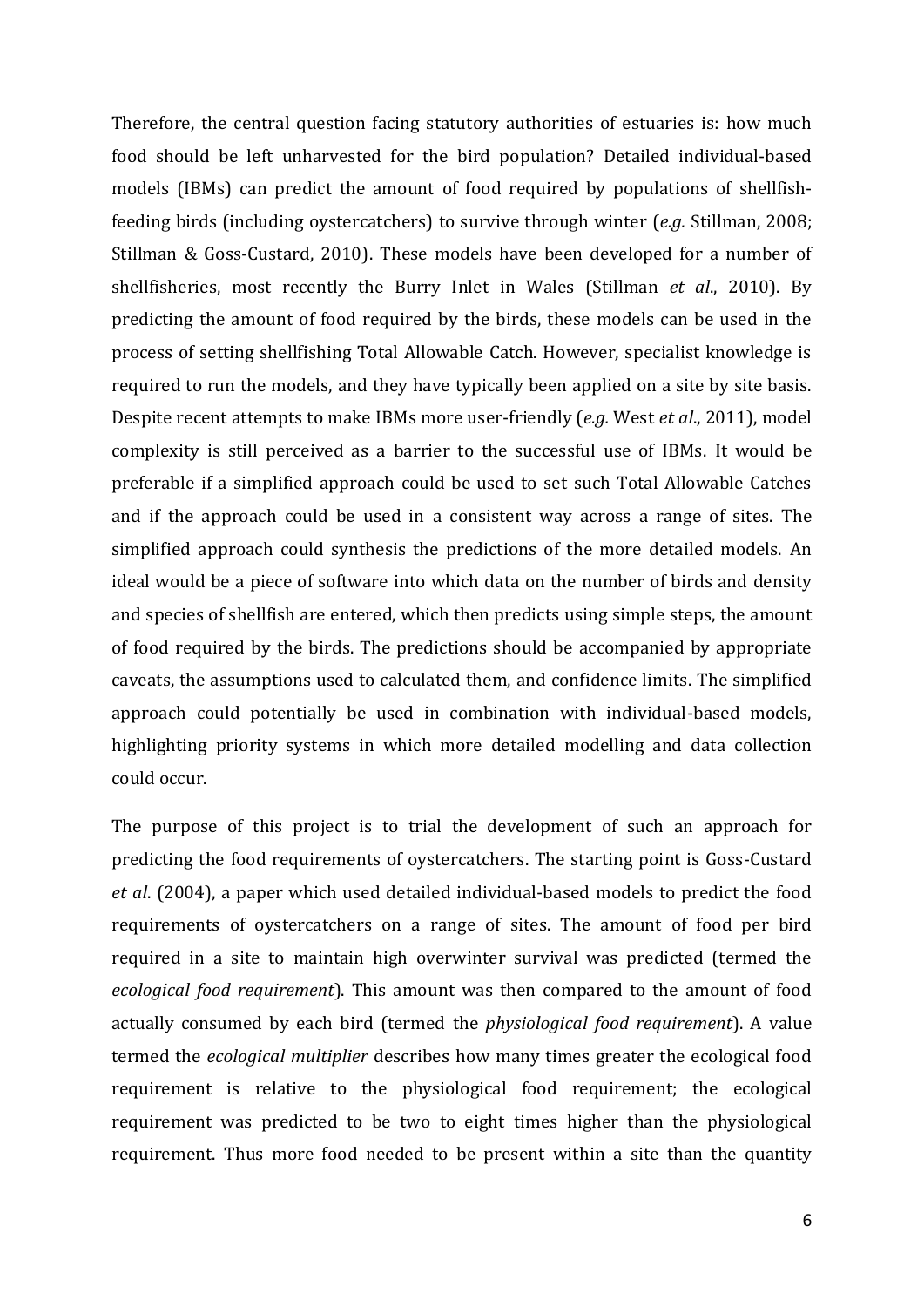actually eaten by the birds because they were not able to find all the food, because some birds could exclude others from part of the food supply (through interference competition) and because some food was lost due to factors other than the birds themselves. The difference between the ecological and physiological requirements was smaller on sites dominated by cockles than on sites dominated by mussels (Goss-Custard *et al*. 2004). This is because more birds can be excluded through interference competition from highly aggregated mussel beds than from more dispersed cockle beds. The approach of comparing ecological and physiological requirements provides a relatively simple way of predicting the amount of food that birds require to survive through winter, and also synthesises the predictions of detailed individual-based models.

### <span id="page-6-0"></span>**3. A review of oystercatcher diet and prey selection**

In this section we review the current knowledge of oystercatcher diet, prey selectivity and energetic quality. Oystercatchers have been observed to be highly selective in their choices of prey items, showing strong preferences between and within species (Sutherland & Ens, 1987). Oystercatchers are similarly selective in their feeding habitats, with the consequence that intertidal habitats support the majority of overwintering individuals, despite comprising only a small proportion of the total available landscape. For example, in the Ythan estuary (Scotland) Heppleston (1971) reported that at low tide the mussel beds (12 ha or 2.8 % of total), mud flats (173 ha or 40.4 %) and grass fields (243 ha or 56.5 %) accounted for 62.7 %, 25.6 % and 11.6 % of oystercatchers respectively. Such findings demonstrate that intertidal areas are disproportionately important to overwintering populations. In contrast, marginal habitats such as grasslands comprise large areas but support a relatively small proportion of the total population. However, these habitats themselves can be critical for bird survival at times when the birds are unable to obtain all of their daily energy requirements from intertidal habitats (e.g. Stillman *et al*. 2000).

#### <span id="page-6-1"></span>**3.1 Contributions of shellfish to oystercatcher diets**

We examined the proportions of shellfish and other prey species in the diet of overwintering oystercatchers reported in the published literature (Table 2). A large body of evidence indicates the importance of cockles and mussels in the diet of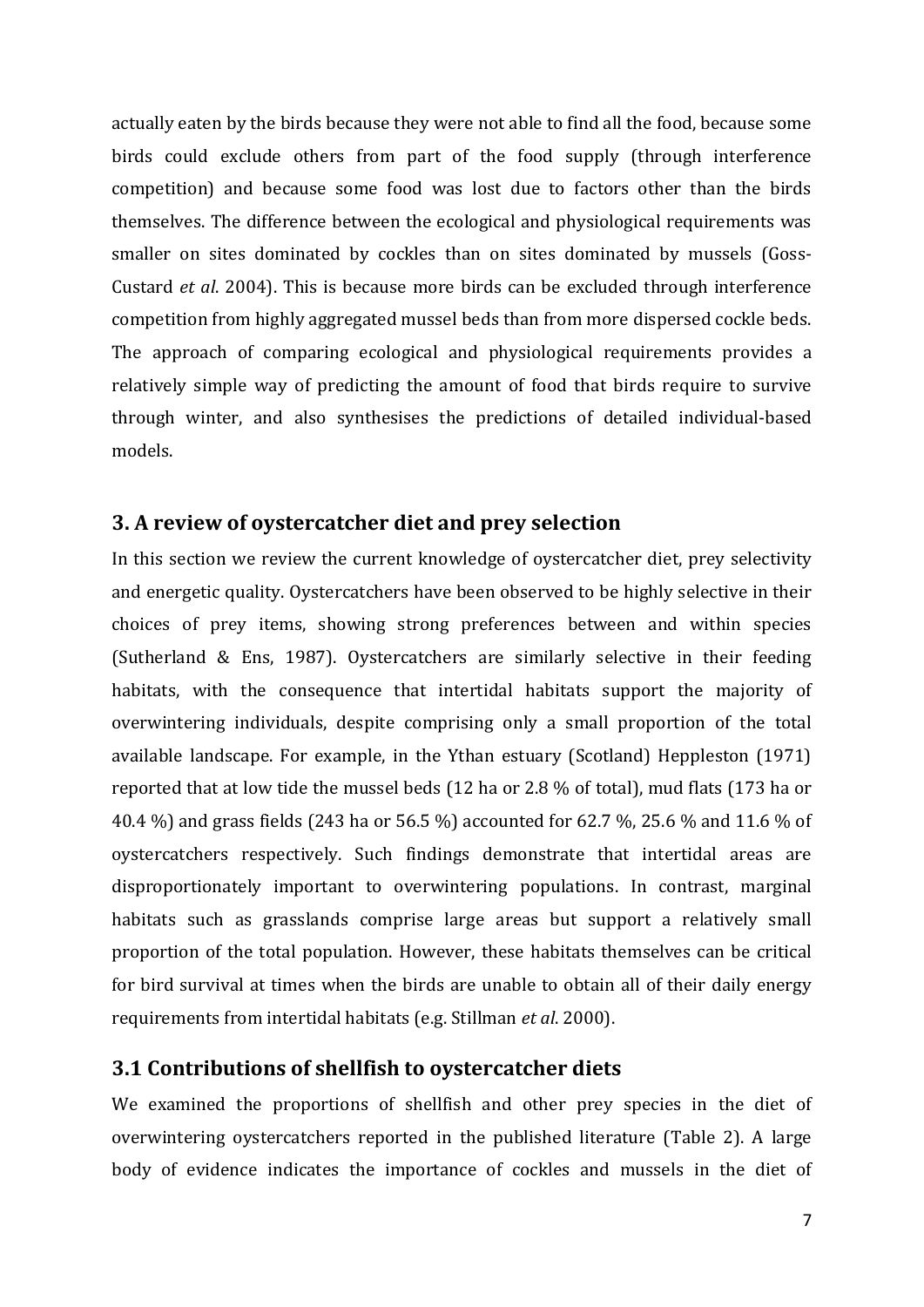oystercatchers (*e.g.* Goss-Custard *et al*., 1977; Ens *et al*., 1996a; Goss-Custard *et al*., 2006). Smaller proportions of other species may be consumed, in particular during the breeding season. These include other shellfish species such as peppery furrow shell (*Scrobicularia plana* Da Costa, 1778) and Baltic macoma (*Macoma balthica* L.), as well as non-shellfish species such as ragworm (*Nereis diversicolor* Müller, 1776) (Boates & Goss-Custard, 1989; Bunskoeke *et al*., 1996; Ens *et al*., 1996b). Terrestrial invertebrates such as earthworms (*Lumbricus terrestris* L.) and leatherjackets (*Tipula* spp.) may also be eaten by birds feeding in grass fields (Heppleston, 1971). However, overwintering oystercatchers are largely reliant on cockles and mussels in intertidal habitats (Heppleston, 1971; Goss-Custard *et al*., 1977).

| <b>Location</b>             | <b>Date</b>          | <b>Mussels</b><br>(%) | <b>Cockles</b><br>(%) | <b>Other</b><br>(%) | <b>Reference</b>            |
|-----------------------------|----------------------|-----------------------|-----------------------|---------------------|-----------------------------|
| Wadden Sea<br>(Netherlands) | October<br>1983      | 25                    | 74                    | $\mathbf{1}$        | Ens <i>et al.</i> (2006a)   |
| Wadden Sea<br>(Netherlands) | February<br>1984     | 32                    | 60                    | 8                   | Ens <i>et al.</i> (2006a)   |
| Wadden Sea<br>(Netherlands) | March 1984           | 27                    | 70                    | 3                   | Ens <i>et al.</i> (2006a)   |
| Wadden Sea<br>(Netherlands) |                      | 80                    |                       | 20                  | Atkinson et al. (2010)      |
| Wadden Sea<br>(Netherlands) |                      | 60                    |                       | 40                  | Van de Pol et al. (2010)    |
| Exe Estuary<br>(England)    | Winters<br>1986-1991 | 93                    | 7                     | $\overline{0}$      | Durell et al. (1993)        |
| Exe Estuary<br>(England)    | Winters<br>1986-1991 | 94                    | 5                     | $\mathbf{1}$        | Durell <i>et al.</i> (1993) |

**Table 2**. The percentages of mussels, cockles and other prey items to the diet of oystercatchers, based on biomass.

### <span id="page-7-0"></span>**3.2 Minimum prey sizes**

We found a mixture of field and model evidence regarding the sizes of shellfish which are consumed by oystercatchers. Sutherland & Ens (1987) reported that whilst oystercatchers showed preferences for mussels with shell lengths between 25-50 mm,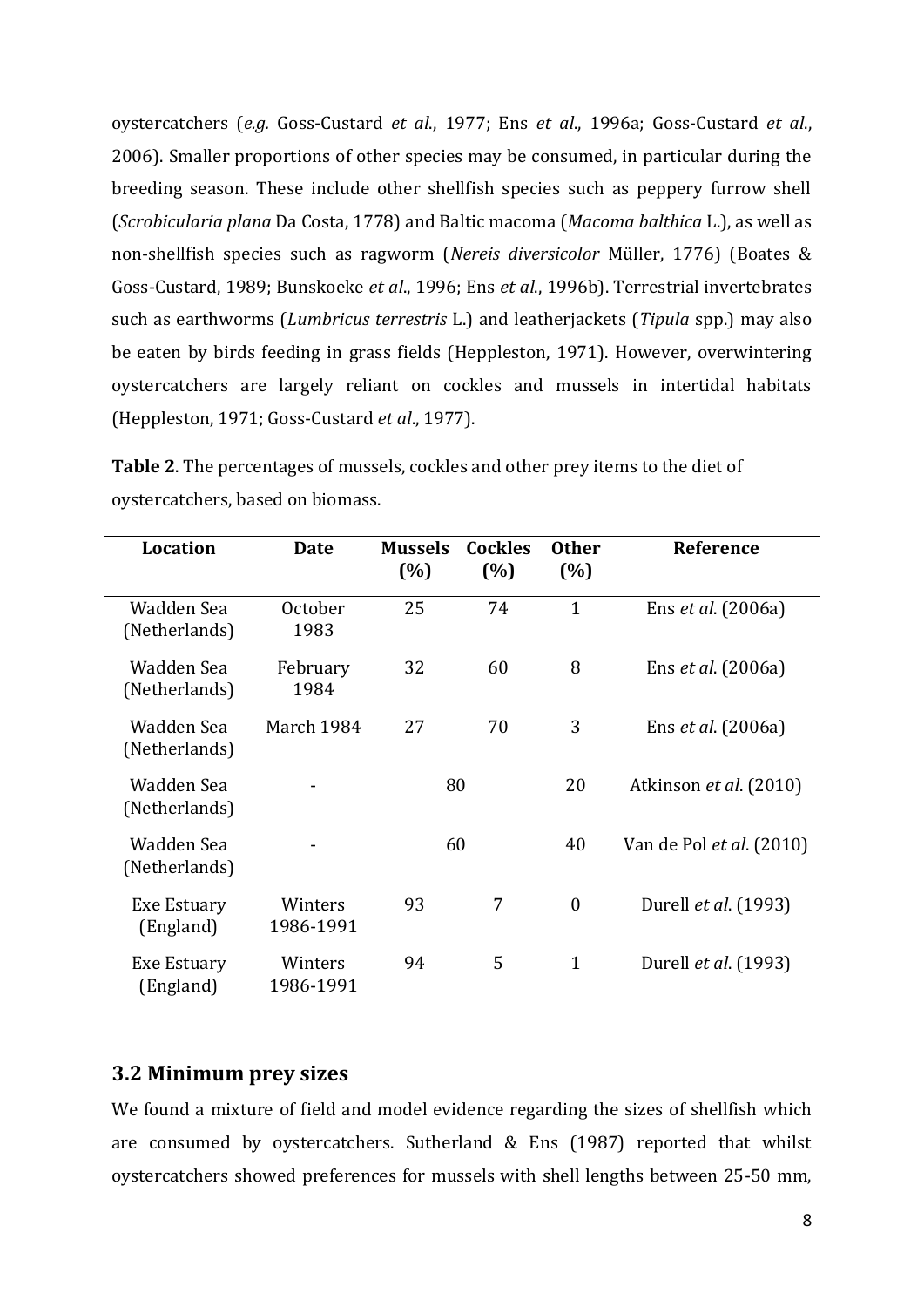mussels in the 20-25 mm size class, the smallest available during the experiments, were also consumed. No mussels greater than 60 mm were consumed (Sutherland & Ens, 1987). In a set of prey choice experiments, birds offered mussels between 15 and 55 mm consistently preferred 25-35 mm mussels (Leopold *et al*., 1989). Additionally, there is some evidence that size preferences vary seasonally with availability and profitability; Cayford & Goss-Custard (1990) observed that the mean size of mussel consumed by oystercatchers in the Exe estuary varied between 48 mm in February and 28 mm in May. In arguably the most authoritative study on oystercatcher prey selection, Goss-Custard *et al*. (2006), based on a review of published and unpublished studies, reported that mussels between 30 – 59 mm were consumed. These values have been used in previous oystercatcher models (*e.g.* Stillman, 2009; Stillman *et al*., 2010).

Norris & Johnstone (1998) found that cockles as small as those in the 7-15 mm size class were consumed in the Burry Inlet, but that birds consumed greater proportions of larger cockles as winter progressed, possibly due to declining prey quality. Furthermore, Norris (1999) used a prey size selection model to predict that oystercatchers would consume only cockles > 15 mm in November, and > 22 mm in January, indicating some seasonal variability in minimum size selection. Above these threshold minima, prey choice experiments offering cockles in the range 20-45 mm have typically reported no significant differences between the sizes offered and the sizes consumed (Leopold *et al*., 1989). Furthermore, Leopold *et al*. (1989) found no differences in the sizes of cockles eaten during daylight and night. Goss-Custard *et al*. (2006), based on a review of published and unpublished studies, reported that cockles between 15 – 40+ mm were consumed, which suggested that there is no maximum size for cockle prey. These values have been used in previous oystercatcher models (*e.g.* Stillman, 2009; Stillman *et al*., 2010).

However, there are problems associated with relating the short-term prey choice experiments on captive birds to oystercatcher minimum prey size selection in the wild. Firstly, such studies typically do not offer the full range of sizes available in the wild; it is generally the smallest size classes which are omitted. Secondly, whilst captive birds may consume some very small or very large shellfish, it does not logically follow that a bird could survive a winter solely consuming these size classes. Therefore, using such data to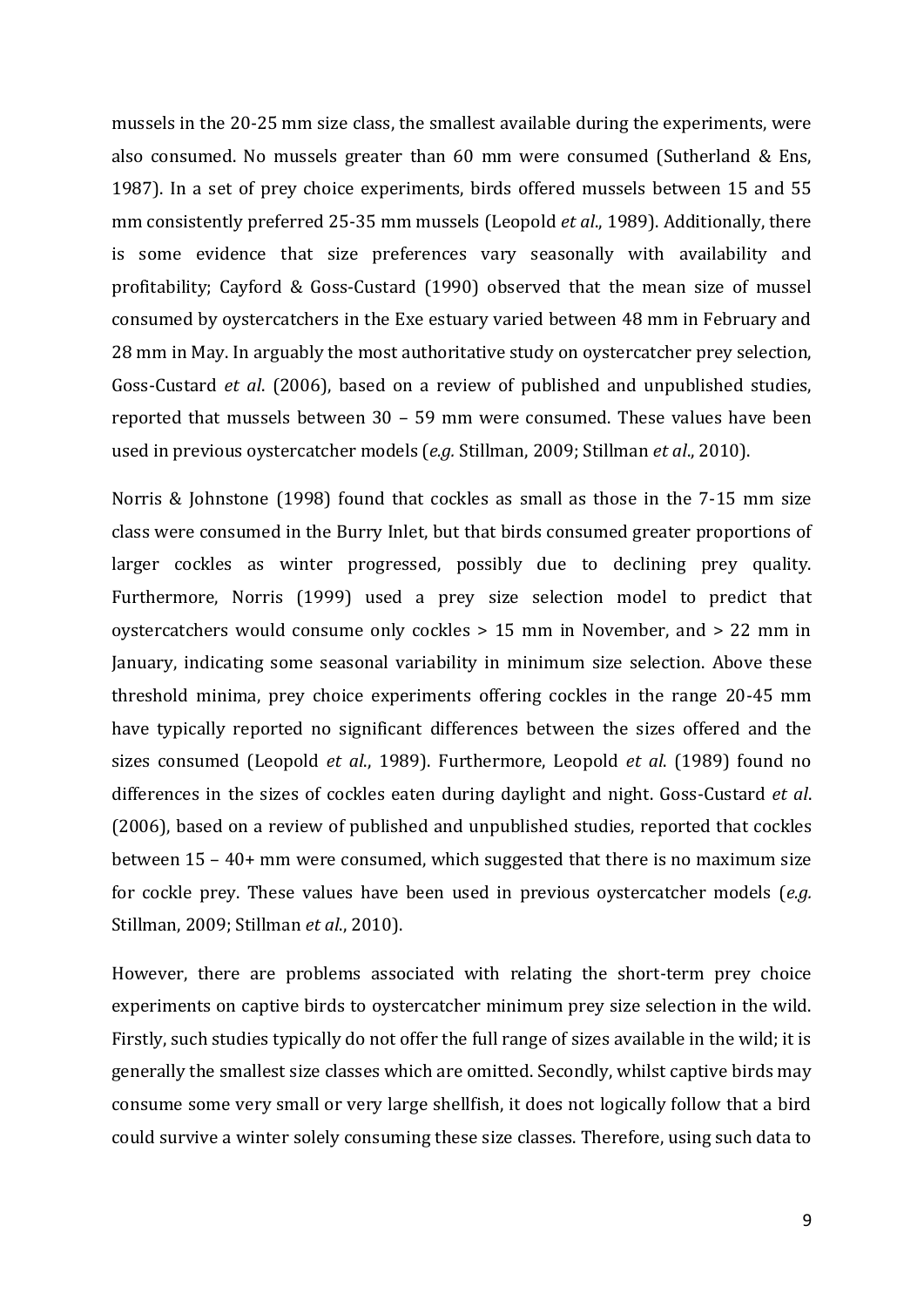inform size selection in the model could underestimate the minimum size class and thus risk mortality events due to starvation.

#### <span id="page-9-0"></span>**3.3 Predicting optimal prey size selection**

In view of the problems of estimating minimum prey size detailed above, using prey size-selection models (e.g. as used by Norris & Johnstone (1998)) to estimate the most profitable size classes could possibly be a more reliable approach. This section describes how these models are developed and the data required to parameterise them. The models determine which prey size classes an animal should include within its diet to maximise the rate at which it consumes energy. Whether or not prey size classes are included in the diet depends on the amount of energy (or biomass) within a prey item within each size class, the time taken to consume a prey item within each size class and the rate at which prey size classes are encountered by the animal. Most frequently size selection models have been derived from Holling's disc equation (Holling 1959) which relates the rate at which an animal can feed to the density of prey in the environment.

$$
\frac{N}{T} = \frac{\lambda}{1 + \lambda h}
$$
 Equation 1

Where  $N =$  number of prey consumed,  $T =$  time that animal is foraging for,  $h =$  handling time of prey (= time take to consume one prey item) and  $\lambda$  = encounter rate with prey (= number of prey encountered (e.g. seen, touched) per unit time). Prey encounter rate is related to prey density and so increases as prey density increases. This model assumes that the animal consumes each prey item that it encounters and that all prey are identical. The model predicts that the number of prey consumed per unit time (termed intake rate) is zero when encounter rate (prey density) is zero but increases to approach a maximum value as prey encounter rate (prey density) increases. One unrealistic assumption of this model is that all prey are identical. Charnov (1976) developed a multi-prey version of the disc equation that could predict the range of prey types (called size classes below) that should be included in the diet.

$$
\frac{E}{T} = \frac{\sum E_i \lambda_i Q_i}{1 + \sum \lambda_i h_i Q_i}
$$
 Equation 2

10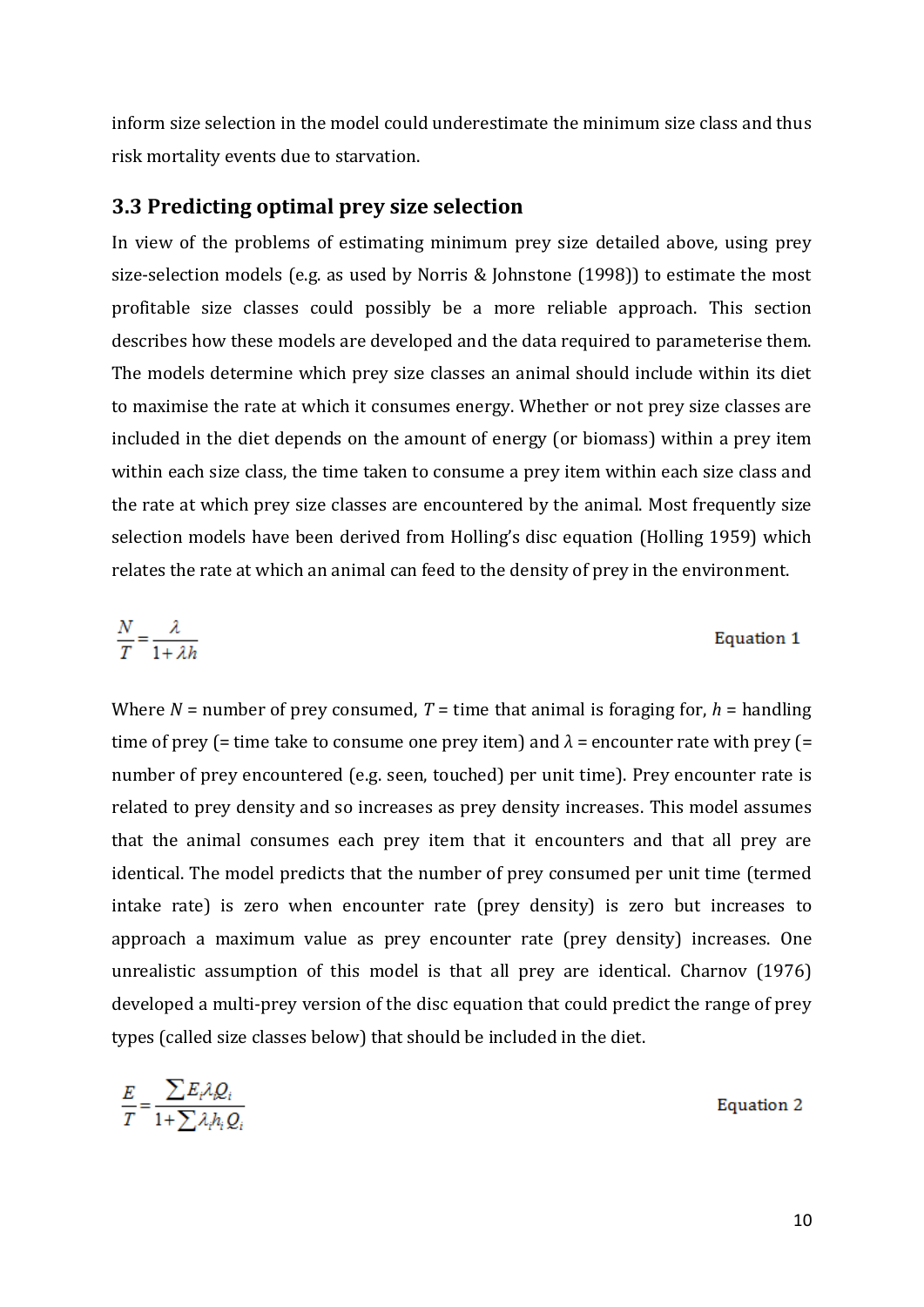where  $E_i$  = energy content of prey size class *i*,  $h_i$  = handling time of prey size class *i*,  $\lambda_i$  = encounter rate with prey size class *i* and  $Q_i$  = probability that animal will consume prey size class *i* after it is encountered. Charnov (1976) showed that to maximise energy intake,  $Q_i = 1$  if  $E/T < E_i/h_i$  and  $Q_i = 0$  if  $E/T > E_i/h_i$  (note that there is a typing error in Norris & Johnstone (1998) and the "<" and ">" symbols are reversed). So the animal should consume an individual of prey size class *i* if its profitability (*Ei*/*hi*; = the rate of consuming energy from the size class once it has been encountered) is above the overall energy intake rate  $(E/T)$  = the overall rate of consuming energy from a range of size classes including the time taken to encounter prey). This model makes a number of assumptions that are applicable to oystercatchers feeding on bivalves (Meire & Ervynck 1986), with the exception that prey are assumed to be identified instantaneously without error. In contrast to this assumption, oystercatchers do waste time inspecting prey that are subsequently not consumed. Meire & Ervynck (1986) therefore developed an extension to the Charnov (1976) model to account for this extra time cost.

$$
\frac{E}{T} = \frac{\sum E_i \lambda_i P_i Q_i}{1 + \sum \lambda_i \left( P_i h_i + (1 - P_i) w_i \right) Q_i}
$$

#### Equation 3

where *w<sup>i</sup>* = time wasted handling an item of prey size class *i* which is subsequently not consumed and  $P_i$  = probability that an item of prey size class *i* attacked by the animal will be consumed. To maximise energy intake,  $Q_i = 1$  if  $E/T \le E_i P_i / (P_i h_i + (1-P_i) w_i)$  and  $Q_i$  $= 0$  if  $E/T > E_iP_i/(P_ih_i + (1-P_i)w_i)$ . So the animal should consume an individual of prey size class *i* if its profitability including waste handling time  $(E_i P_i/(P_i h_i + (1-P_i) w_i))$ ; = the rate of consuming energy from the size class once it has been encountered, including the time spent handling prey that are subsequently not consumed) is above the overall energy intake rate  $(E/T)$  = the overall rate of consuming energy from a range of size classes including the time taken to encounter prey).

The optimal size selection is calculated by setting the values  $Q_i$  to 0 and 1 for different prey size classes to determine the size selection that maximises energy intake rate. The prey size classes are ordered by their profitabilities, usually with the result that larger size classes are more profitable than smaller size classes. This happens because energy content usually increases more rapidly with increasing prey size than does the time costs of handling the prey. An initial model is built that just includes the most profitable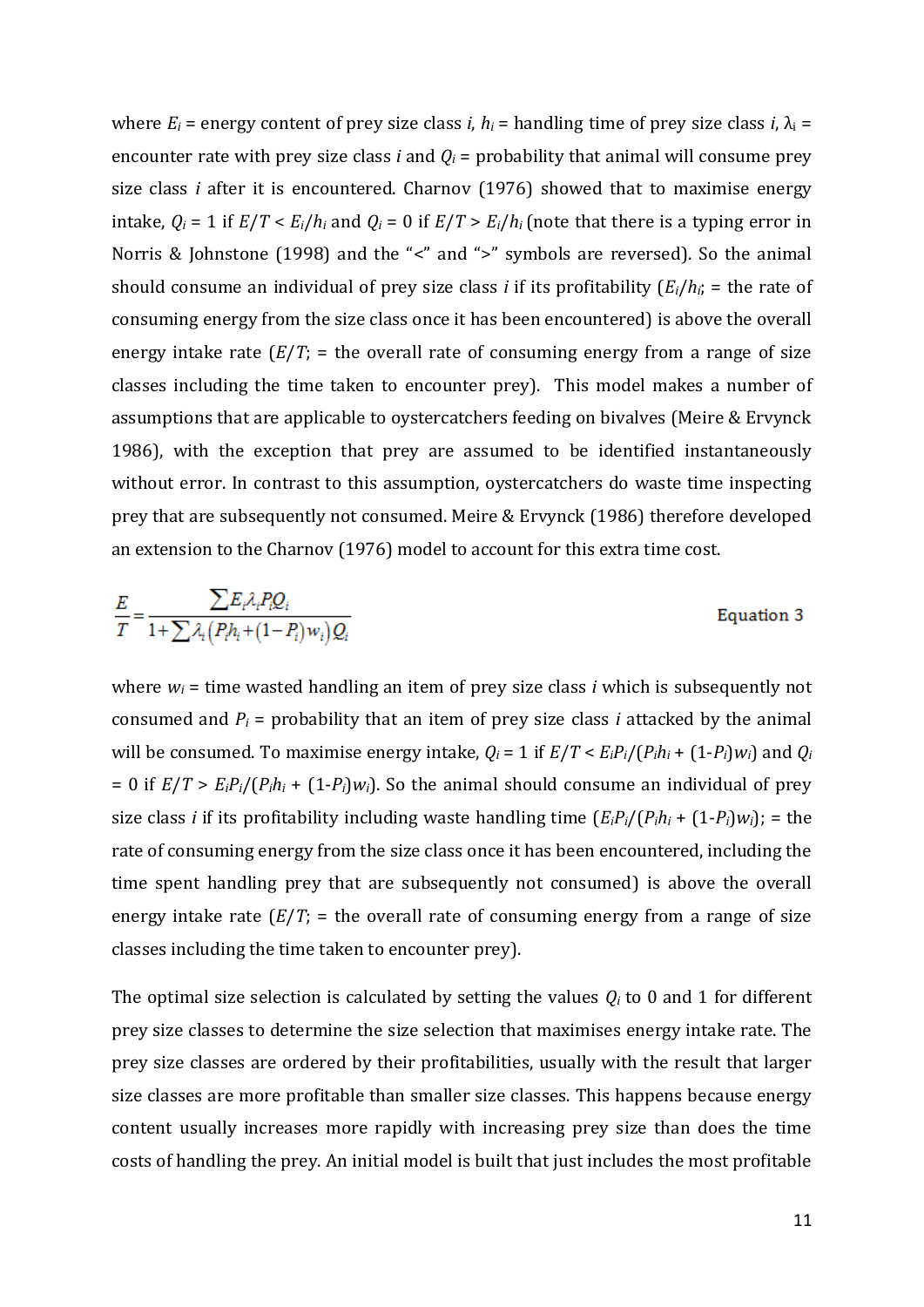prey size class ( $Q_i = 1$  for this size class and  $Q_i = 0$  for all others). A second model is then built that includes the most and second most profitable prey size classes. A check is made to determine whether the profitability of the second most profitable prey size class is greater than energy intake rate. If this is true the process is repeated by building a model that also includes the third most profitable prey size class. This process is repeated until the profitability of the nth most profitable prey size class is lower than energy intake rate. At this point the final model excludes the nth most profitable prey size class but includes all those previously added. The set of prey size classes included in this model comprise the size selection that maximises energy intake rate. As profitability usually increases with prey size, the size classes are usually added in order of decreasing size and so this approach can be used to predict the minimum size class included in the diet.

Although optimal size selection models can predict the minimum size of prey included in the diet, they require detailed foraging and energetics data that will typically not be available for most systems. The required parameters are the energy content of each prey size class (*Ei*), the handling time of each prey size class (*hi*), the time wasted handling an item of prey size class which is subsequently not consumed (*wi*) and the probability that an item of each prey size class attacked by the animal will be consumed (*Pi*). The encounter rate with prey is usually calculated from a combination of the density of each prey size class and the area of habitat searched per unit time.

$$
f_{\rm{max}}
$$

 $\lambda_i = aD_i$ 

#### Equation 4

where  $a$  = area of habitat searched per unit time (also called area of discovery) and  $D_i$  = density of prey size class *i*. For example, Norris and Johnstone (1998) calculated encounter rate from the rate at which the birds explored the habitat by touch. *a* can potentially depend on the size class, for example if large prey items can be detected over greater distances. Further studies are required to apply size selection models to a wider range of sites to find for generalities in optimal size selection.

In the absence of generalities in optimal size selection, and given that the data required will be absent for the majority of sites, it was decided to subsequently derive size selection from the literature review in Section 3.2.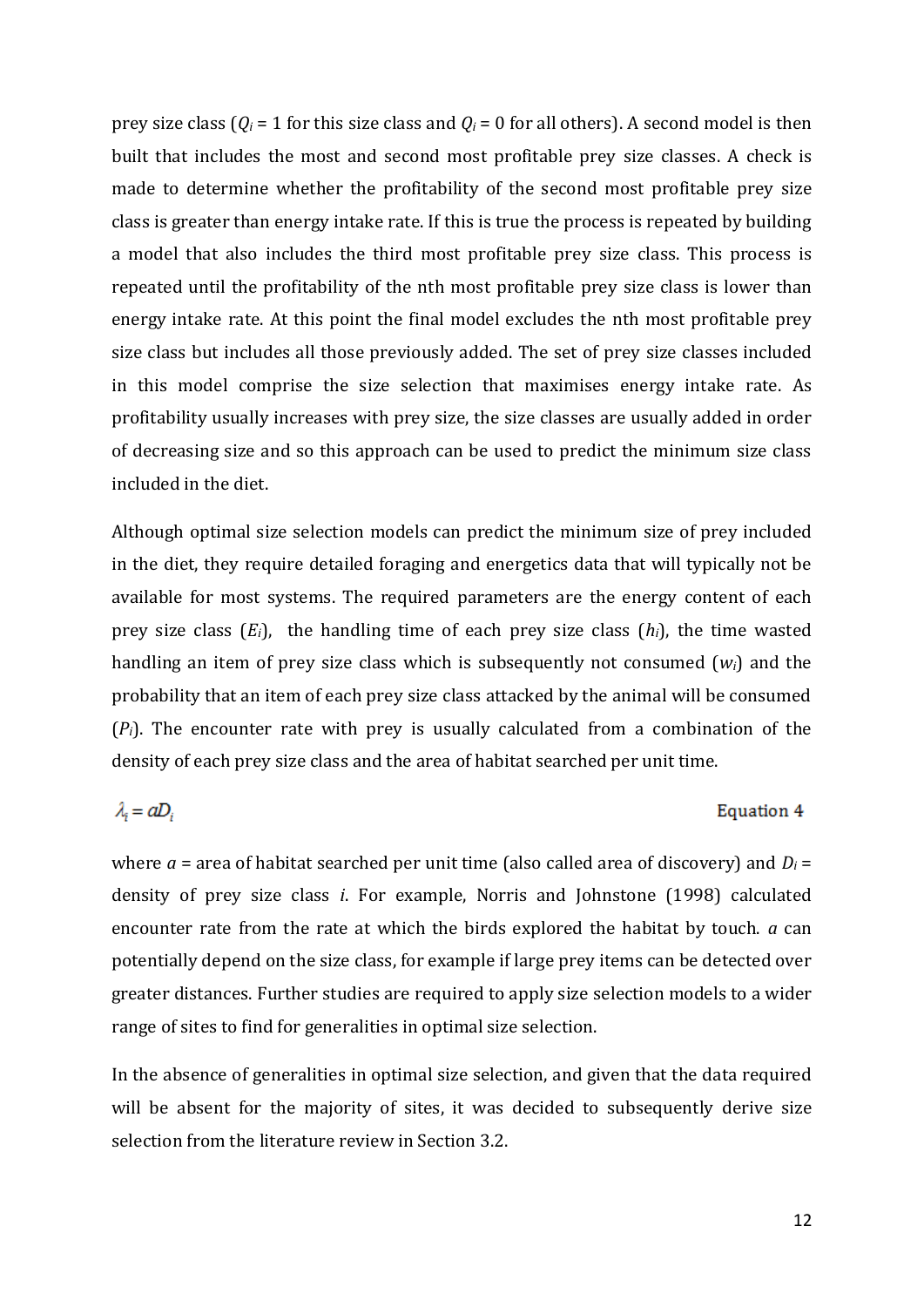## <span id="page-12-0"></span>**3.4 Prey quality**

To assess the nutritional quality of shellfish and non-shellfish prey items for oystercatchers, we examined published values of the energy content of each species (Table 3). Based on these values, the mean ( $\pm$  SD) energy content is 22.6  $\pm$  1.1 kJ g<sup>-1</sup> for mussels, and 21.5  $\pm$  0.8 kJ g<sup>-1</sup> for cockles. These are close to the mean values used in previous oystercatcher models; Stillman (2009) used values of 22.0 kJ g<sup>-1</sup> for bivalves (i.e. cockles and mussels) based on the data presented in Zwarts *et al*. (1996a).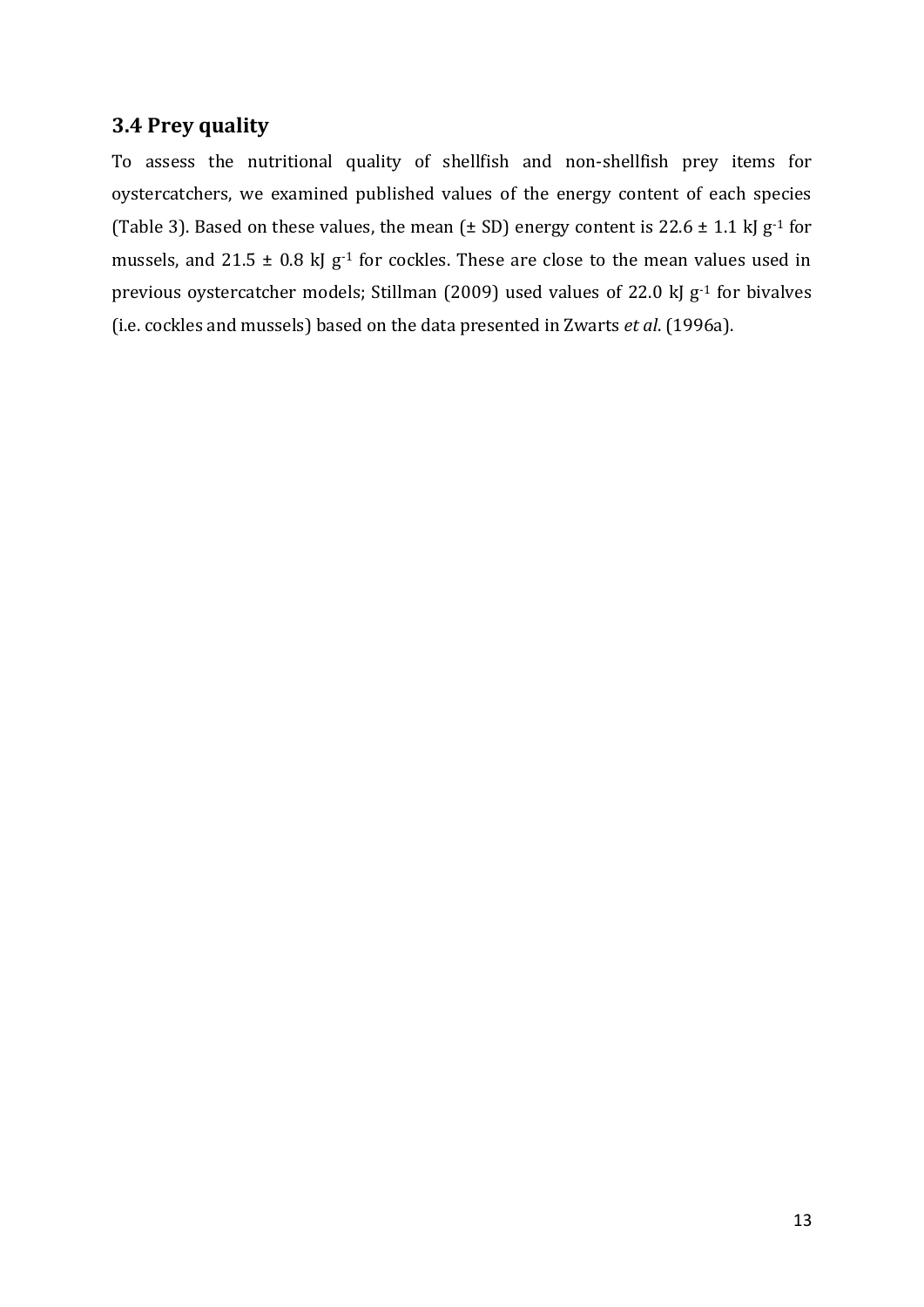**Table 3**. Energy content values for shellfish and non-shellfish prey of oystercatchers across temperate estuaries. AFDW energy content values can be converted to Total Wet Weight (including shell) using the formula: AFDW =  $0.055 \cdot TWW$  (Munch-Petersen & Kristensen, 2001).

| Prey type              | <b>Prey species</b>   | Location                           | <b>Energy</b><br>content<br>$(kJg^{-1}$ AFDW) | Reference                             |
|------------------------|-----------------------|------------------------------------|-----------------------------------------------|---------------------------------------|
| Shellfish:<br>bivalves | Mytilus edulis        | $\overline{\phantom{a}}$           | 22.0                                          | McLusky (1989)                        |
|                        | Mytilus edulis        | Wadden Sea<br>(Germany)            | 20.8                                          | Hilgerloh (1997)                      |
|                        | Mytilus edulis        | Wadden Sea<br>(Netherlands)        | 23.3                                          | Zwart & Wanink<br>(1993)              |
|                        | Mytilus edulis        | <b>Ythan Estuary</b><br>(Scotland) | 22.2                                          | Chambers & Milne<br>(1979)            |
|                        | Mytilus edulis        | <b>Conway Estuary</b><br>(Wales)   | 23.3                                          | Dare & Edwards<br>(1975)              |
|                        | Mytilus edulis        | Plymouth<br>(England)              | 24.0                                          | Bayne & Worral<br>(1980)              |
|                        | Mytilus edulis        | <b>Ythan Estuary</b><br>(Scotland) | 22.6                                          | Heppleston (1971)                     |
|                        | Cerastoderma<br>edule | Wadden Sea<br>(Netherlands)        | 22.2                                          | Zwart & Wanink<br>(1993)              |
|                        | Cerastoderma<br>edule | Ythan estuary<br>(Scotland)        | 20.6                                          | <b>Chambers &amp; Milne</b><br>(1979) |
|                        | Cerastoderma<br>edule | Conway Estuary<br>(Wales)          | 21.7                                          | Hughes (1970)                         |
|                        | Macoma<br>balthica    | Wadden Sea<br>(Netherlands)        | 22.0                                          | Zwart & Wanink<br>(1993)              |
|                        | Macoma<br>balthica    |                                    | 21.8                                          | De Wilde &<br>Berghuis (1978)         |
|                        | Macoma<br>balthica    | Ythan estuary<br>(Scotland)        | 20.0                                          | <b>Chambers &amp; Milne</b><br>(1979) |
|                        | Macoma<br>balthica    | Wadden Sea<br>(Netherlands)        | 22.9                                          | Beukema & De<br>Bruin (1979)          |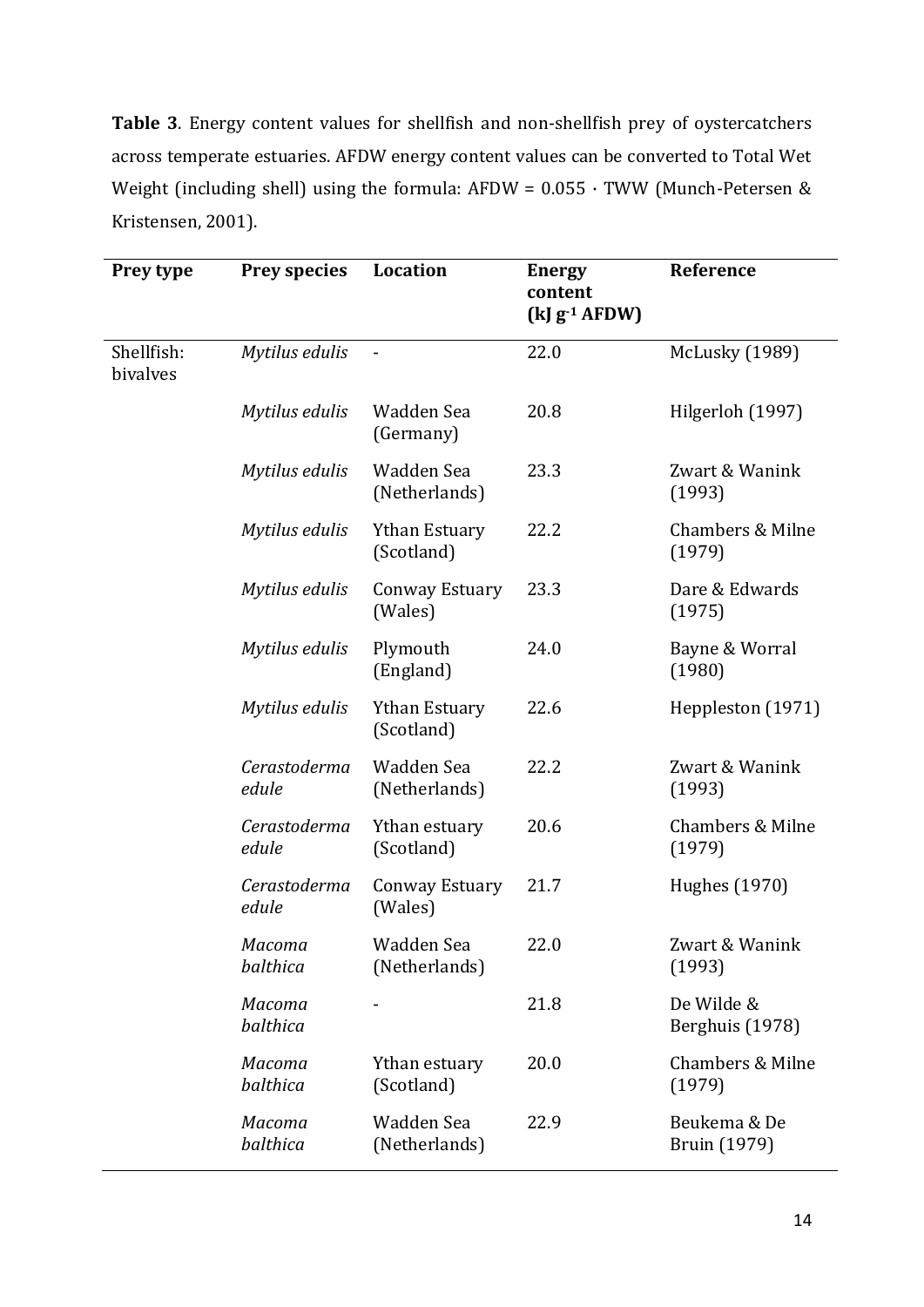**Table 3 (continued)**. Energy content values for shellfish and non-shellfish prey of oystercatchers across temperate estuaries. AFDW energy content values can be converted to Total Wet Weight (including shell) using the formula: AFDW =  $0.055 \cdot$ TWW (Munch-Petersen & Kristensen, 2001).

| Prey type                  | <b>Prey species</b>           | Location                    | <b>Energy</b><br>content<br>$(kJg^{-1}$ AFDW) | Reference                             |
|----------------------------|-------------------------------|-----------------------------|-----------------------------------------------|---------------------------------------|
|                            | Scrobicularia<br>plana        | Wadden Sea<br>(Netherlands) | 21.8                                          | Zwart & Wanink<br>(1993)              |
|                            | Scrobicularia<br>plana        | Conway Estuary<br>(Wales)   | 21.4                                          | Hughes (1970)                         |
|                            | Mya arenaria                  | Wadden Sea<br>(Netherlands) | 21.6                                          | Zwart & Wanink<br>(1993)              |
|                            | Mya arenaria                  | Massachussetts<br>(USA)     | 20.8                                          | Edwards &<br>Huebner (1977)           |
|                            | Mya arenaria                  | Oslofjord<br>(Norway)       | 21.7                                          | Winther & Gray<br>(1985)              |
| Shellfish:<br>non-bivalves | Crangon<br>crangon            | Wadden Sea<br>(Netherlands) | 21.7                                          | Zwart & Wanink<br>(1993)              |
|                            | Carcinus<br>maenas            | Wadden Sea<br>(Netherlands) | 20.7                                          | Zwart & Wanink<br>(1993)              |
|                            | Carcinus<br>maenas            | Wadden Sea<br>(Netherlands) | 23.0                                          | Klein Breteler<br>(1975)              |
|                            | Corophium<br>volutator        | Ythan estuary<br>(Scotland) | 19.9                                          | <b>Chambers &amp; Milne</b><br>(1979) |
|                            | Corophium<br>volutator        | Nova Scotia<br>(Canada)     | 20.2                                          | Boates & Smith<br>(1979)              |
| Non-shellfish              | <b>Nereis</b><br>diversicolor | Wadden Sea<br>(Netherlands) | 22.2                                          | Zwart & Wanink<br>(1993)              |
|                            | <b>Nereis</b><br>diversicolor | Ythan estuary<br>(Scotland) | 21.8                                          | Chambers & Milne<br>(1979)            |
|                            | Arenicola<br>marina           | Wadden Sea<br>(Netherlands) | 22.1                                          | Zwart & Wanink<br>(1993)              |
|                            | <b>Nephtys</b><br>hombergii   | Wadden Sea<br>(Netherlands) | 22.8                                          | Zwart & Wanink<br>(1993)              |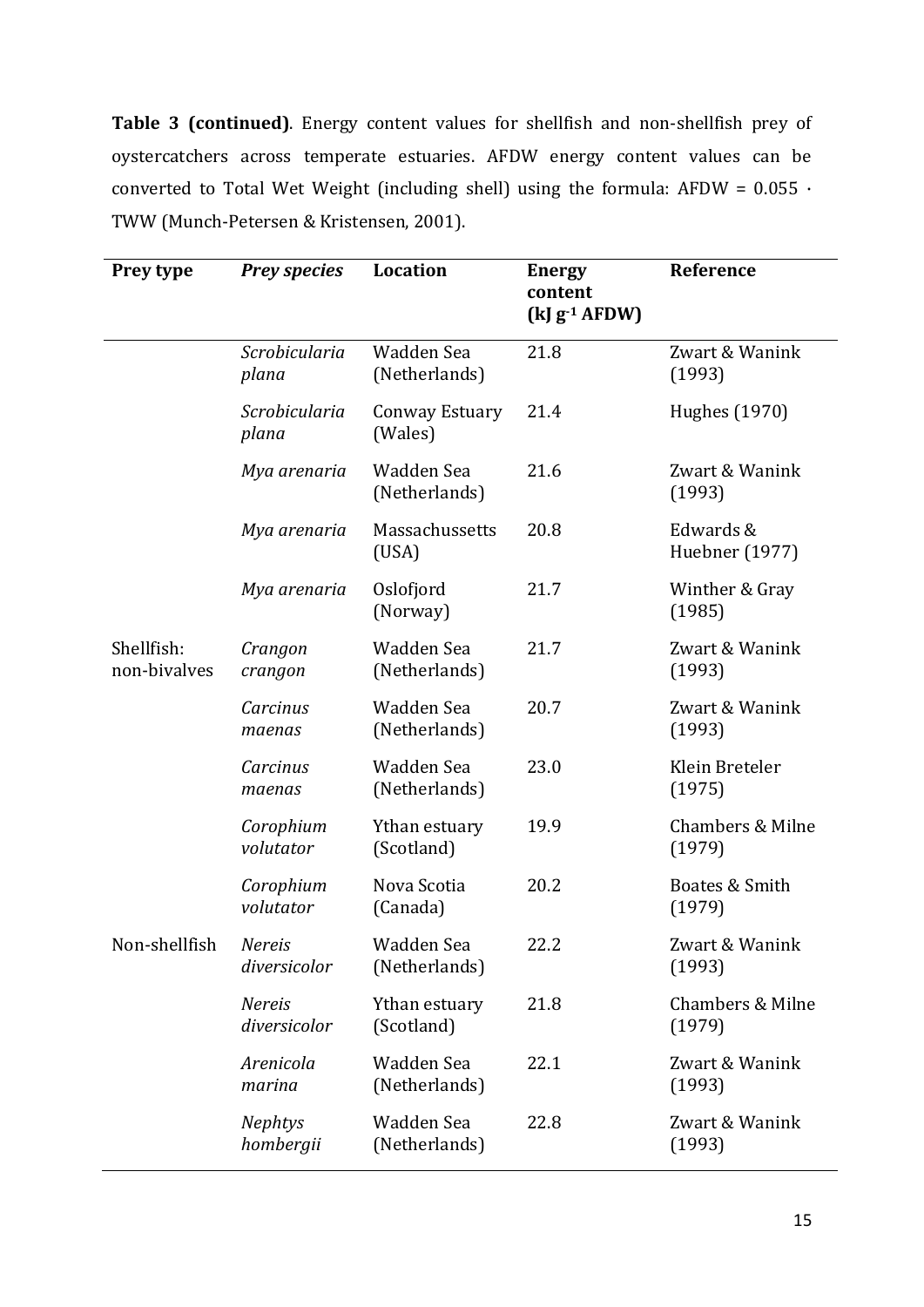The energy gain per gram of food is not only determined by the prey energy quality, but also by the digestive efficiency, i.e. the proportion of energy within the food that can be extract by the bird. Oystercatcher digestive efficiency for mussels has been estimated at 85.4 % (Kersten & Visser, 1996a). Furthermore, the oystercatcher digestive system has been reported to process energy at a constant rate of 0.233 g min-1, independent of the quantity of food consumed (Kersten & Visser, 1996a).

#### <span id="page-15-0"></span>**4. A review of oystercatcher food requirements**

In this section we review the food requirements of oystercatchers, based on their energetic requirements, digestive performance, and the energetic quality of shellfish.

#### <span id="page-15-1"></span>**4.1 Body mass**

A range of field studies have reported that adult oystercatcher body mass is approximately 500-550 g (Kersten, 1996; Kersten & Visser, 1996b; Zwarts *et al*., 1996b), although these values vary between locations and seasons. In a field study in the Wadden Sea (Netherlands), Zwarts *et al*. (1996b) reported that typical winter body masses for adults ( $\geq 4$  years old) were 550-640 g, for subadults (2-4 years old) were 560-650 g, and for juveniles (< 2 years old) were 520-610 g. Similarly, a field study in the Exe estuary (England), Durell *et al*. (1993) reported that mean body mass values over the entire year for adults were 524 g, for subadults were 573 g, and for juveniles were 542 g. The British Trust for Ornithology Bird Facts website (www.bto.org/aboutbirds/birdfacts) based on a review of studies estimates the body mass of male and female oystercatchers as 540 g.

#### <span id="page-15-2"></span>**4.2 Starvation**

Each individual oystercatcher must forage to gain sufficient energy and nutrients to meet its requirements. If energy intake is lower than energy expenditure, an individual oystercatcher can compensate by converting body tissues to energy and as a consequence their body mass decreases (Goede, 1993). However, this can only be a short term strategy as an oystercatcher will die if their body mass decreases below a threshold value, termed the starvation mass. Hulscher (1989) calculated expected survival during a severe winter period in which the birds could not feed; the first birds were predicted to starve after 3 days, and almost all individuals were predicted to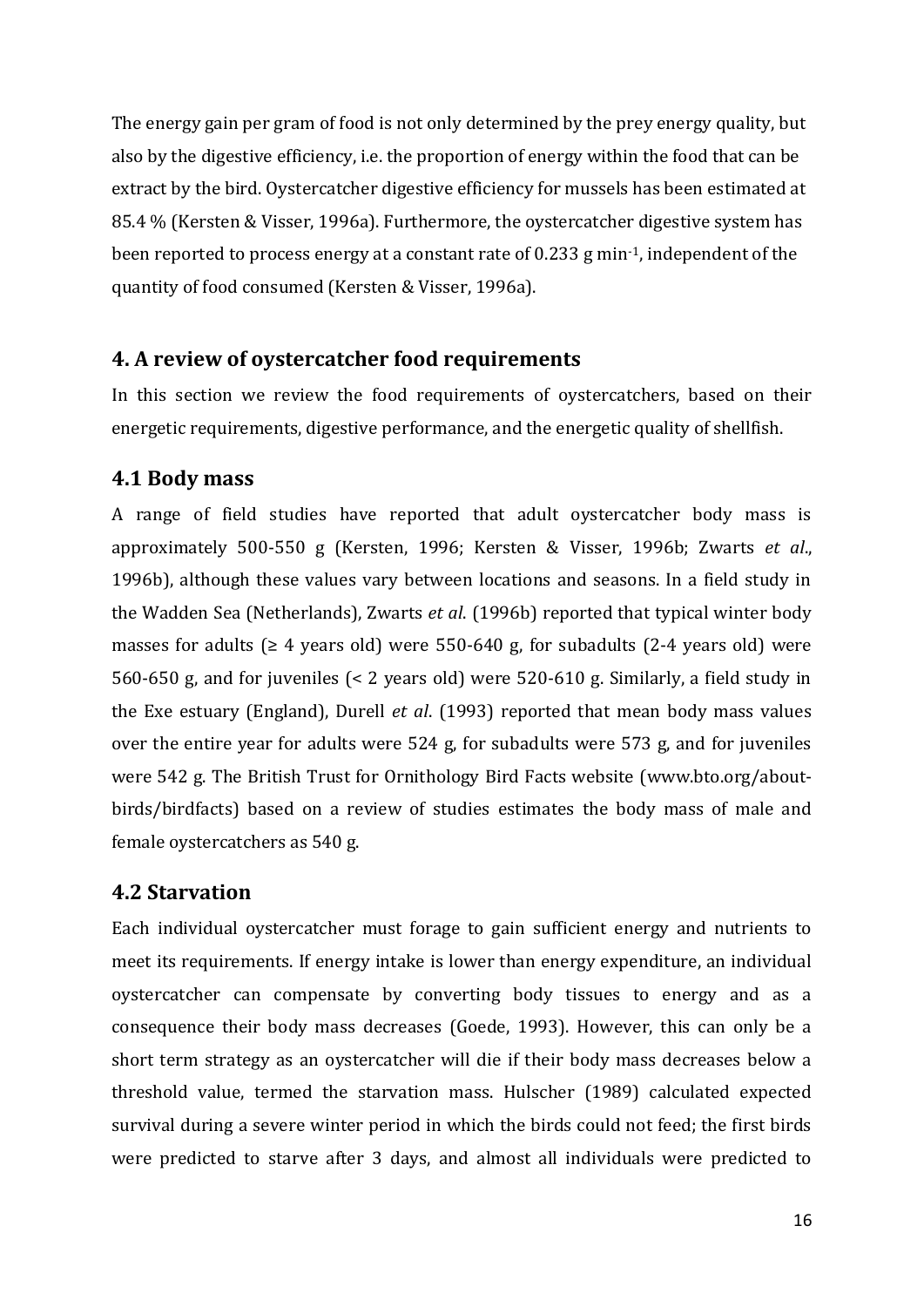starve within 10 days. Previous oystercatcher models have assumed starvation mass values of 300 g for juvenile oystercatchers, 340 g for 2-4 year old subadult oystercatchers, and 350 g for > 4 year old adult oystercatchers (Stillman *et al*., 1996). These values are consistent with the minimum starved winter mass values reported for each oystercatcher age class by Zwarts *et al*. (1996b).

#### <span id="page-16-0"></span>**4.3 Energy requirements**

Previous models of oystercatcher foraging have typically estimated individual energy requirements based on allometric scaling relationships between daily energy expenditure and body mass across avian species, due to the lack of robust field measurements (*e.g.* Stillman, 2009). For example, the Nagy (1987) all bird equation estimates daily energy requirement as: Daily energy requirement (kJ  $d^{-1}$ ) = 10.5  $\cdot$  *M*<sup>0.681</sup>, where *M* is body mass (g). Therefore the daily energy requirement of an individual oystercatcher, based on the equation of Nagy (1987), would be within the range 723 – 772 kJ d<sup>-1</sup> for an individual of body mass  $500 - 550$  g. However, the work of Kersten & Piersma (1987) has suggested that the metabolic rates and energy expenditure of wading birds are typically greater than all bird equations indicate. Therefore, calculating food requirements for oystercatchers based on all bird equations could lead to an underestimation of the quantity of food required.

No accurate measurements of energy expenditure in wild (*i.e.* free living) oystercatchers during winter have been reported, although some data from summer exist. Kersten & Piersma (1987) calculated an energy requirement of 602 kJ  $d<sup>-1</sup>$  for caged individuals at  $10^{\circ}$ C; this value is lower than that derived from the all bird equation because the caged birds could not fly, which is an energetically expensive activity which oystercatchers on intertidal habitat typically spend up to 9 % of time engaged in (Kersten, 1996; Shamoun-Baranes *et al*., 2012). Free-living birds are known to have higher energy expenditure than reported for studies of caged birds (Pimm, 1976). Therefore it would not be valid to use values for caged individuals in a model of free living birds.

Some field data on free-living oystercatcher energy requirements have been reported for a small number of sites. Based on field measurements of oystercatchers during summer using an electronic nest balance, Kersten & Visser (1996b) calculated that daily energy expenditure values of male and female adult oystercatchers were 535 kJ  $d<sup>-1</sup>$  and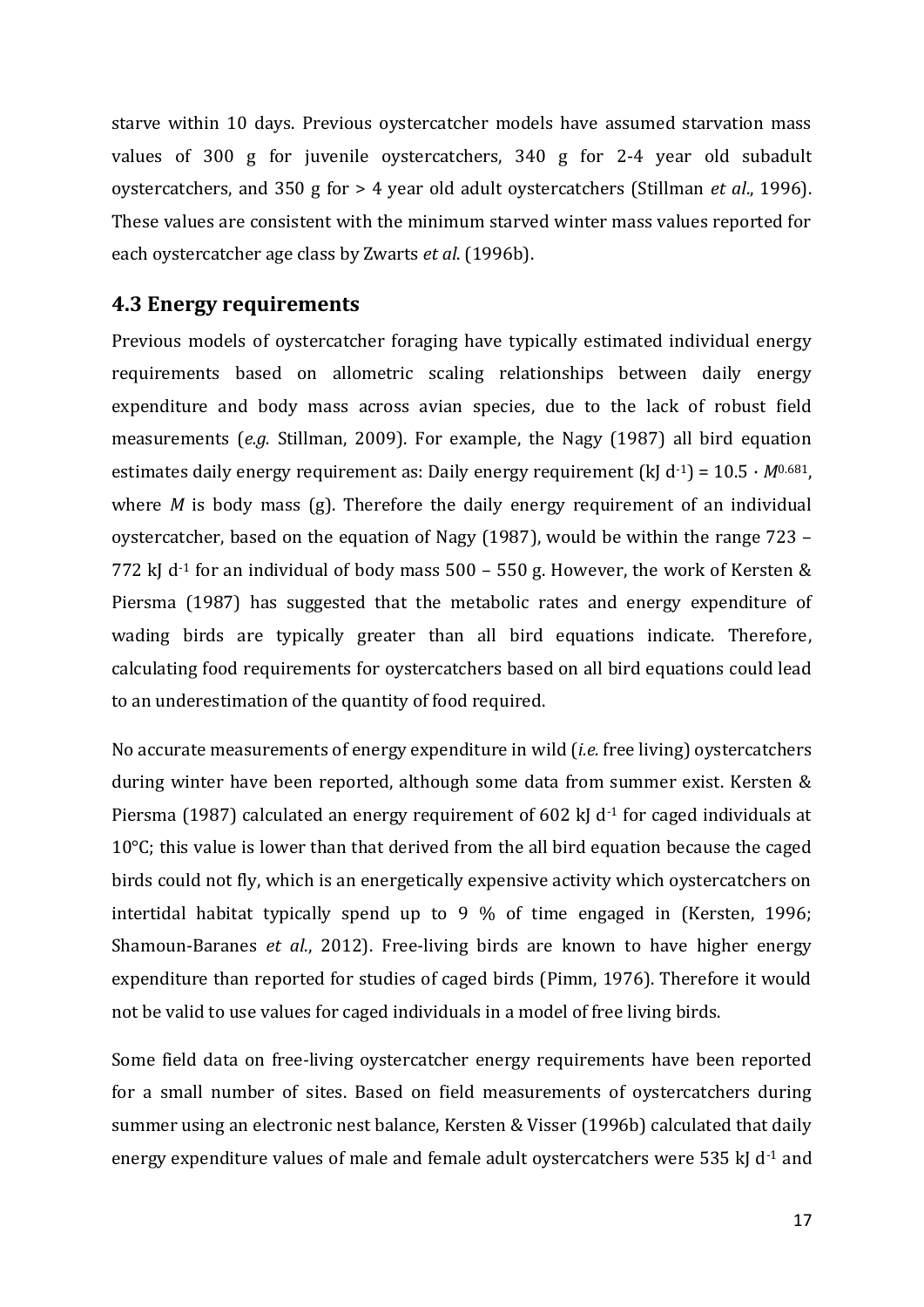565 kJ d-1 respectively. Similarly, Kersten (1996) measured energy expenditure in the summer breeding season, which ranged between 511 and 687 kJ d<sup>-1</sup> (mean = 605 kJ d<sup>-1</sup>). These values are slightly lower than the  $723 - 772$  kJ d<sup>-1</sup> currently used in the models. However, it would not be correct to directly use these summer values in the overwintering models due to strong seasonal differences in the costs associated with thermoregulation. Due to the higher thermoregulatory costs incurred during cold temperatures, the energy requirements of wading birds are greatest in winter and lowest in summer (Evans, 1976; Kersten & Piersma, 1987). Thus the use of summer energy expenditure values in a model of overwintering birds would lead to a substantial underestimation of food requirements and should be avoided. Indeed, Zwart *et al*. (1996c) estimated that oystercatcher daily energy requirements increase by 31.8 kJ for every 1 °C below 10 °C due to additional thermoregulatory costs. Based on these calculations, the model in Stillman *et al*. (2000) estimated energy expenditure as 673.2 kJ d<sup>-1</sup> plus an additional 31.8 kJ for every 1 °C below 10 °C.

There is some evidence that the energy requirement values are currently too low and thus likely to underestimate food requirements. Firstly, a number of studies have found that the metabolic rates and energy expenditure of wading birds are typically greater than predicted by all bird equations (e.g. Speakman, 1984; Castro, 1987; Kersten & Piersma, 1987). Secondly, because of the greater energy costs of thermoregulation during winter, several studies have reported greater energy consumption and expenditure during winter to values which exceed the current model parameter range of 723 – 772 kJ d<sup>-1</sup>. For example, Kersten (1996) estimated that oystercatcher energy expenditure increases from 600 kJ d<sup>-1</sup> between May and September to 875 kJ d<sup>-1</sup> in January. Goede (1993) reported that daily energy intake in captive oystercatchers rose to  $> 1000$  kJ d<sup>-1</sup> in winter.

#### <span id="page-17-0"></span>**4.4 Comparison of physiological and ecological food requirements**

A number of empirical and modelling studies have estimated both the physiological and ecological food requirements for overwintering oystercatchers (Table 4). These 13 studies indicate that the quantity of food required to prevent overwinter mortality can be between 2.0 and 7.8 times greater than the quantity predicted from the physiological requirement of the birds alone. This value is termed the 'ecological multiplier'. This range is similar to the range reported by Goss-Custard *et al*. (2004) for 5 studies, 2.5 -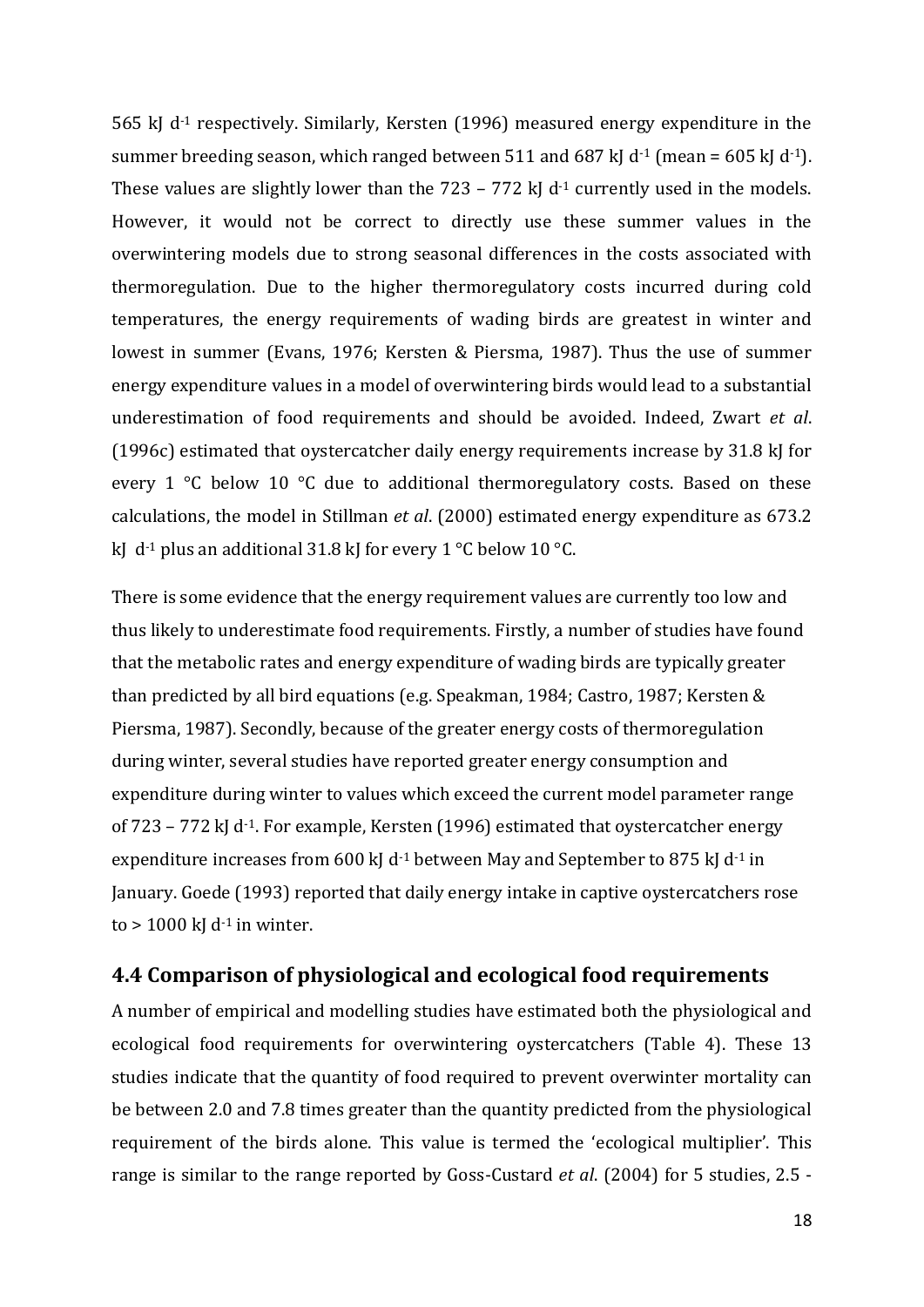7.8. For the Burry Inlet, for which most data has been reported  $(n = 7)$ , the range was 2.0 – 5.7, with a mean  $(\pm SD)$  ecological multiplier of 3.3. The average ecological multiplier for mussel dominated sites was 7.1 and the average for cockle dominated or mixed cockle / mussel sites was 3.3. Using the mean value for the Burry Inlet instead of all 7 values still gave a mean ecological multiplier of 3.3 for cockle dominated or mixed cockle / mussel sites. In mixed cockle / mussel estuaries it would be difficult to avoid using an intermediate ecological multiplier value without knowing the proportions of cockle-feeding and mussel-feeding oystercatchers in the population. If this information was known it could be possible to estimate the TACs for cockles and mussels separately, perhaps even at fine spatial scales (*i.e.* individual beds). In practice, however, this information is unlikely to be available for most estuaries.

Ecological multipliers were calculated from a combination of field and modelling data on two sites, the Wash and Exe Estuary. The mortality rates predicted by an individualbased model in these sites were relatively close to those observed (Stillman *et al*. 2000, 2003; Stillman & Goss-Custard 2010). The model also predicted the absence of mortality in the Burry Inlet during 2000/01 when shellfish stocks were abundant and the real birds fed for only a small proportion of each day, implying that they were able to meet their energy requirements with relative ease (West *et al*. 2003). Individual-based models have also predicted the amount of time oystercatchers spend feeding relatively accurately (Stillman *et al*. 2010) in these and other sites, implying the both the model and real birds in the tested sites were having similar difficulty surviving through winter. Burton *et al.* (2010) used long term ringing data to estimate the *apparent* annual mortality of oystercatcher in the Burry Inlet between 1989/90 and 2007/08. Apparent annual mortality does not separate emigration from *true* mortality, nor measure overwinter mortality as predicted by individual-based models, and so is likely to be greater than true overwinter mortality. The best fitting model predicted that annual apparent mortality was 9% in all years except 2004/05 (the year in which cockle stocks first declined in the site) in which it was predicted to be 74% (Burton *et al.* 2010). In contrast, individual-based models, when parameterised using observed oystercatcher population size, predicted overwinter mortality to be 100% in 2000/01 (West *et al*. 2003) and 2004/05 to 2007/08 (Stillman 2009). Individual-based models did not predict the observed decline in apparent survival during 2004/05, suggesting either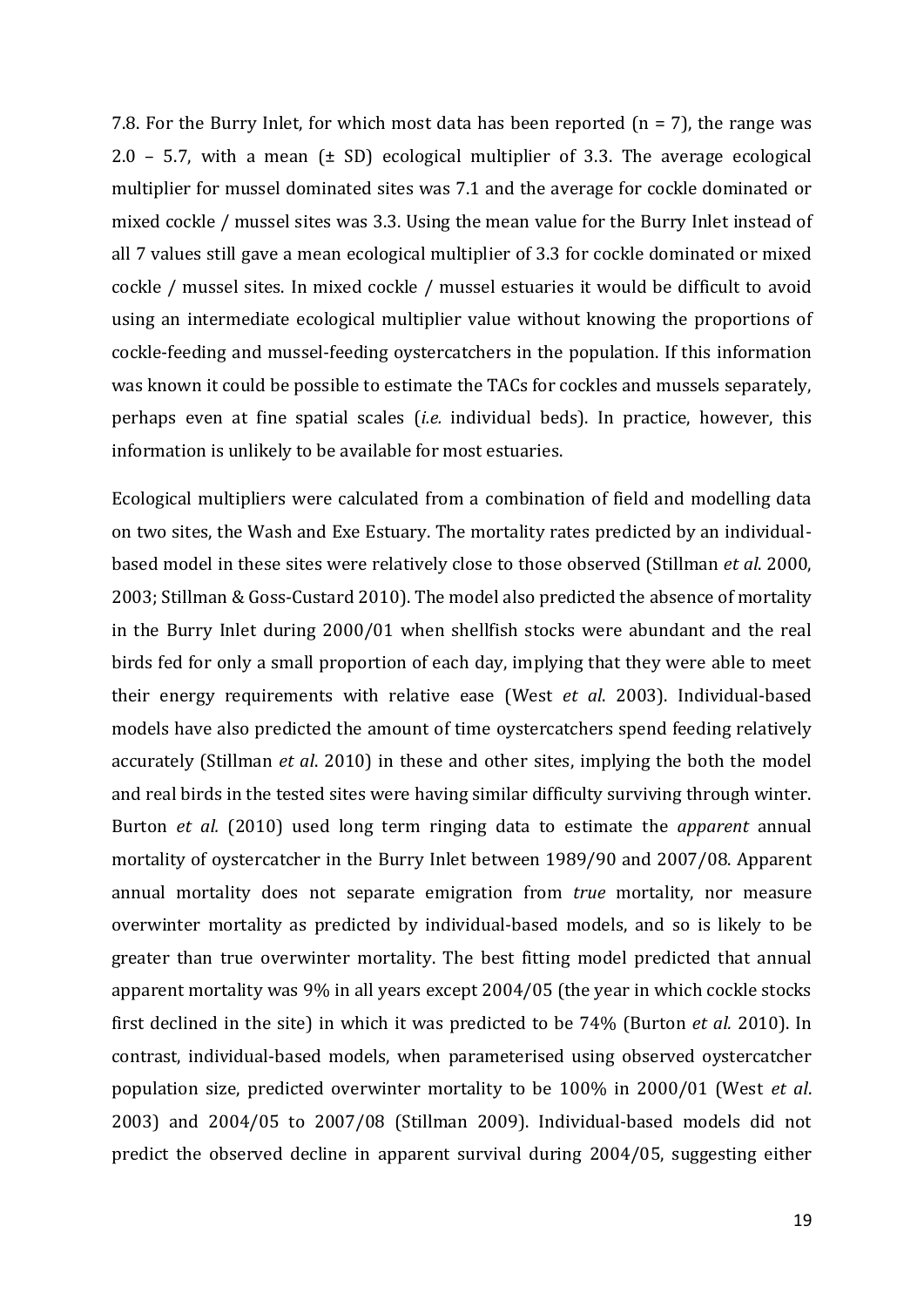that the apparent mortality was due to emigration or non-winter mortality rather than true overwinter mortality or that the individual-based model was under-predicting mortality. In the second case, the individual-based model would be predicting that the amount of food available was sufficient to support the birds when in fact it was not, implying that the model would have underpredicted the size of the ecological multiplier in this year. Given the current paucity of empirical data, there is a need for detailed field studies which measure oystercatcher overwinter starvation in relation to food abundance, and compare these observations with model predictions.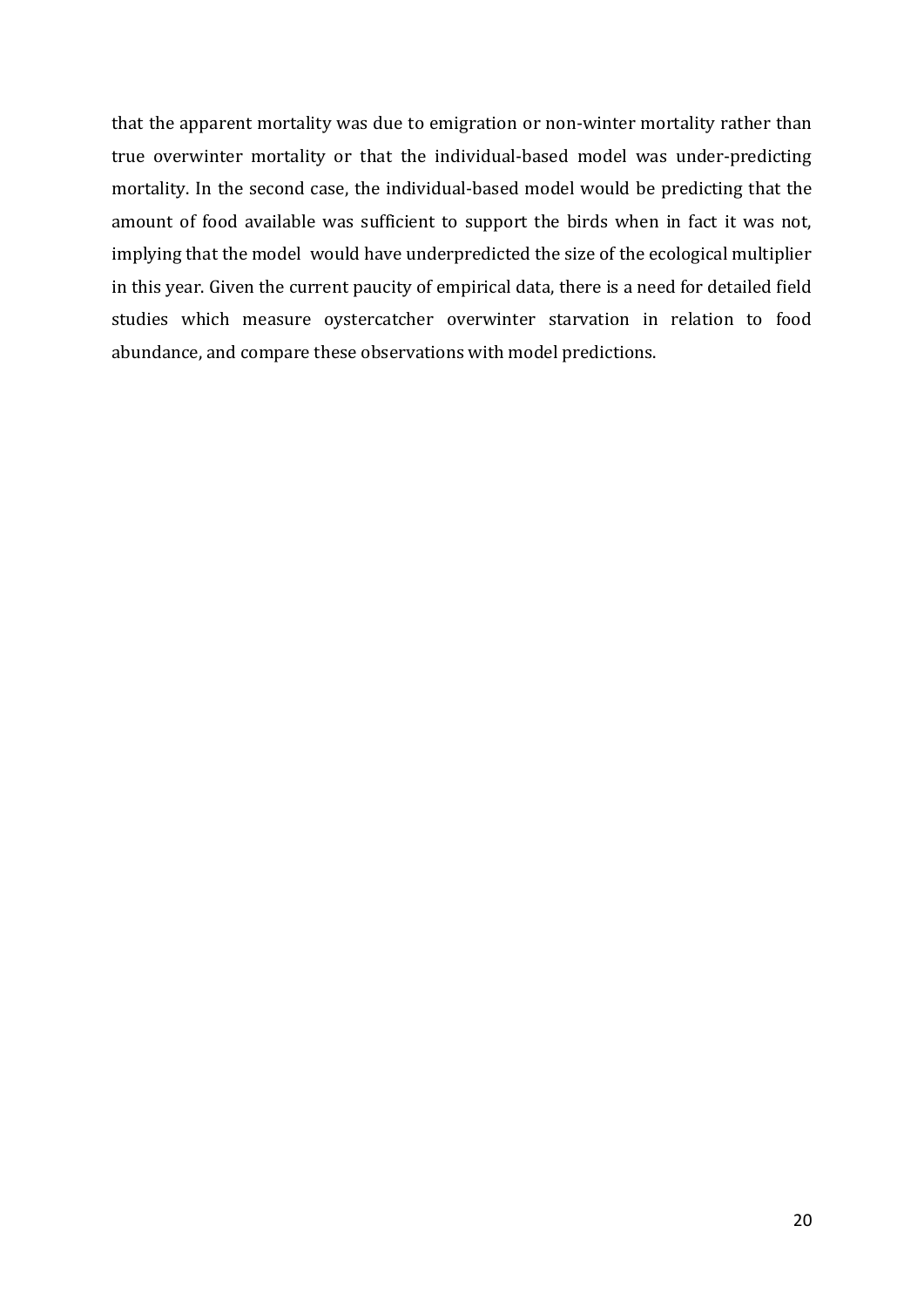**Table 4**. A comparison of the physiological and ecological food requirements reported in the literature. Following the method of Ens (2006) the kg AFDM estimates of Goss-Custard *et al*. (2004) and Stillman *et al*. (2010) were transformed to kg wet flesh, assuming that 1 kg wet flesh corresponded to 0.041 g AFDM (Ricciardi & Bourget 1998).

| <b>Location of study</b>    | Type of study              | <b>Dominant prey</b><br>species | Physiological<br>requirement<br>$\left(\frac{1}{2}$ bird <sup>-1</sup> winter <sup>-1</sup> ) $\left(\frac{1}{2}$ bird <sup>-1</sup> winter <sup>-1</sup> ) | Ecological<br>requirement | multiplier | <b>Ecological Reference</b>                          |
|-----------------------------|----------------------------|---------------------------------|-------------------------------------------------------------------------------------------------------------------------------------------------------------|---------------------------|------------|------------------------------------------------------|
| Baie de Somme (France)      | Modelling                  | Cockle                          | 85                                                                                                                                                          | 424                       | 5.0        | Goss-Custard et al. (2004)                           |
| Oosterschelde (Netherlands) | Empirical                  | Cockle                          | 146                                                                                                                                                         | 366                       | 2.5        | Rappoldt et al. (2003a)                              |
| The Wash (England)          | Empirical<br>and modelling | Cockle                          | 102                                                                                                                                                         | 256                       | 2.5        | Goss-Custard et al. (2004);<br>Stillman et al (2003) |
| Wadden Sea (Netherlands)    | Empirical                  | Cockle                          | 159                                                                                                                                                         | 488                       | 3.1        | Rappoldt et al. (2003b)                              |
| Burry Inlet (Wales)         | Modelling                  | Cockle & mussel                 | 100                                                                                                                                                         | 566                       | 5.7        | Goss-Custard et al. (2004)                           |
| Burry Inlet 2004 (Wales)    | Modelling                  | Cockle & Mussel                 | 54                                                                                                                                                          | 134                       | 2.5        | Stillman et al. (2010)                               |
| Burry Inlet 2005 (Wales)    | Modelling                  | Cockle & Mussel                 | 54                                                                                                                                                          | 122                       | 2.3        | Stillman et al. (2010)                               |
| Burry Inlet 2006 (Wales)    | Modelling                  | Cockle & Mussel                 | 54                                                                                                                                                          | 232                       | 4.3        | Stillman et al. (2010)                               |
| Burry Inlet 2007 (Wales)    | Modelling                  | Cockle & Mussel                 | 54                                                                                                                                                          | 232                       | 4.3        | Stillman et al. (2010)                               |
| Burry Inlet 2008 (Wales)    | Modelling                  | Cockle & Mussel                 | 54                                                                                                                                                          | 122                       | 2.3        | Stillman et al. (2010)                               |
| Burry Inlet 2009 (Wales)    | Modelling                  | Cockle & Mussel                 | 54                                                                                                                                                          | 110                       | 2.0        | Stillman et al. (2010)                               |
| <b>Bangor Flats (Wales)</b> | Modelling                  | Mussel                          | 100                                                                                                                                                         | 641                       | 6.4        | Goss-Custard et al. (2004)                           |
| Exe Estuary (England)       | Empirical<br>and modelling | Mussel                          | 100                                                                                                                                                         | 783                       | 7.8        | Goss-Custard et al. (2004)                           |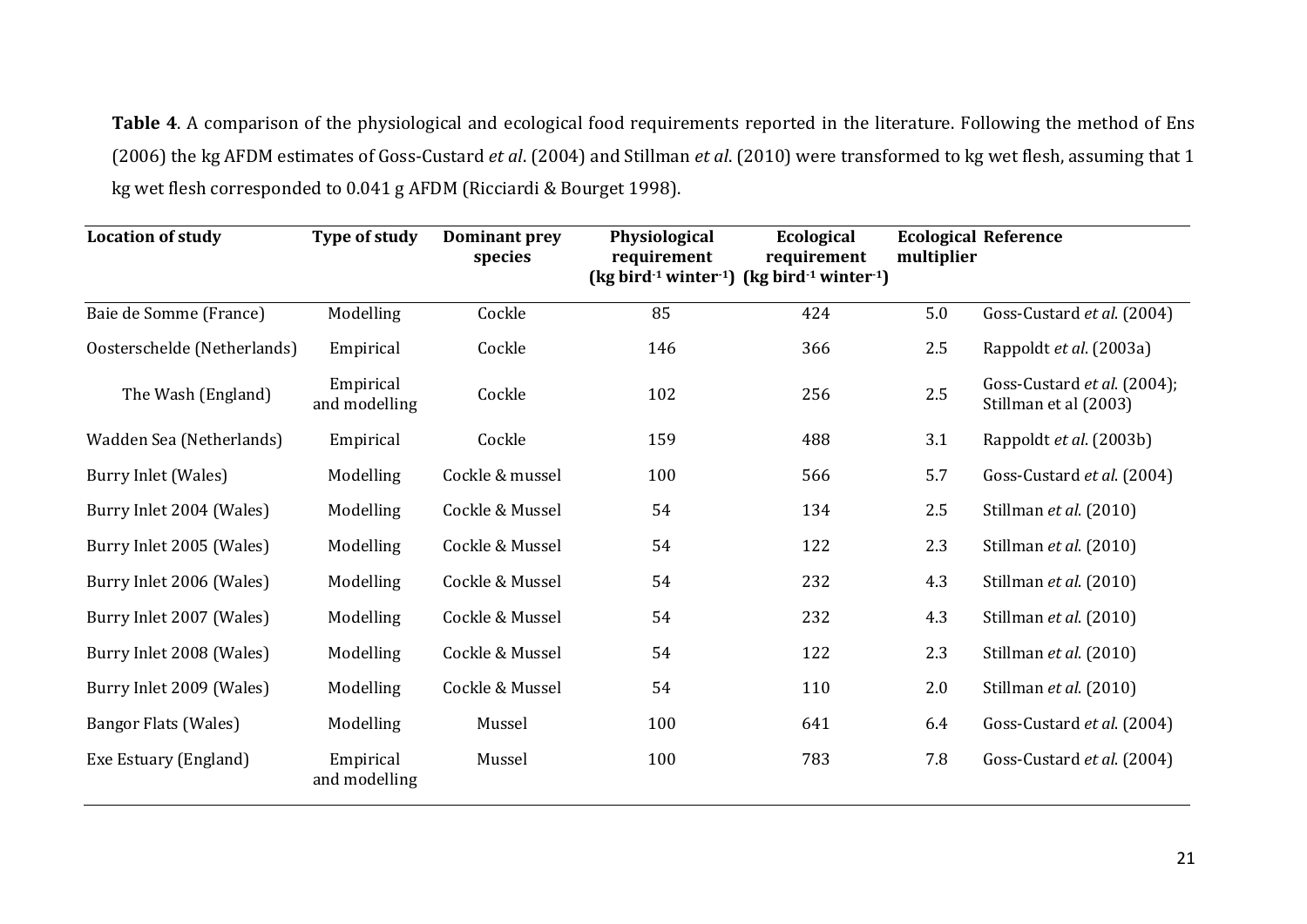# <span id="page-21-0"></span>**5. A spreadsheet model for estimating oystercatcher food requirements**

The purpose of the spreadsheet model is to calculate the ecological requirements of an oystercatcher population consuming mussels and cockles within a site. Data on the number of oystercatchers feeding on mussels and cockles, the time for which the population must be supported and the initial stocks of mussels and cockles are entered into the model. The food ecological requirements of the birds is calculated from the physiological requirements of the oystercatcher population and the ecological multiplier. The amount of mussel and cockle stocks remaining after the bird requirements have been removed can then be used to set the Total Allowable Catch for shellfishing. The spreadsheet model is intended to test whether this approach to calculating oystercatcher requirements can be applied quickly and reliably to a range of sites. If successful, the next step would be to create a piece of software that automated data entry and the generation of predictions. Figure 1 shows a screenshot of the Model worksheet of the spreadsheet model. The test data used in the model are from the Burry Inlet during the winter of 2009/10 (Stillman *et al.* 2010).

### <span id="page-21-1"></span>**5.1. Site-specific data**

The model requires data on the number of oystercatchers supported by mussels and cockles in the site (*NOyc*) and the time period over which oystercatchers are supported (*T*). The number of oystercatchers supported by cockles and mussels can either be assumed to be the entire population, as these shellfish form the main prey of oystercatchers, or can be estimated from counts of the number of oystercatchers feeding on these prey. For example, birds feeding on other prey within the site, or feeding on prey outside of the site could potentially be excluded from calculations. The number of birds used in the model should either be the mean number counted within the site or the mean number counted feeding on mussels and cockles. The time for which the oystercatcher population needs to be supported should be the time for which the majority of the oystercatcher population occupies the site – for example, a typical wintering period would be from 1st September until 31st March. The proportion of the oystercatcher population feeding on mussels (*pMussel*), as opposed to cockles, should also be estimated. This is used to calculate the amount of cockle and mussel biomass that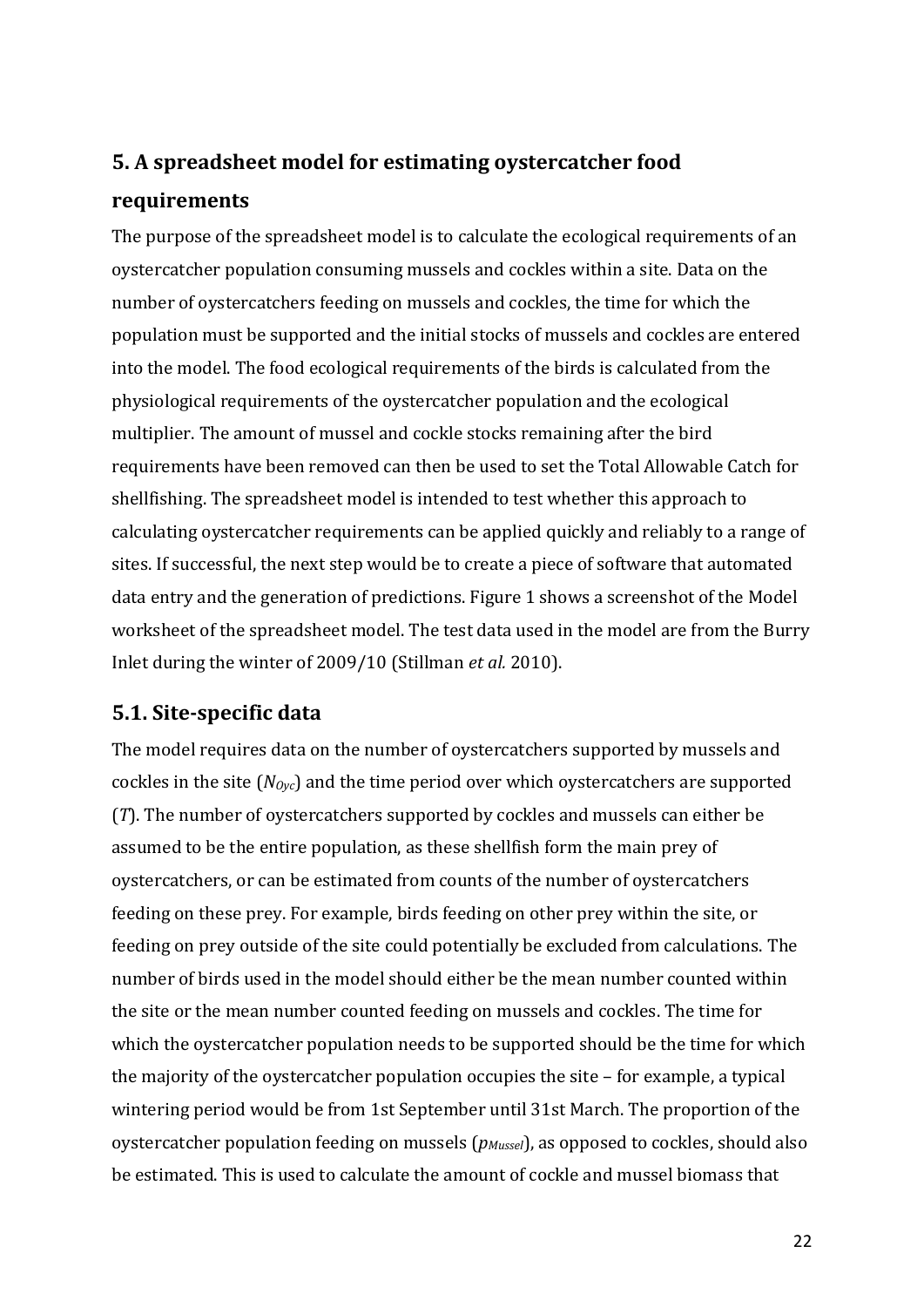needs to be reserved for the birds, and also to calculate the size of the ecological multiplier.

The model accounts for uncertainty in the minimum size of cockles and mussels consumed by oystercatchers. Calculations are either based on the typical minimum size of cockles and mussels consumed, 15mm and 30mm respectively, or lower minimum sizes that may be consumed when larger prey are absent, 10mm and 20mm respectively (see Section 3.2). It is assumed that there is no maximum size of cockle that can be consumed by oystercatcher but that mussels greater than 60mm in length cannot be consumed (see Section 3.2). The model requires the fresh mass of cockles and mussels within the following size ranges to be calculated: cockles – 10mm to maximum (*BC10-max*) and 15mm to maximum (*BC15-max*); mussels – 20mm to 60mm (*BM20-60*) and 30mm to 60mm (*BM30-60*).

The model can potentially account for temperature-dependent thermoregulatory costs of the birds. To do this it needs site-specific data on (i) the proportion of time for which temperature is below the temperature at which oystercatchers need to thermoregulate (i.e.  $10^{\circ}$ c), and (ii) the mean temperature during this time.

### <span id="page-22-0"></span>**5.2. Default parameters**

A number of default parameters are used in calculations which are assumed to be the same in all sites. The average body mass (g) of oystercatcher (*BOyc*) is set to 540g based on a review of body masses (www.bto.org/about-birds/birdfacts). The energy content of mussels and cockles (*ECM*) is set to 22 KJg-1, the average value for bivalves (Zwarts *et al*. 1996a). The efficiency with which mussels and cockles are assimilated (*passim*) is set to 0.854 (Kersten and Visser 1996). The ratio of AFDM to fresh mass (*pDryFresh*) is set to 0.041, the average for mussels and cockles (Ricciardi & Bourget 1998). The ecological multiplier is set to 3.3 for oystercatcher populations consuming cockles or a mixture of cockles and mussels (*MCM*), and to 7.1 for oystercatcher populations just consuming mussels (*MM*) (see Section 4.4).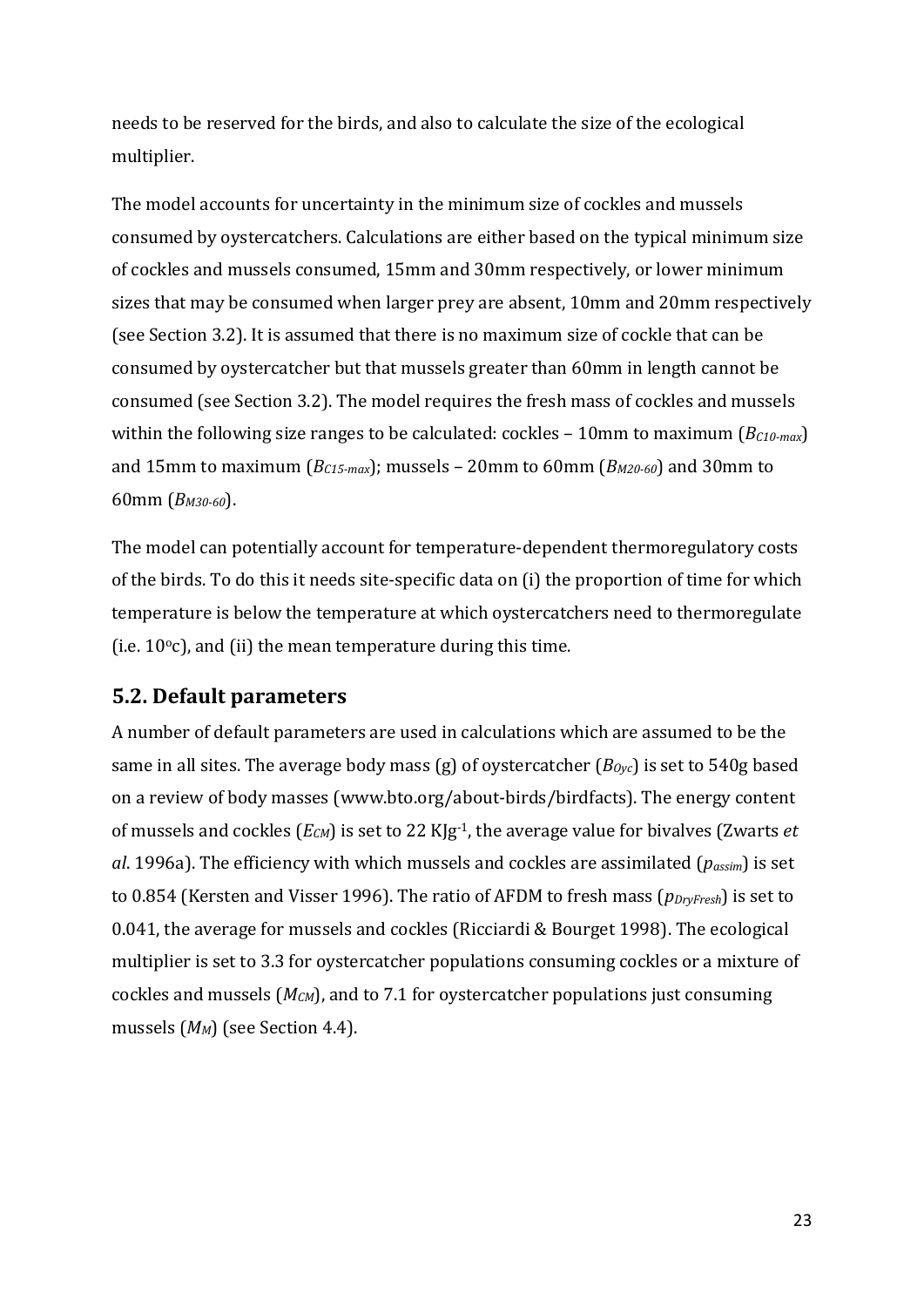#### <span id="page-23-0"></span>**5.3. The model**

The model has two alternative ways of calculating the daily energy requirements of each oystercatcher in the population. If no data are available on overwinter temperature the model calculates daily energy requirements from body mass using the all bird equation of Nagy (1987).

$$
E_{\text{Oyc}} = 10.5 \left( B_{\text{Oyc}} \right)^{0.681}
$$
 Equation 5

where *EOyc* = daily energy requirements of each oystercatcher (KJ) and *BOyc* = body mass (g). If suitable overwinter temperature data are available the model calculates daily energy requirements from energy expenditure in the absence of thermoregulation and the additional costs due to thermoregulation following Stillman *et al*. (2000) and Zwarts *et al* (1996c).

$$
E_{\text{Ouc}} = (1 - p_{\text{therm}}) 673.2 + p_{\text{therm}} (673.2 + 31.8(10 - t_{\text{therm}}))
$$
 Equation 6

where *ptherm* = proportion of time for which temperature is below that at which oystercatchers need to thermoregulate (i.e. 10 °c) and  $t_{therm}$  = mean temperature during this time. In this equation the daily energy demands of each oystercatcher is 673.2 KJ in the absence of thermoregulation. For every degree below 10<sup>o</sup>c (Zwarts *et al.* 1996c) the daily energy requirements of each bird are increased by 31.8 KJ (Zwarts *et al*. 1996c).

The total ash-free dry mass (AFDM) (g) consumed by each oystercatcher is then calculated from the duration of the time period for which the birds need to be supported, the daily energy requirements of the bird, the energy content of cockles and mussels and the efficiency with which cockles and mussels are assimilated.

$$
C_{Qyc} = \frac{T \cdot E_{Qyc}}{p_{Atsim} \cdot E_{CM}}
$$
 Equation 7

Where  $C_{Oyc}$  = total AFDM consumed by each bird (g AFDM),  $T$  = time period for which birds need to be supported (days), *pAssim* = efficiency of assimilating energy from cockles and mussels and  $E_{CM}$  = energy content of cockles and mussels (KJ  $g^{-1}$ ). The total AFDM (g) consumed by the oystercatcher population is calculated from the mean number of birds present.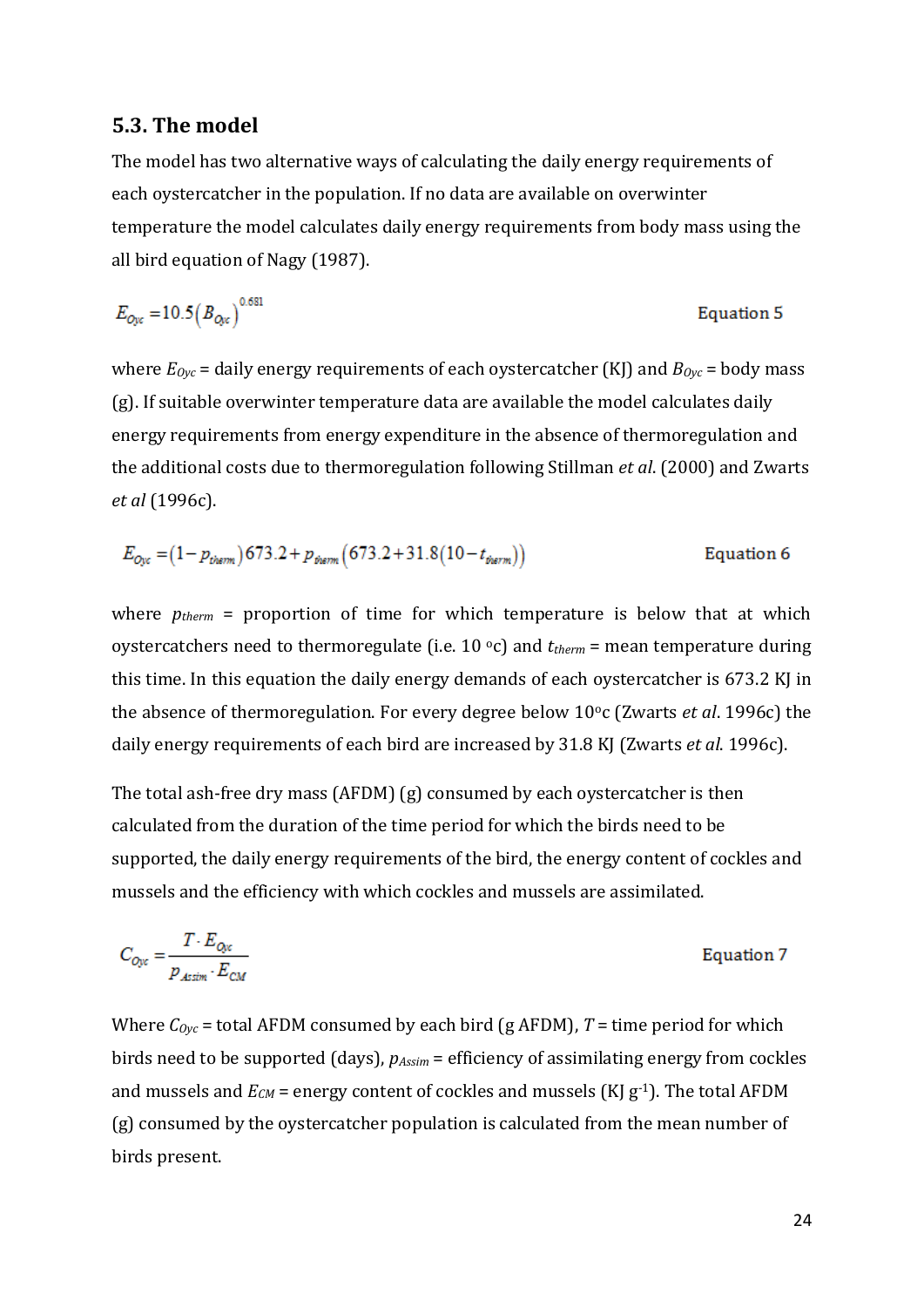$$
C_{OycPop} = N_{Oyc} C_{Oyc}
$$

where *COycPop* = total AFDM consumed by oystercatcher population (g AFDM) and *NOyc* = mean number of birds present. The physiological food requirement of the population is found by converting AFDM to fresh mass and converting g to tonnes.

$$
R_{P\hat{p}_s} = \frac{C_{O_0 \times Pop}}{1000000 \cdot p_{D\hat{p}_s F s s h}}
$$
Equation 9

where *RPhys* = Physiological food requirement of oystercatcher population (tonnes fresh mass including shell) and *PDryFresh* = ratio of AFDM to fresh mass including shell in cockles and mussels. The combined ecological multiplier (M), which accounts for the proportion of cockles-and mussel-feeding oystercatchers, is calculated from the proportion of birds feeding on mussels and cockles.

$$
M = \begin{cases} M_{CM} & \text{if } p_{Mussel} < 1 \\ M_M & \text{if } p_{Mussel} = 1 \end{cases} \tag{Equation 10}
$$

where  $M_{CM}$  = ecological multiplier for oystercatchers feeding on cockles alone or a mixture of cockles and mussels,  $M_M$  = ecological multiplier for oystercatchers feeding on mussels alone and *pMussel* = proportion of birds feeding on mussels. The ecological requirement is then found by multiplying the physiological requirement by the combined ecological multiplier.

$$
R_{Ecol} = M \cdot R_{P/q:s}
$$
 Equation 11

where *REcol* = ecological requirement (tonnes fresh mass including shell). The ecological requirement obtained from cockles ( $R_{EcolC}$ ) and mussels ( $R_{EcolM}$ ) is then calculated from the proportion of birds feeding on mussels.

| $R_{EcoIC} = (1-p_{Mussel}) \cdot R_{Ecol}$ | Equation 12 |
|---------------------------------------------|-------------|
| $R_{EcolM} = p_{Mussel} \cdot R_{Ecol}$     | Equation 13 |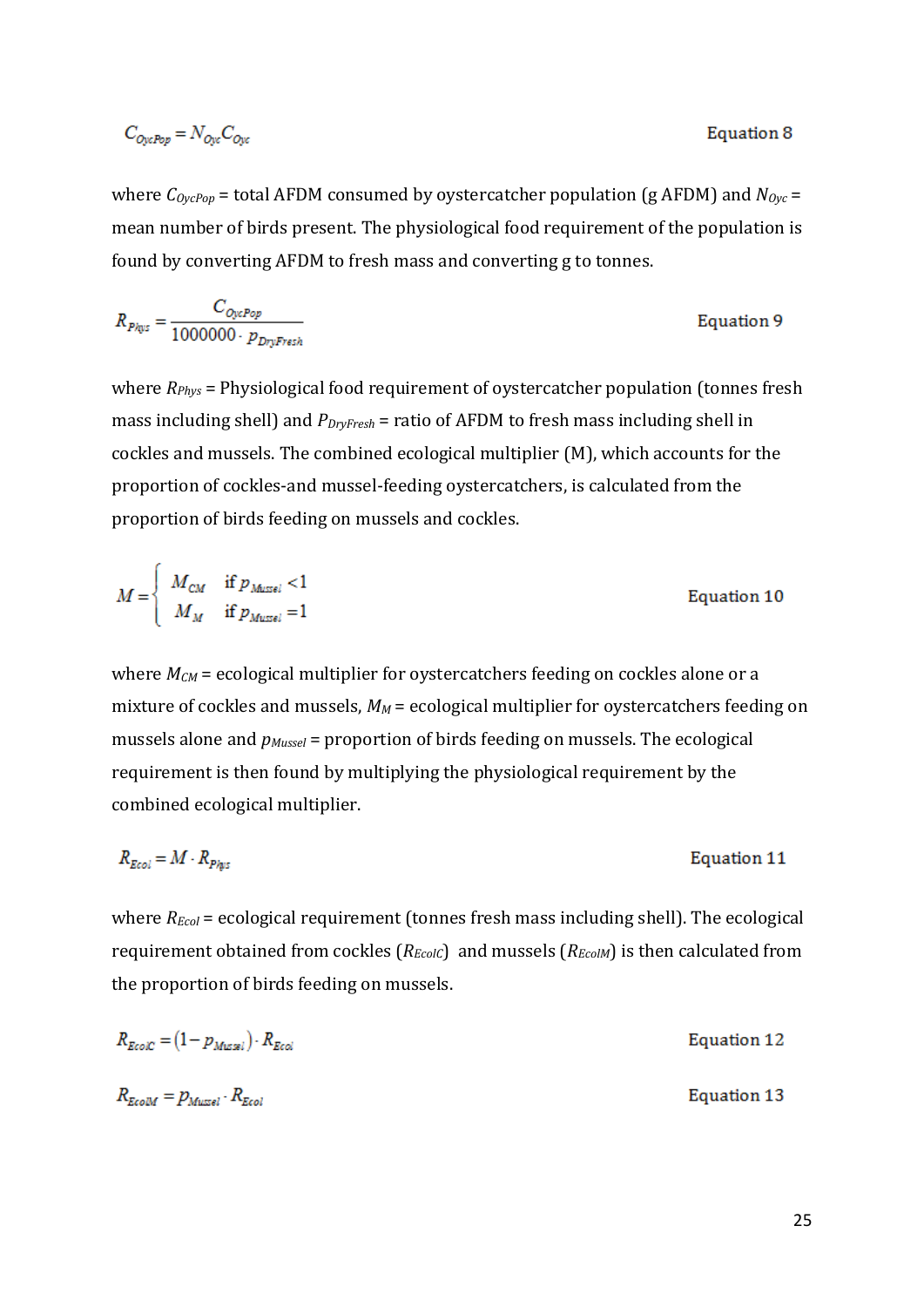The final step is to calculate the biomass of cockles and mussels that are not required by the oystercatcher population. Calculations are either based on the typical minimum size of cockles and mussels consumed, 15mm (*XC10-max*) and 30mm (*XC15-max*) respectively, or lower minimum sizes that may be consumed when larger prey are absent, 10mm (*XM20- <sup>60</sup>*) and 20mm (*XM30-60*) respectively. The biomass not required by the birds is found by subtracting their requirements from the initial biomass of cockles and mussels.

| $X_{C10-max} = B_{C10-max} - R_{EcolC}$ | Equation 14 |
|-----------------------------------------|-------------|
| $X_{C15-max} = B_{C15-max} - R_{EcolC}$ | Equation 15 |
| $X_{M20-60} = B_{M20-60} - R_{EtolM}$   | Equation 16 |
| $X_{M30-60} = B_{M30-60} - R_{EcoM}$    | Equation 17 |

The spreadsheet model graphically represents the values calculated in Equations 12 to 17 in the Graph worksheet (Figure 2). The black bars show the amount of cockle (Equation 12) and mussel biomass (Equation 13) required by the birds. The amount required does not depend on the minimum sizes of cockles and mussels included in the diet. The division of requirements between cockles and mussels is calculated from the proportion of birds feeding on cockles (1 - *pmussel*) and mussels (*pmussel*). The grey bars show the amount of cockle (Equations 14 and 15) and mussel biomass (Equations 16 and 17) not required by the birds. This depends on the amount required by the birds and the minimum sizes of cockles and mussels consumed, as this determines the total stock of cockles and mussels available to the birds.

#### <span id="page-25-0"></span>**5.4 Example results**

Figures 1 and 2 show example outputs of the Spreadsheet model based on oystercatcher and shellfish data from the Burry Inlet during the winter of 2009/2010 (Stillman *et al.* 2010). Site specific data are entered in rows 3 to 11 of the Model worksheet. In this example it is assumed that temperature data are available, with the proportion of the winter with temperatures below  $10^{\circ}$ c set to 0.75, and the mean temperature during this time set to 5°c. These are not actual measurements from the Burry Inlet, but just examples to demonstrate the model. These values are left blank in the model if no suitable data are available. Default model parameters are shown in rows 14 to 19. The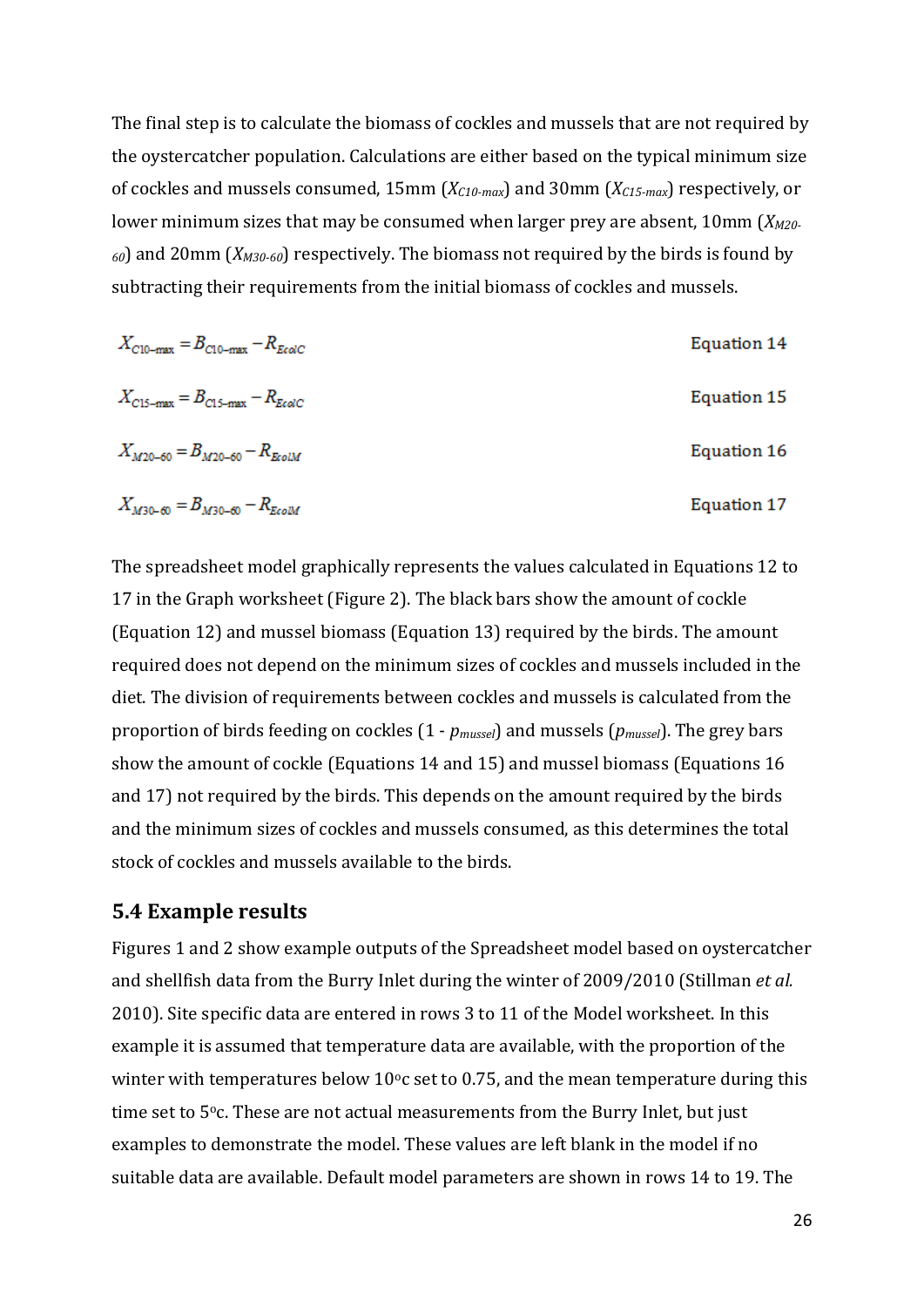model calculates the daily energy requirements of the birds in two alternative ways on rows 22 and 23. Row 22 shows the calculation based on body mass derived from the Nagy (1987) all bird equation. If temperature data are entered in rows 10 and 11, row 23 shows the calculation of daily energy requirements incorporating thermoregulatory costs. The daily energy requirement used in the model (row 26), is based on the Nagy (1987) equation unless temperature data are entered in rows 10 and 11. Rows 27 and 28 convert the daily energy requirement of each oystercatcher into the biomass of shellfish consumed by the oystercatcher population over the course of winter. Rows 31 to 35 calculate the physiological and ecological food requirements of the oystercatcher population. The ecological multiplier (row 32) is set to that for mussels if only mussels are consumed, otherwise it is set to the value for birds consuming just cockles or a mixture of cockles and mussels. The amount of cockle and mussel biomass required is calculated from the proportion of birds feeding on mussels (row 9). Rows 38 to 41 show the amount of shellfish not required by oystercatchers based on differing assumptions of the minimum size of cockles and mussels consumed by oystercatchers. The references used to derive parameter values are shown at the bottom of the worksheet.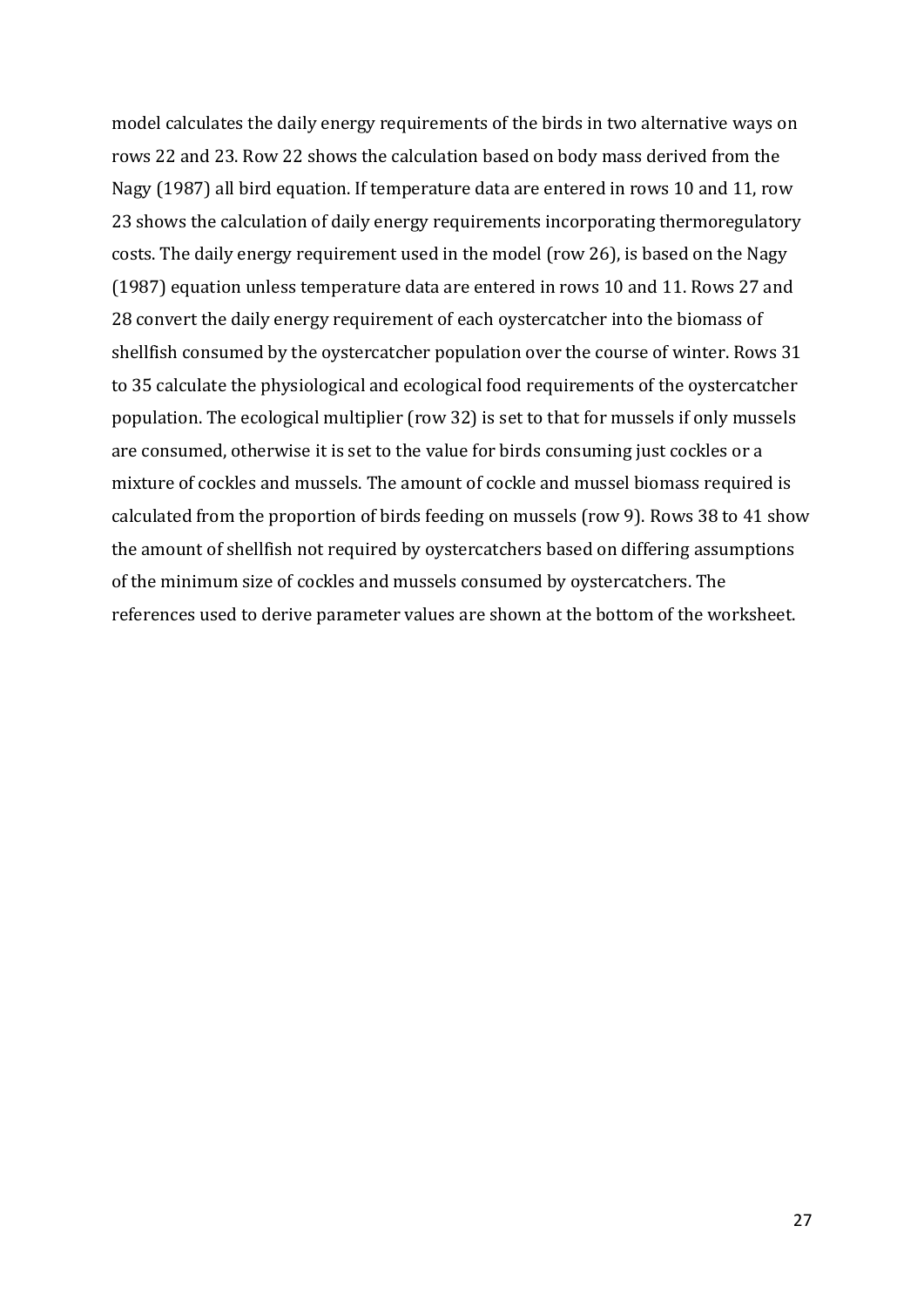#### **Figure 1.** Screenshot of the Model worksheet of the spreadsheet model.

| Site-specific data                                                                         | Symbol                  | Value          | <b>Units</b>      | <b>Explanation</b>                                                                        |
|--------------------------------------------------------------------------------------------|-------------------------|----------------|-------------------|-------------------------------------------------------------------------------------------|
| Total number of oystercatcher feeding on mussels and cockles in site                       | $N_{oyc}$               | 6286           | No. individuals   | Excluding oystercatcher feeeding outside of site or feeding on other prey                 |
| Number of days for which oystercatcher population needs to be supported                    | $\tau$                  | 212            | days              | 1st September until 31st March                                                            |
| Biomass of cockles over 10mm in length                                                     | B $_{\textit{C10-max}}$ | 4432           | tonnes fresh mass | Total biomass of cockles over 10mm in length                                              |
| Biomass of cockles over 15mm in length                                                     | $B_{C15 \cdot max}$     | 1695           | tonnes fresh mass | Total biomass of cockles over 15mm in length                                              |
| Biomass of mussels over 20mm in length                                                     | $B_{M20-60}$            | 3868           | tonnes fresh mass | Total biomass of mussels over 20mm in length                                              |
| Biomass of mussels over 30mm in length                                                     | $B_{M30-60}$            | 3490           | tonnes fresh mass | Total biomass of mussels over 30mm in length                                              |
| Proportion of birds feeding on mussels                                                     | $p$ Mussel              | 0.5            | proportion        | Average proportion of oystercatcher feeding on mussels                                    |
| Propotion of time during which temperature is below 10°c (leave blank if no suitable data) | $p_{therm}$             | 0.75           | proportion        | Proportion of time for which oystercatcher need to thermoregulate                         |
| Mean temperature when temperature is below 10°c (leave blank if no suitable data)          | $t_{therm}$             | 5              | $^{\circ}$ c      | Determines thermoregulatory costs of oystercatcher                                        |
|                                                                                            |                         |                |                   |                                                                                           |
| Default parameters                                                                         | Symbol                  | Value          | <b>Units</b>      | Explanation                                                                               |
| Average body mass of oystercatchers                                                        | $B_{Oyc}$               | 540            | g                 | From www.bto.org/about-birds/birdfacts based on a review of studies                       |
| Energy content of mussels and cockles                                                      | $E_{CM}$                | 22             | KJ $g^{-1}$       | Average for bivalves (Zwarts et al. 1996a)                                                |
| Efficiency with which mussels and cockles are assimilated by oystercatchers                | $p_{Assim}$             | 0.854          | proportion        | Kersten & Visser (1996)                                                                   |
| Ratio of AFDM to fresh mass including shell                                                | $p_{\textit{DryFresh}}$ | 0.041          | proportion        | Average of value for mussels (0.046) and cockles (0.036) (Ricciardi & Edwin Bourget 1998) |
| Cockle and mixed cockle / mussel ecological multiplier                                     | $M_{CM}$                | 3.3            | number            | See report                                                                                |
| Mussel ecological multiplier                                                               | $M_{M}$                 | 7.1            | number            | See report                                                                                |
|                                                                                            |                         |                |                   |                                                                                           |
| Alternative calculations of daily energy requirements                                      | Symbol                  | Value          | <b>Units</b>      | <b>Explanation</b>                                                                        |
| Daily energy requirements of each oystercatcher from Nagy (1987)                           | $E_{Oyc}$               | 762            | KJ                | Calculated from body mass (g) using all bird equation of Nagy (1987)                      |
| Daily energy requirements of each oystercatcher incorporating thermoregulation             | $E_{\text{OVC}}$        | 792            | KJ.               | Calculated following Stillman et al. (2000) and Zwarts et al. (1996b)                     |
|                                                                                            |                         |                |                   |                                                                                           |
| <b>Energy and food requirements</b>                                                        | Symbol                  | Value          | <b>Units</b>      | <b>Explanation</b>                                                                        |
| Daily energy requirements of each oystercatcher                                            | $E_{Oyc}$               | 792            | KJ                | Calculated from Nagy (1987) or following Stillman et al. (2000) and Zwarts et al. (1996b) |
| Total AFDM of mussels or cockles consumed by each oystercatcher                            | C <sub>Oyc</sub>        | 8937           | g                 | Calculated from energy requirements throughout season                                     |
| Total AFDM of mussels or cockles consumed by oystercatcher population                      | $C_{\textit{OvCPOD}}$   | 56177982       | g                 | Calculated from energy requirements of each bird and number of birds                      |
| <b>Physiological and Ecological food requirements</b>                                      | Symbol                  | Value          | <b>Units</b>      | <b>Explanation</b>                                                                        |
| Physiological requirement of oystercatcher population                                      | $R_{Phys}$              | 1370           | tonnes fresh mass | Calculated from ratio of AFDM to fresh mass                                               |
| Combined ecological multiplier                                                             | M                       | 3.3            | number            | This is the cockle and mixed cockle / mussel value unless birds only consume mussels      |
| Ecological requirement of oystercatcher population                                         | $R_{Ecol}$              | 4521           | tonnes fresh mass | Physiological requirement multiplied by the combined ecological multiplier                |
| Ecological requirement of oystercatcher population obtained from cockles                   | $R_{EcolC}$             | 2260.5         | tonnes fresh mass | Calculated from proportion of birds consuming cockles                                     |
| Ecological requirement of oystercatcher population obtained from mussels                   | $R_{EcolM}$             | 2260.5         | tonnes fresh mass | Calculated from proportion of birds consuming mussels                                     |
|                                                                                            |                         |                |                   |                                                                                           |
| Cockle and mussel stocks not required by oystercatcher population                          | Symbol                  | Value          | <b>Units</b>      | <b>Explanation</b>                                                                        |
| Cockles over 10mm not required by oystercatcher population                                 | $X_{C10 \text{-}max}$   | 2171.5         | tonnes fresh mass | Biomass of cockles over 10mm                                                              |
| Cockles over 15mm not required by oystercatcher population                                 | $X_{C15 \cdot max}$     | $\overline{0}$ | tonnes fresh mass | Biomass of cockles over 15mm                                                              |
| Mussels 20-60mm not required by oystercatcher population                                   | $X_{M20-60}$            | 1607.5         | tonnes fresh mass | Biomass of mussels 20-60mm                                                                |

#### **References**

Kersten, M. & Visser, W. (1996b). Food intake by oystercatchers Haematopus ostralegus by day and night measured with an electronic nest balance. Ardea, 84A: 57-72.

Mussels 30-60mm not required by oystercatcher population *X M30-60* 1229.5 tonnes fresh mass Biomass of mussels 30-60mm

Nagy, K.A. (1987). Field metabolic rate and food requirement scaling in mammals and birds. Ecological Monographs, 57: 111-128.

Ricciardi, A. & Bourget, E. (1998). Weight-to-weight conversion factors for marine benthic macroinvertebrates. Marine Ecology Progress Series, 163: 245-251.

Stillman, R.A., Goss-Custard, J.D., West, A.D., Durell, S.E.A.I.V., Caldow, R.W.G., McGrorty, S. & Clarke, R.T. (2000). Predicting mortality in novel environments: tests and sensitivity of a behaviour-based model. Journal Zwarts, L., Ens, B.J., GossCustard, J.D., Hulscher, J.B. & Durell, S.E.A.I.V.d. (1996a). Causes of variation in prey profitability and its consequences for the intake rate of the oystercatcher Haematopus ostralegus. Ardea, Zwarts, L., Cayford, J.T., Hulscher, J.B., Kersten, M., Meire, P.M. & Triplet, P. (1996b). Prey size selection and intake rate. In: The Oystercatcher: From Individuals to Populations (ed. J.D. Goss-Custard), pp. 30-55. Oxf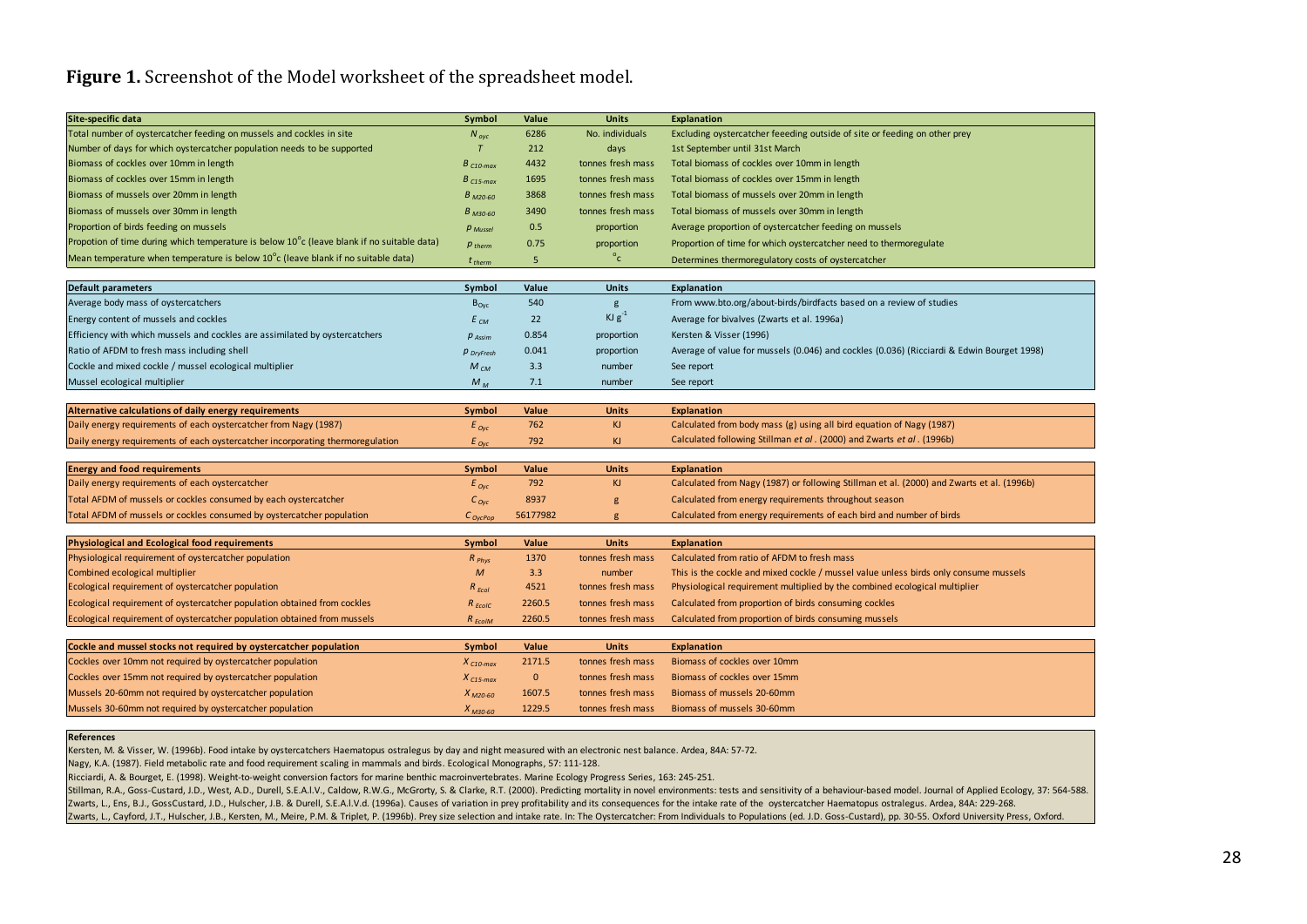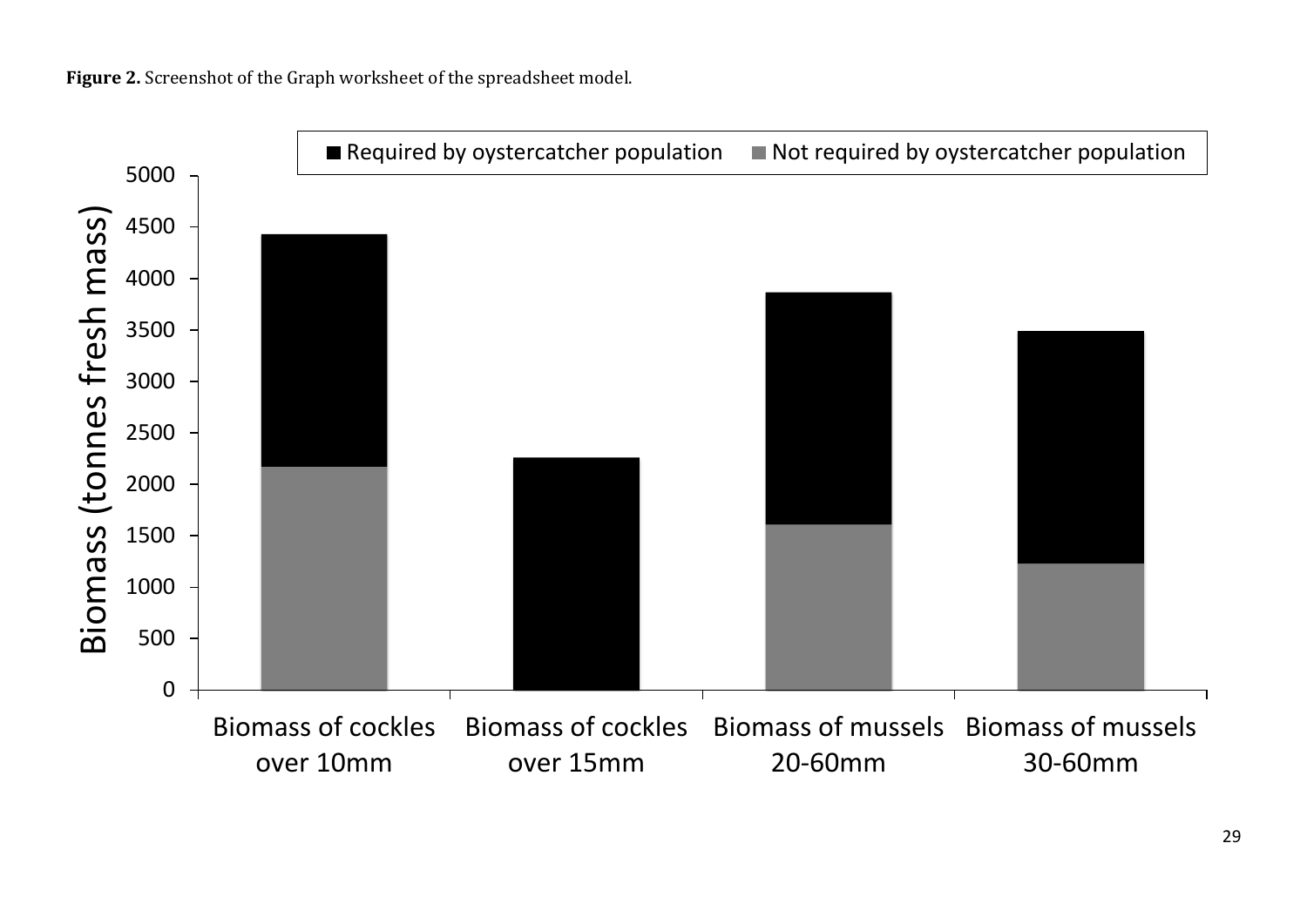### <span id="page-29-0"></span>**6. Conclusions**

The purpose of this report is to explore how simple models could be used to inform the management of estuarine conflicts between wading bird conservation and shellfisheries. The spreadsheet model developed in this report is based on the same principles as the individual-based models previously used to model shorebirds (e.g. Stillman & Goss-Custard 2010; Stillman *et al.* 2010) but includes a number of simplifying assumptions. Individual-based models can produce more detailed predictions, but require more parameters and it is not always that straightforward to interpret the assumptions they make. The spreadsheet model is a less realistic representation of the real system but has fewer parameters and its assumptions can be expressed more clearly.

In both types of model the amount of food the birds need to consume each day depends on their energy requirements, the energy content of the prey and the efficiency with which energy within the prey can be assimilated. The spreadsheet model calculates the amount of food consumed by the bird population by multiplying the amount consumed by one bird during the overwintering season by the number of birds present. Individualbased models in addition also include the rate at which birds consume food, the tidal availability of the food and changes in the body mass of birds. They predict the proportion of time spent feeding, the distribution of birds throughout a site and the proportion of birds that survive to the end of winter. These predictions can be compared to observations in the real system to assess the accuracy of the models. The spreadsheet model does not consider the rate at which birds can feed, which is potentially a key limitation. Real birds die of starvation if they assimilate energy at a lower rate than they metabolise energy over a long enough period of time for their energy reserves to fall to zero, a process explicitly incorporated into individual-based models. Even if there is enough food to apparently meet the ecological requirements of the birds, they could still starve if food occurred at a very low density (and so could only be consumed at a very low rate), or if food was only available for a short time, for example, due to tidal availability or disturbance from human activities. By excluding the rate at which birds feed, the spreadsheet model could potentially, under the conditions described above, predict that there was enough food to support an oystercatcher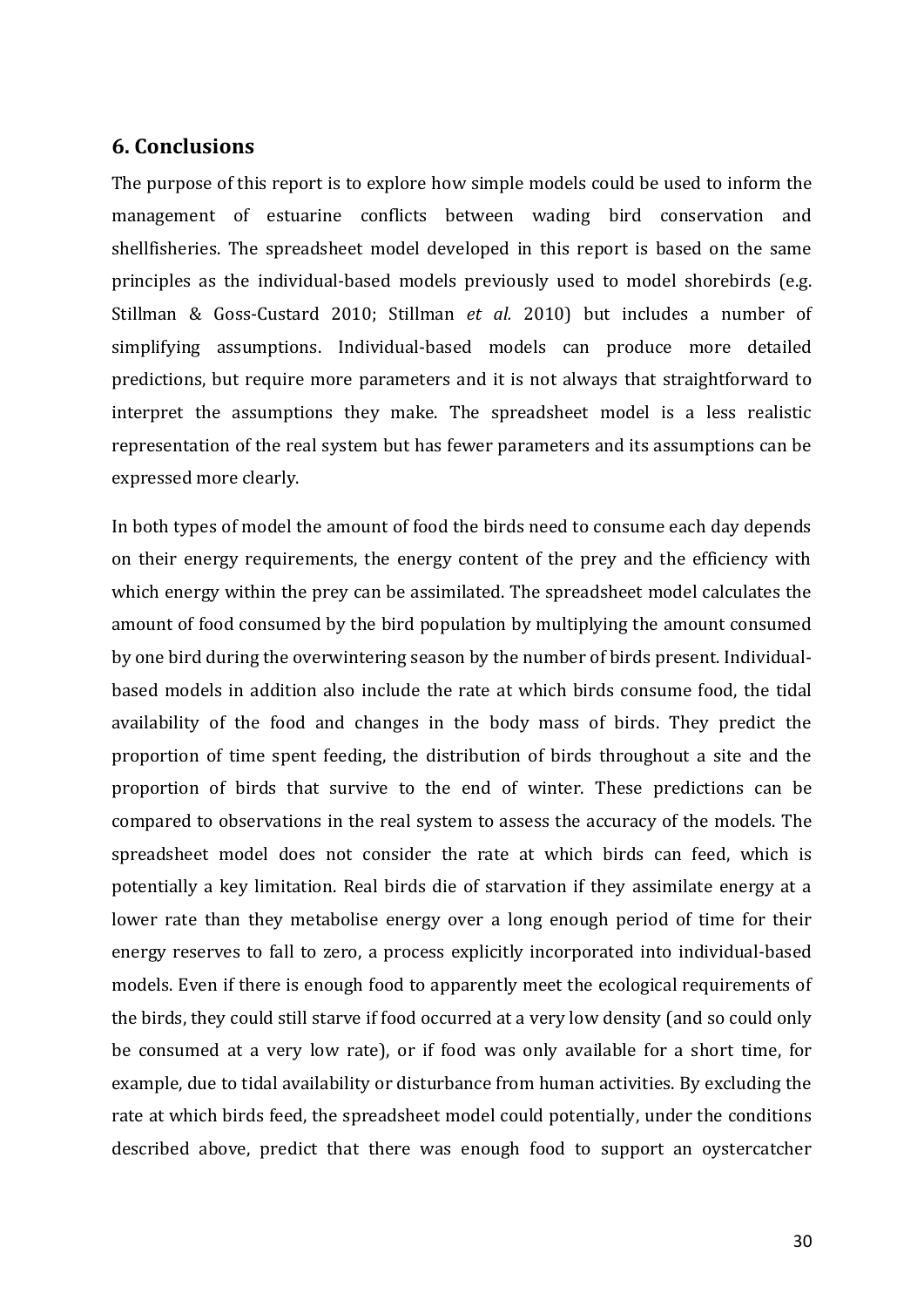population, when in reality the birds could not consume food at a high enough rate to survive.

The contrast between the physiological and ecological requirements is a key component of the spreadsheet model. If food requirements were calculated on the basis of the physiological requirements, they would underestimate the amount of food required to support the bird populations. More food is required in the environment than the amount consumed by the birds because birds cannot find all of the food, interference competition between the birds can exclude some individuals from the food supply and some of the food will be lost due to factors other than the birds, such as disease and predation by marine fish and invertebrates (Möller & Rosenberg, 1983; Sanchez-Salazar *et al*., 1987; Whitton *et al*., 2012). A combination of empirical and modelling studies were reviewed to estimate the ecological multiplier which converts the physiological requirements to the ecological requirements. By collating published estimates of physiological and ecological food requirements for overwintering oystercatchers, we showed that the range of ecological multiplier values was 2.0 – 7.8. For the Burry Inlet, the site for which most data have been published, the mean ecological multiplier was 3.7 (range 2.0 - 5.6). The ecological multiplier was greatest (7.1) on two sites in which oystercatchers fed almost exclusively on mussels. It was lower (3.3) on sites in which oystercatcher fed either on cockles or on a mixture of cockles and mussels. The higher value for purely mussel-feeding birds can be explained as interference competition on highly aggregated mussel beds can exclude a higher proportion of the food than interference competition on dispersed cockle beds. Two values of the ecological multiplier were used in the spreadsheet model depending on whether oystercatchers feed solely on mussels (=7.1), or on cockles or a combination of mussels and cockles (=3.3). Ultimately, the amount of food that is predicted to be required by the birds is directly related to the size of the ecological multiplier. Further studies estimating the ecological multiplier across a range of sites would improve confidence in these values, and may allow its value to be more precisely related to the proportion of cockles and mussels on a site.

The literature review did not reveal any simple ways of calculating the minimum size of both cockles and mussels that are consumed by the birds. Norris & Johnstone (1998) present a model that predicts the size range of cockles consumed by oystercatchers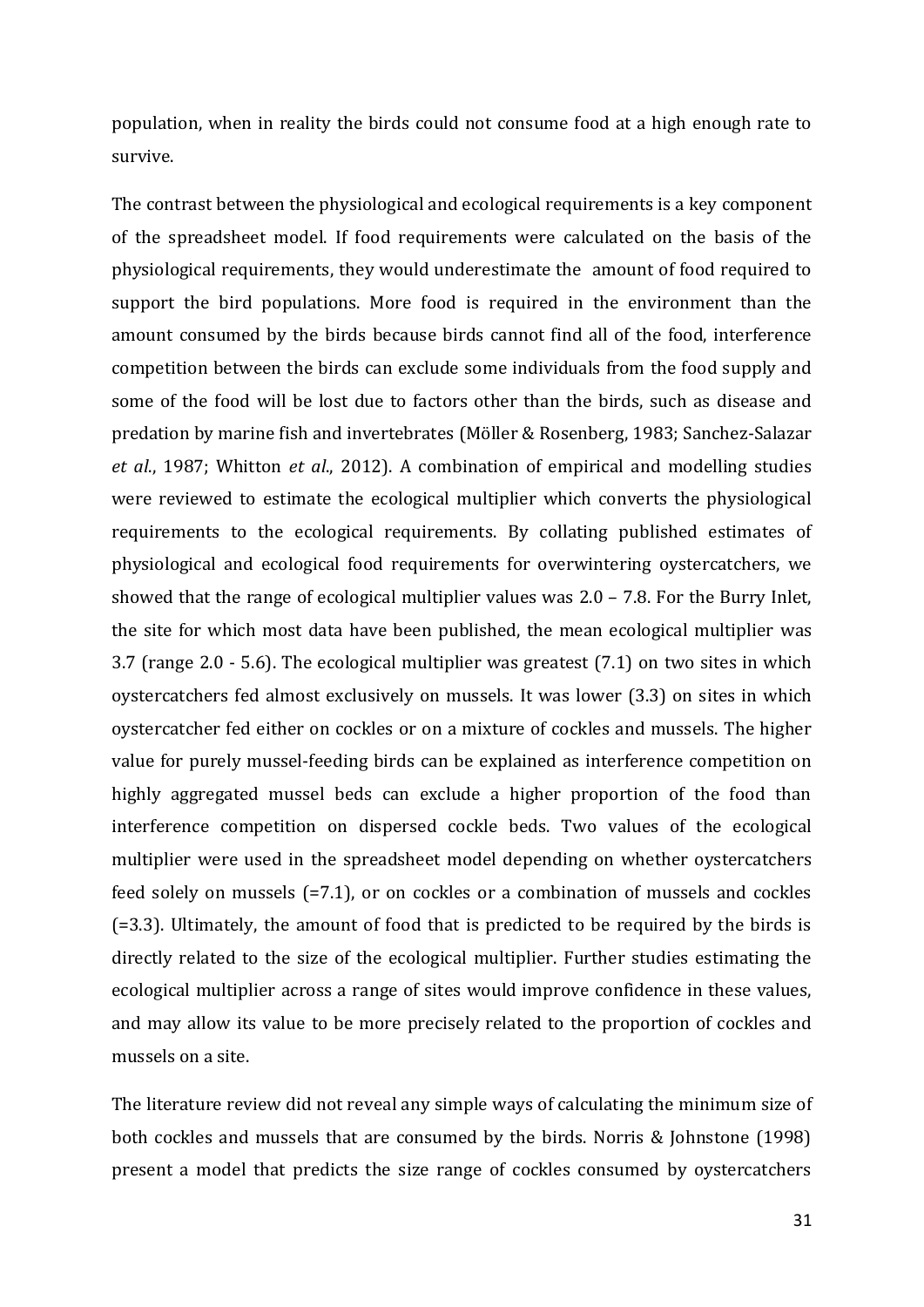foraging by touch in relation to the size distribution of cockles present. However, this study is based on just one foraging technique (oystercatchers can forage by sight as well as by touch) and requires detailed data on the rate at which oystercatchers find and consume prey which are unlikely to be available for most sites. Similar, size selection models have been developed for mussel-feeding oystercatchers, but again rely on quite detailed foraging observation. The literature review showed that oystercatchers typically consume cockles and mussels over a threshold size, but that the minimum size can be smaller when very few large prey are available. The test data used in the spreadsheet model shows that the amount of food not required by the birds can be very sensitive to the assumed minimum size class of cockles and mussels (Figure 2). Currently, the spreadsheet model makes predictions based on both the typical minimum size of cockles and mussels consumed, 15mm and 30mm respectively, or lower minimum sizes that may be consumed when larger prey are absent, 10mm and 20mm respectively so that the sensitivity of predictions to these assumptions can be quantified.

The literature review suggested that the values for oystercatcher body mass, starvation mass, prey energy content and assimilation efficiency used in previous individual-based models of overwintering oystercatchers (*e.g.* Stillman *et al*., 1996; Stillman, 2009; Stillman *et al*., 2010) were appropriate. The review of daily energy requirements showed that estimates of this parameter varied widely between situations. The estimates derived from the Nagy (1999) all bird equation used in previous individualbased models and the spreadsheet model fall close to the centre of the observed range, but a number of estimates indicated that daily energy requirements of oystercatcher could on occasions exceed this value. The Nagy equation does not explicitly include an additional energetic cost due to thermoregulation, and so may underestimate daily energy requirements when thermoregulatory costs are high. To account for this uncertainty the spreadsheet model can also calculate energy requirements including thermoregulatory costs if suitable temperature data are available for a site. Detailed energy budgets of free-living oystercatchers during winter including thermoregulatory costs are currently lacking.

Although the spreadsheet model makes several simplifying assumptions, it still provides a straightforward way of quantifying the food requirements of the birds and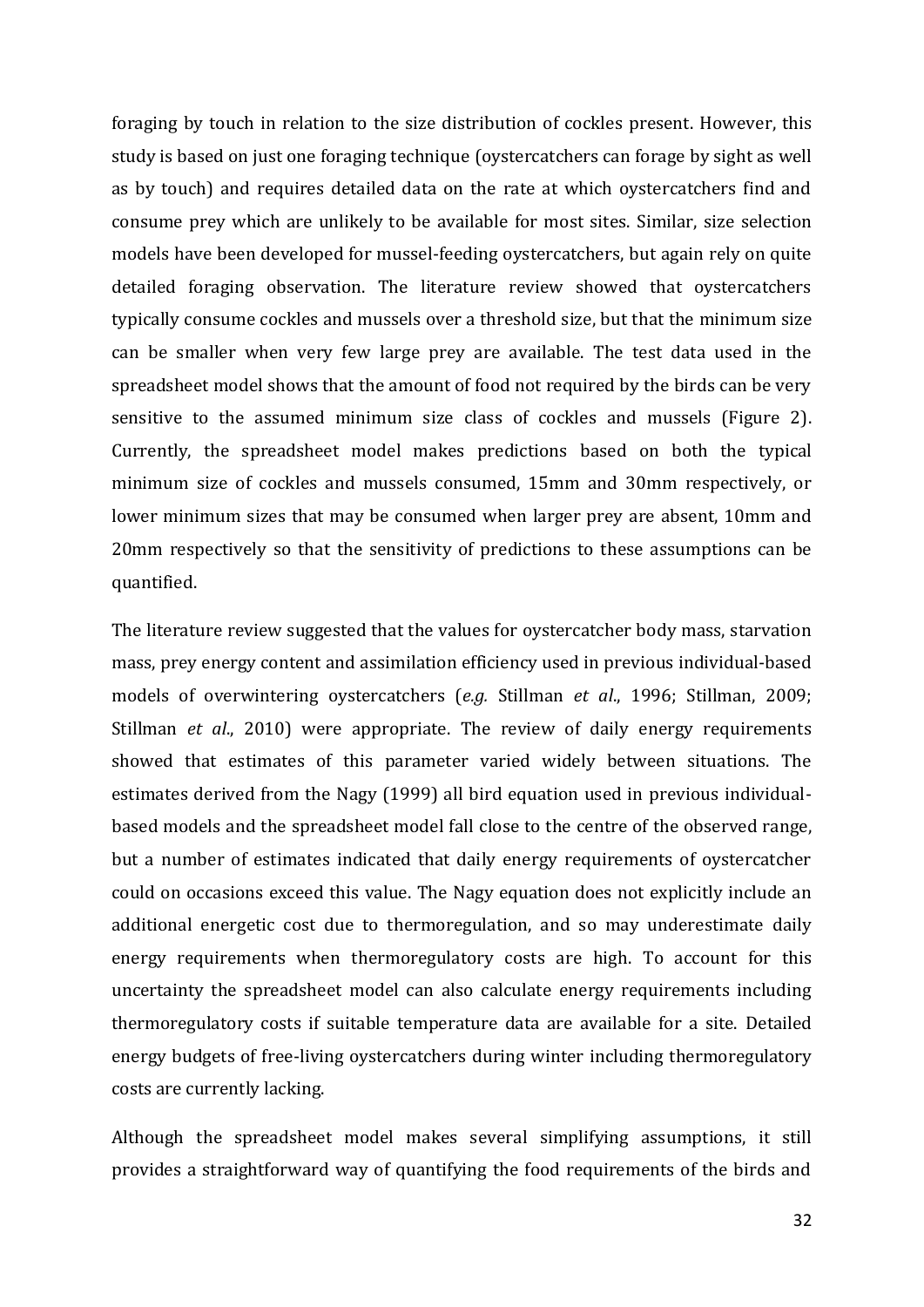hence informing the setting of Total Allowable Catches. The next step would be to replace the spreadsheet model with a piece of simple, user-friendly software. The software would either read in site-specific data from a parameter file or allow a user to enter these on the screen. The calculations currently within the spreadsheet model (Equations 5 to 17 above) would then be performed within the software and the predictions presented numerically and as graphical output. The software would explain the steps and associated assumptions in the calculations, and the sources used to calculate parameter values. It would contain a user guide to explain the limitations of the approach, and explain the situations in which predictions may need to be treated with additional caution. The software could be updated through an online system to ensure that parameter values are based on the most up to date research.

The simple models described in this report do not replace the need for individual-based models – indeed the ecological multiplier parameter is largely based on the predictions of individual-based models – but do have the advantage that they can be used by people without specialist modelling experience and using the type of data typically available from shellfisheries. A potential strategy is to routinely use such models as a first step in assessing bird food requirements. Individual-based models and other approaches could then be used if there is some doubt as to the validity of predictions (e.g. in sites with a large amount of human disturbance) or if it is predicted that the bird food requirements are either not met or are only just met by the cockle and mussel stocks within the site.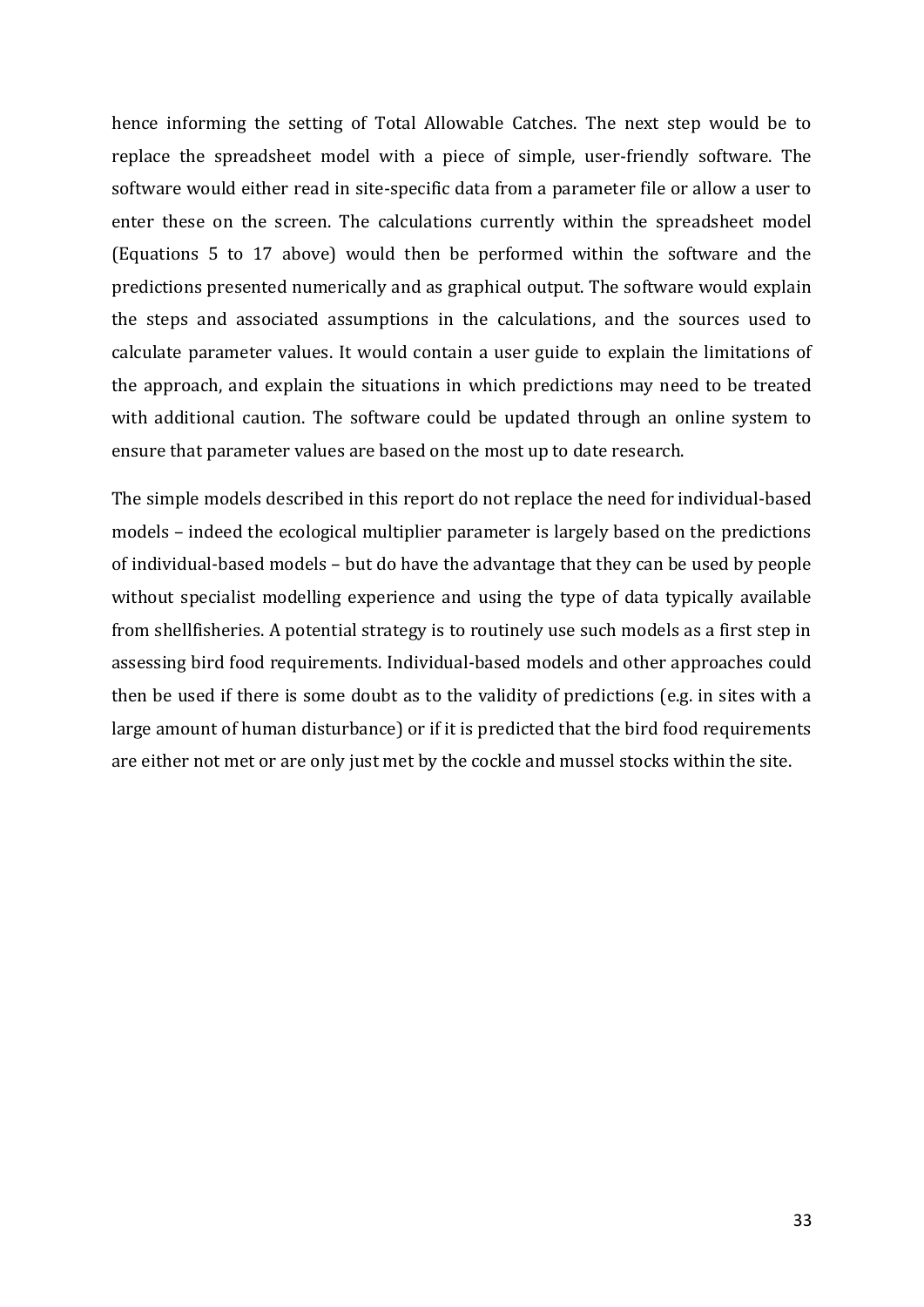#### <span id="page-33-0"></span>**7. References**

Atkinson, P.W., Clark, N.A., Clark, J.A., Bell, M.C., Dare, P.J. & Ireland, P.L. (2003). Changes in commercially fished shellfish stocks and shorebird populations in the Wash, England. *Biological Conservation*, **114**: 127-141.

Atkinson, P.W., Clark, N.A., Dodds, S.G. & Moss, D. (2005). Changes in fisheries practices and oystercatcher survival, recruitment and body mass in a marginal cockle fishery. *Ardea*, **93**: 199-212.

Atkinson, P.W., Maclean, I.M.D. & Clark, N.A. (2010). Impacts of shellfisheries and nutrient inputs on waterbird communities in the Wash, England. *Journal of Applied Ecology*, **47**: 191-199.

Bayne, B.L. & Worrall, L.M. (1980). Growth and production of mussels *Mytilus edulis* from two populations. *Marine Ecology Progress Series*, **3**: 317-328.

Beukema, J.J. & De Bruin, W. (1979). Seasonal changes in dry weight and chemical composition of the soft parts of the tellinid bivalve *Macoma balthica* in the Dutch Wadden Sea. *Netherlands Journal of Sea Research*, **11**: 42-55.

Boates, J.S. & Smith, P.C. (1979). Length-weight relationships, energy content and the effects of predation on *Corophium volutator* (Pallas) (Crustacea: Amphipoda). *Proceedings of the Nova Scotia Institute of Science*, **29**: 489-499.

Boates, J.S. & Goss-Custard, J.D. (1989). Foraging behaviour of oystercatchers *Haematopus ostralegus* during a diet switch from worms *Nereis diversicolor* to clams *Scrobicularia plana*. *Canadian Journal of Zoology*, **67**: 2225-2231.

Bunskoeke, E.J., Ens, B.J., Hulscher, J.B. & de Vlas, S.J. (1996). Why do Oystercatchers *Haematopus ostralegus* switch from feeding on Baltic Tellin *Macoma balthica* to feeding on the Ragworm *Nereis diversicolor* during the breeding season? *Ardea* **84A** : 91-104.

Burton, N.H.K., Wright, L.J., Coker, D. & Dodd, S.G. (2010). *Analyses of oystercatcher body condition and survival on the Burry Inlet SPA*. CCW Contract Science Report No: 952, 28pp, CCW/BTO.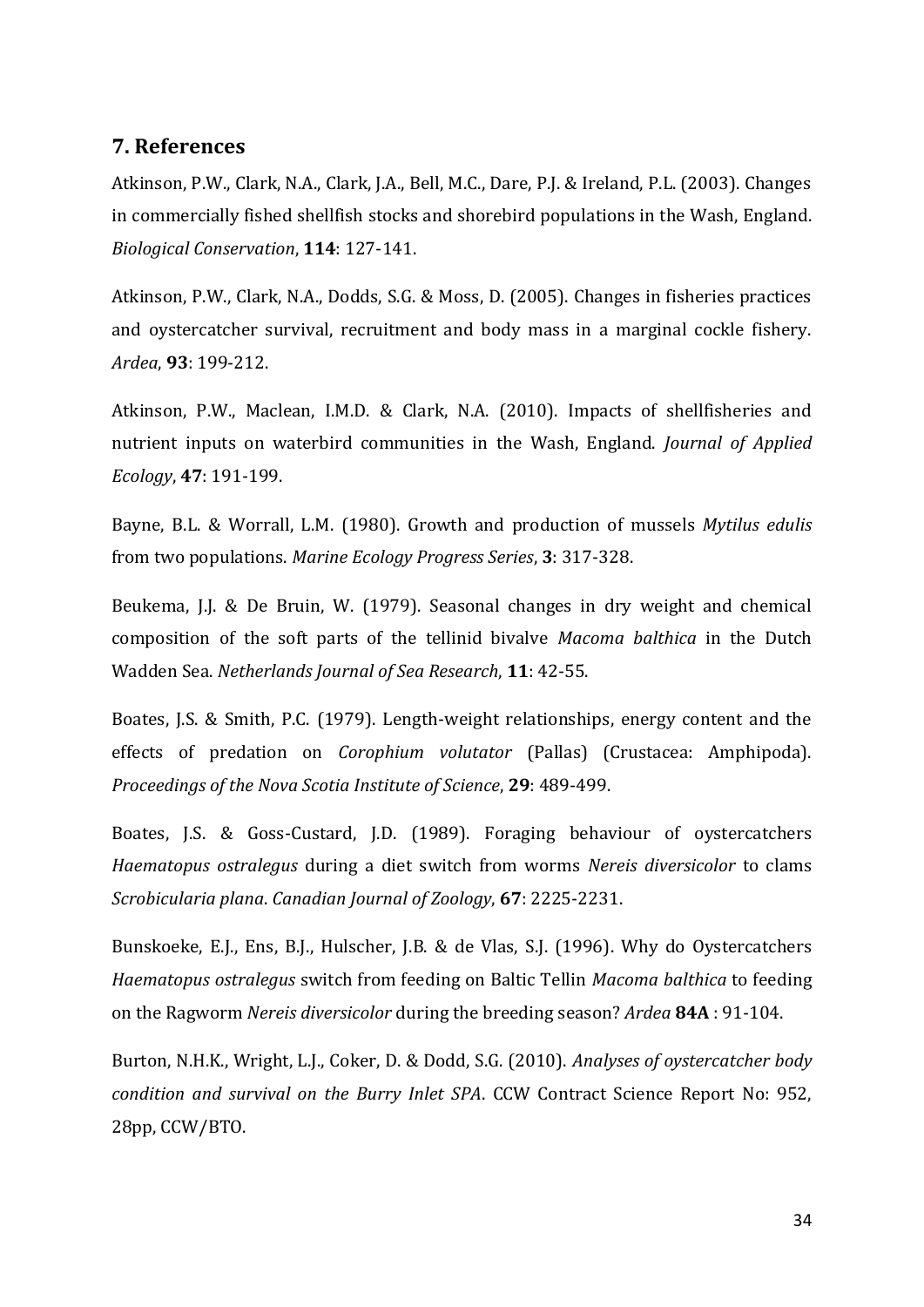Camphuysen, C.J., Ens, B.J., Heg, D., Hulscher, J.B., van der Meer, J. & Smit, C.J. (1996). Oystercatcher *Haematopus ostralegus* winter mortality in the Netherlands: the effects of severe weather and food supply. *Ardea* **84A**: 469-492.

Castro, G. (1987). High basal metabolic rate in sanderlings (*Calidris alba*). *Wilson Bulletin*, **99**: 267-268.

Cayford, J.T. & Goss-Custard, J.D. (1990). Seasonal changes in the size selection of mussels, *Mytilus edulis*, by oystercatchers, *Haematopus ostralegus*: an optimality approach. *Animal Behaviour*, **40**: 609-624.

Chambers, M.R. & Milne, H. (1979). Seasonal variation in the condition of some intertidal invertebrates of the Ythan estuary, Scotland. *Estuaries and Coastal Marine Science*, **8**: 411-419.

Charnov, E.L. (1976). Optimal foraging: attack strategy of a mantid. *American Naturalist*, **110**: 141-151.

Dare, P.J. & Edwards, D.B. (1975). Seasonal change in flesh weight and biochemical composition of mussels (*Mytilus edulis* L.) in the Conwy estuary, North Wales. *Journal of Experimental Marine Biology and Ecology*, **18**: 89-97.

De Wilde, P.A.W.J. & Berghuis, E.M. (1978). Laboratory experiments on the spawning of *Macoma balthica*; its implications for production research. In: (Eds. Mclusky, D.S. & Berry, A.J.) *Physiological and behaviour of marine organisms*, pp 375-384. Pergamon, Oxford.

Durell, S.E.A.l.D., Goss-Custard, J.D. & Caldow, R.W.G. (1993). Sex-related differences in diet and feeding method in the oystercatcher *Haematopus ostralegus*. *Journal of Animal Ecology*, **62**: 205-215.

Edwards, D.C. & Huebner, J.D. (1977). Feeding and growth rates of *Polinices duplicatus* preying of *Mya arenaria* at Barnstable Harbor, Massachusetts. *Ecology*, **58**: 1218-1236.

Ens, B.J. (2006). The conflict between shellfisheries and migratory waterbirds in the Dutch Wadden Sea. In: *Waterbirds around the world*, (Eds. G.C. Boere, C.A. Galbraith & D.A. Stroud), pp. 806-811. The Stationery Office, Edinburgh, UK.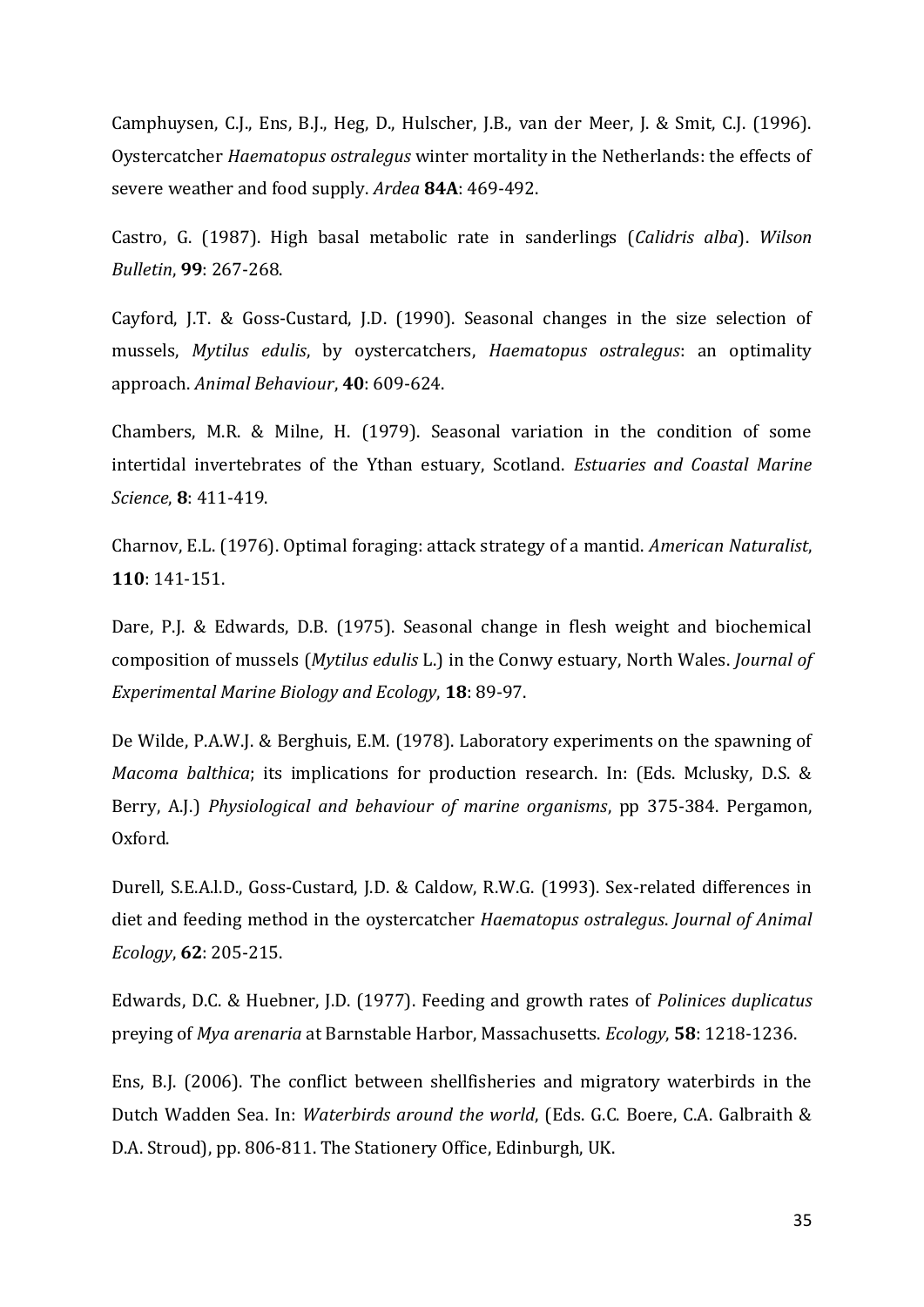Ens, B.J., Dirksen, S., Smit, C.J. & Bunskoeke, E.J. (1996a). Seasonal changes in size selection and intake rate of oystercatchers *Haematopus ostralegus* feeding on the bivalves *Mytilus edulis* and *Cerastoderma edule*. *Ardea*, **84A**: 159-176.

Ens, B.J., Bunskoeke, E.J., Hoekstra, R., Hulscher, J.B., Kersten, M. & de Vlas, S.J. (1996b). Prey choice and search speed: why simple optimality fails to explain the prey choice of Oystercatchers *Haematopus ostralegus* feeding on *Nereis diversicolor* and *Macoma balthica*. *Ardea* **84A**: 73-89.

Goede, A.A. (1993). Variation in the energy intake of captive oystercatchers *Haematopus ostralegus*. *Ardea*, **81**: 89-97.

Goss-Custard, J.D., Jones, R.E. & Newbery, P.E. (1977). The ecology of the Wash. I. Distribution and diet of wading birds (Charadrii). *Journal of Applied Ecology*, **14**: 681- 700.

Goss-Custard, J.D., Stillman, R.A., West, A.D., Caldow, R.W.G., Triplet, P., dit Durell, S.E.A.l.V. & McGrorty, S. (2004). When enough is not enough: shorebirds and shellfishing. *Proceedings of the Royal Society of London, Series B - Biological Sciences*, **271**: 233-237.

Goss-Custard, J.D. *et al*. (2006). Intake rates and the functional response in shorebirds (*Charadriiformes*) eating macro-invertebrates. *Biological Reviews*, **81**: 501-529.

Heppleston, J.B. (1971). The feeding ecology of oystercatchers (*Haematopus ostralegus* L.) in winter in northern Scotland. *Journal of Animal Ecology*, **40**: 651-672.

Hilgerloh, G. (1997). Predation by birds on blue mussel *Mytilus edulis* beds of the intertidal flats of Spiekeroog (southern North Sea). *Marine Ecology Progress Series*, **146**: 61-72.

Holling, C.S. (1959). Some characteristics of simple types of predation and parasitism. *Canadian Entomologist*, **91**: 385-398.

Holt, C., Austin, G., Calbrade, N., Mellan, H., Hearn, R., Stroud, D., Wotton, S. & Musgrove, A. (2012). *Waterbirds in the UK 2010/11: The Wetland Bird Survey*. BTO/RSPB/JNCC, Thetford.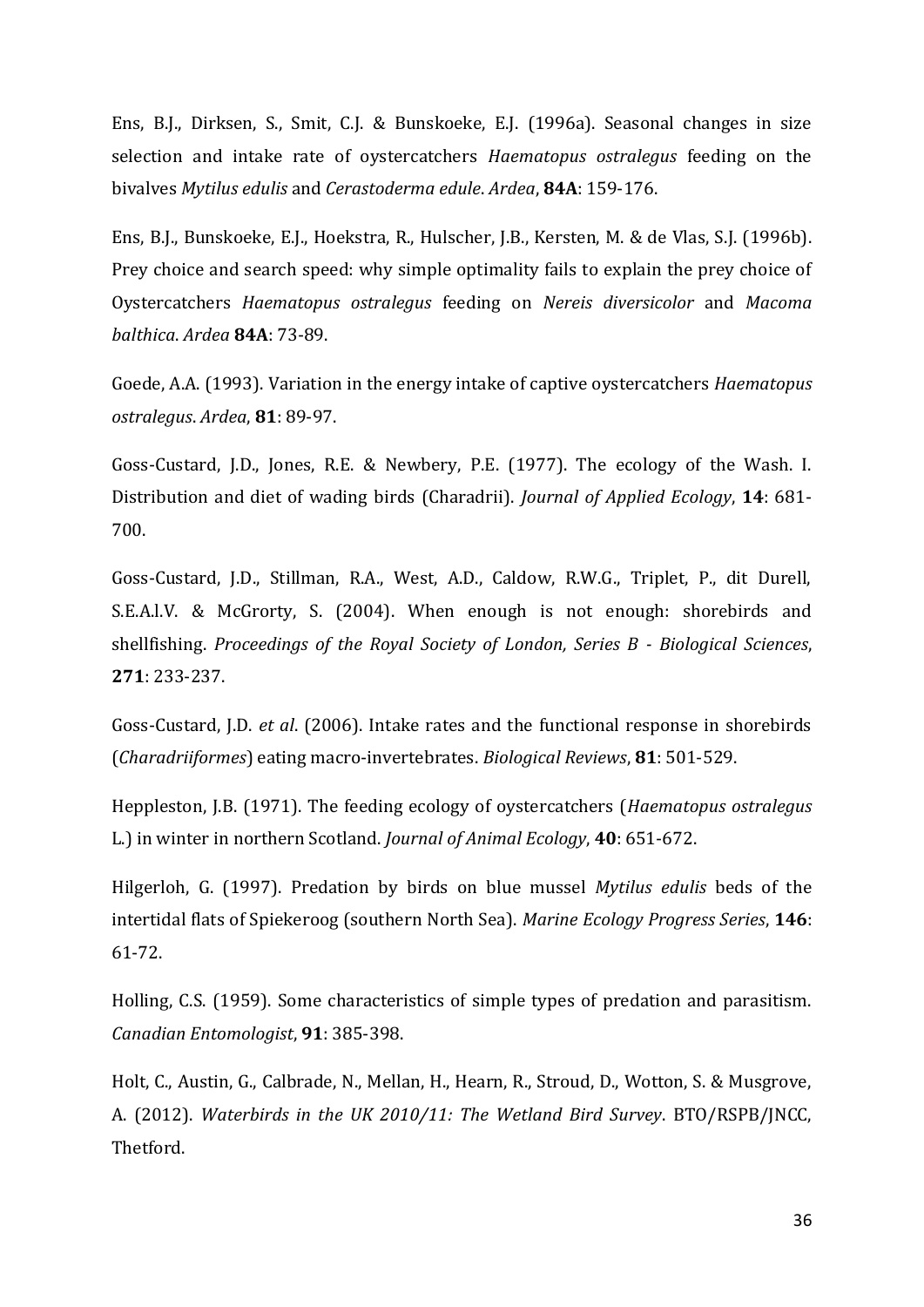Hughes, R.N. (1970). An energy budget for a tidal-flat population of the bivalve *Scrobicularia plana* (Da Costa). *Journal of Animal Ecology*, **39**: 357-379.

Hulscher, J.B. (1989). Mortality and survival of oystercatcher *Haematopus ostralegus* during severe winter conditions. *Limosa*, **62**: 177-181.

Kersten, M. (1996). Time and energy budgets of oystercatchers *Haematopus ostralegus* occupying territories of different quality. *Ardea*, **84A**: 291-310.

Kersten, M. & Piersma, T. (1987). High levels of energy expenditure in shorebirds; metabolic adaptations to an energetically expensive way of life. *Ardea*, **75**: 175-187.

Kersten, M. & Visser, W. (1996a). The rate of food processing in the Oystercatcher: food intake and energy expenditure constrained by a digestive bottleneck. *Functional Ecology*, **10**: 440-448.

Kersten, M. & Visser, W. (1996b). Food intake by oystercatchers *Haematopus ostralegus* by day and night measured with an electronic nest balance. *Ardea*, **84A**: 57-72.

Klein Breteler, W.C.M. (1975). Food consumption, growth and energy metabolism of juvenile shore crabs, *Carcinus maenas*. *Netherlands Journal of Sea Research*, **9**: 255-272.

Laursen, K., Kristensen, P.S. & Clausen, P. (2010). Assessment of blue mussel *Mytilus edulis* fisheries and waterbird shellfish-predator management in the Danish Wadden Sea. *Ambio*, **39**: 476-485.

Leopold, M.F., Swennen, C. & De Bruijn, L.L.M. (1989). Experiments on selection of feeding site and food size in oystercatchers, *Haematopus ostralegus*, of different social status. *Netherlands Journal of Sea Research*, **23**: 333-346.

Meire, P.M. & Ervynck, A. (1986). Are oystercatchers (*Haematopus ostralegus*) selecting the most profitable mussels (*Mytilus edulis*)? *Animal Behaviour*, **34**: 1427-1435.

McLusky, D.S. (1989). *The estuarine ecosystem*. Blackie and Son, London.

Möller, P. & Rosenberg, R. (1983). Recruitment, abundance and production of *Mya arenaria* and *Cardium edule* in marine shallow waters, Western Sweden. *Ophelia*, **22**: 33- 55.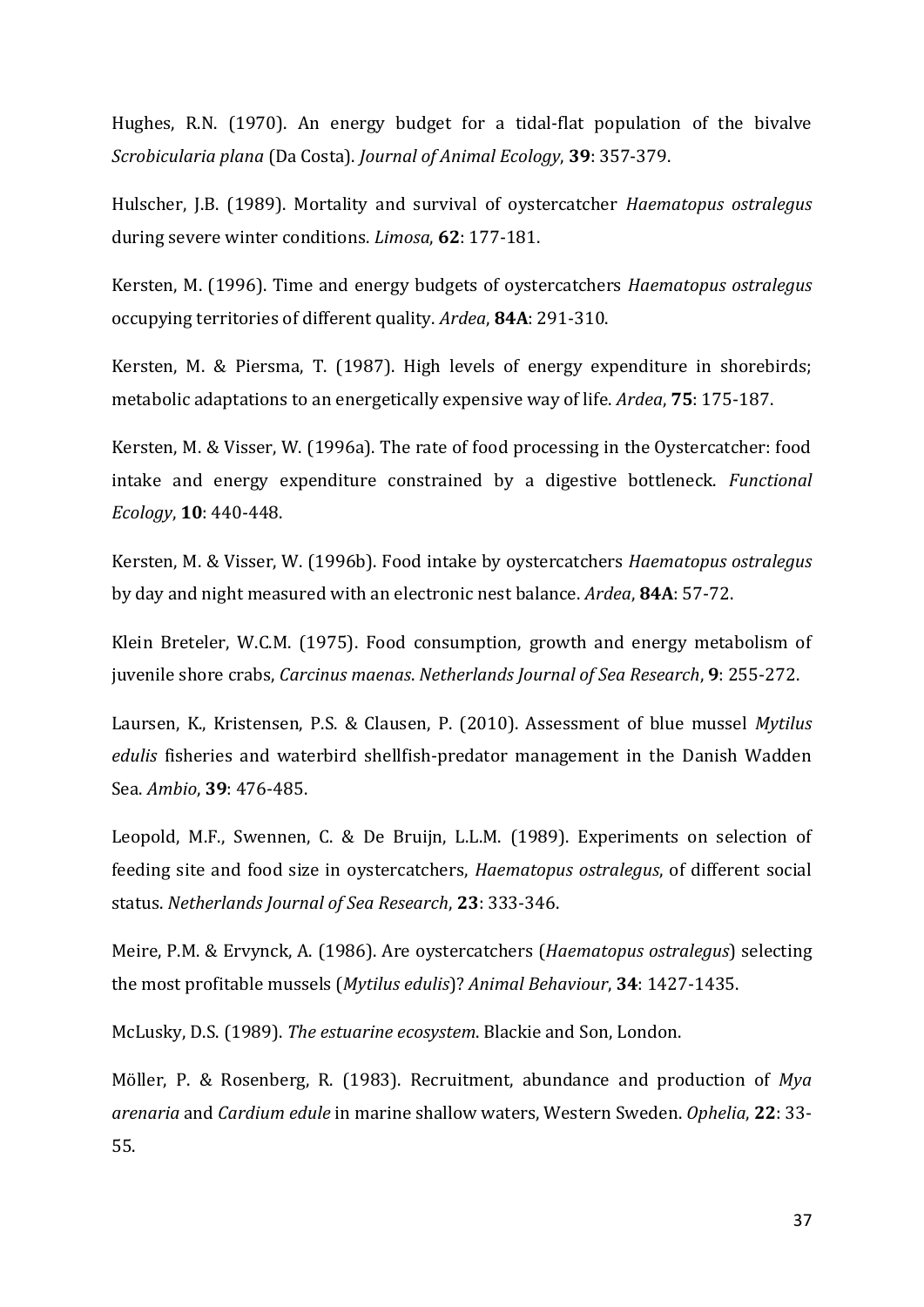Munch-Petersen, S., and P. S. Kristensen. (2001). On the dynamics of the stocks of blue mussels (*Mytilus edulis* L.) in the Danish Wadden Sea. *Hydrobiologia*, **465**: 31–43.

Nagy, K.A. (1987). Field metabolic rate and food requirement scaling in mammals and birds. *Ecological Monographs*, **57**: 111-128.

Norris, K. (1999). A trade-off between energy intake and exposure to parasites in oystercatchers feeding on a bivalve mollusc. *Proceedings of the Royal Society B: Biological Sciences*, **266**: 1703-1709.

Norris, K. & Johnstone, I. (1998). The functional response of oystercatchers (*Haematopus ostralegus*) searching for cockles (*Cerastoderma edule*) by touch. *Journal of Animal Ecology*, **67**: 329-346.

Pimm, S.L. (1976). Existence metabolism. *The Condor*, **78**: 121-124.

Rappoldt, C., Ens, B.J., Dijkman, E., Bult, T., Berrevoets, C.M. & Geurts van Kessel, J. (2003a). Scholeksters en hun voedsel in de Oosterschelde. Rapport voor deelproject D2 thema 1 van EVA II, de tweede fase van het evaluatieonderzoek naar de effecten van schelpdiervisserij op natuurwaarden in Waddenzee en Oosterschelde 1999-2003. Alterra Report 883, Wageningen, The Netherlands.

Rappoldt, C., Ens, B.J., Dijkman, E. & Bult, T. (2003b). Scholeksters en hun voedsel in de Waddenzee. Rapport voor deelproject B1 van EVA II, de tweede fase van het evaluatieonderzoek naar de effecten van schelpdiervisserij op natuurwaarden in de Waddenzee en Oosterschelde 1999-2003. Alterra Report 882, Wageningen, The Netherlands.

Ricciardi, A. & Bourget, E. (1998). Weight-to-weight conversion factors for marine benthic macroinvertebrates. *Marine Ecology Progress Series*, **163**: 245-251.

Sanchez-Salazar, M.E., Griffiths, C.L. & Seed, R. (1987). The interactive roles of predation and tidal elevation in structuring populations of the edible cockle, *Cerastoderma edule*. *Estuarine, Coastal and Shelf*, **25**: 245-260.

Shamoun-Baranes, J., Bom, R., van Loon, E.E., Ens, B.J., Oosterbeek, K. & Bouten, W. (2012). From sensor data to animal behaviour: an oystercatcher example. *PLoS ONE*, **7**: e37997.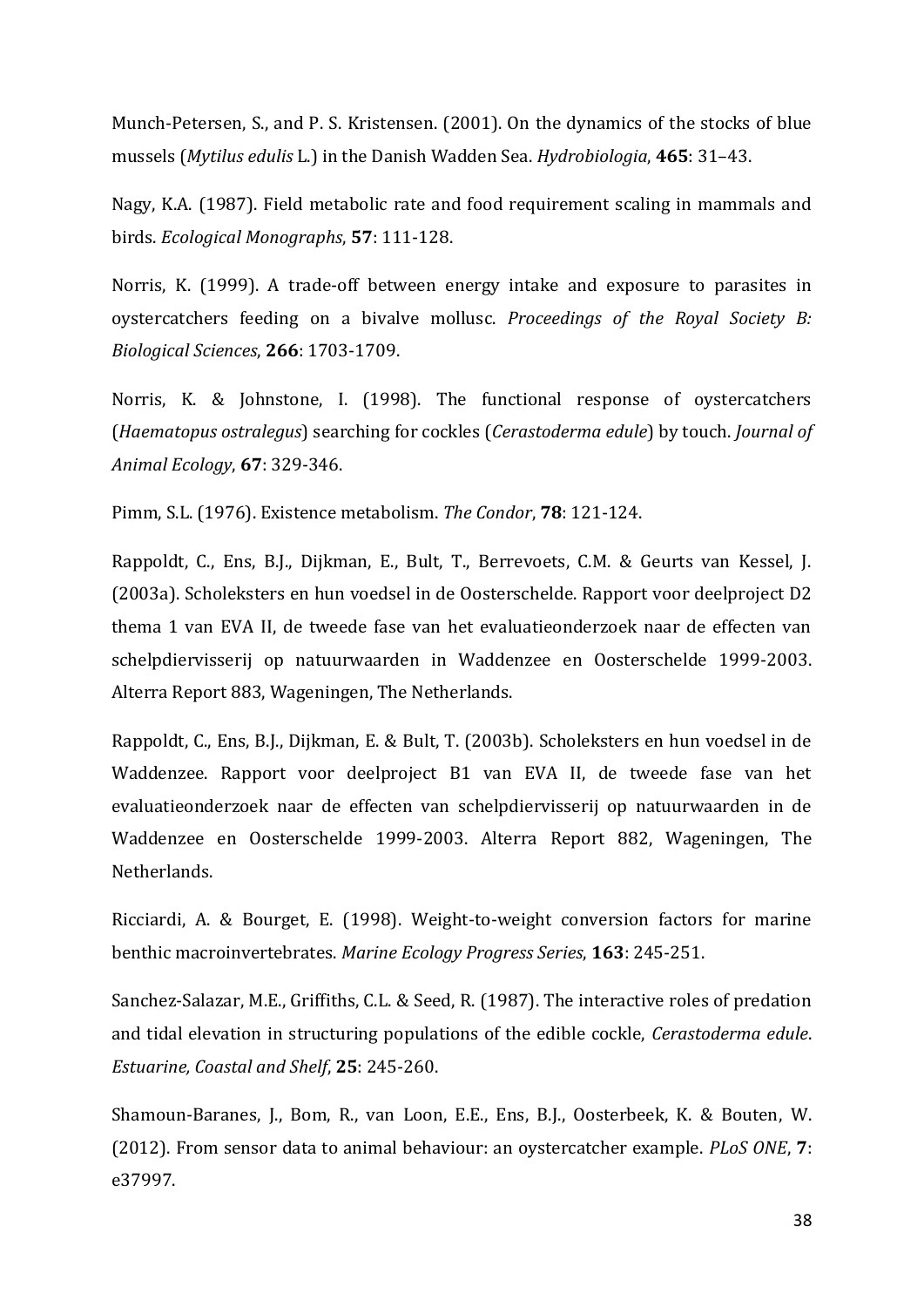Speakman, J. (1984). *The energetics of foraging in wading birds*. PhD thesis. University of Stirling.

Stillman, R.A. (2008). MORPH – An individual-based model to predict the effect of environmental change on foraging animal populations. *Ecological Modelling*, **216**: 265- 276.

Stillman, R.A. (2009). *Predicting the effect of shellfish stocks on the oystercatcher and knot populations of the Burry Inlet and Three Rivers*. A report by Bournemouth University for the Countryside Council for Wales. CCW Marine Monitoring Report No. 65. 45pp.

Stillman, R.A. & Goss-Custard, J.D. (2010). Individual-based ecology of coastal birds. *Biological Reviews*, **85**: 413-434.

Stillman, R.A., Goss-Custard, J.D., McGrorty, S., West, A.D., Durell, S.E.A.l.V., Clarke, R.T., Caldow, R.W.G., Norris, K.J., Johnstone, I.G., Ens, B.J., Bunskoeke, E.J., v.d. Merwe, A., van der Meer, J., Triplet, P., Odoni, N., Swinfen, R., Cayford, J.T. (1996). *Models of shellfish populations and shorebirds: final report*. Institute of Terrestrial Ecology, Wareham.

Stillman, R.A., Goss-Custard, J.D., West, A.D., Durell, S.E.A.l.V., Caldow, R.W.G., McGrorty, S. & Clarke, R.T. (2000). Predicting mortality in novel environments: tests and sensitivity of a behaviour-based model. *Journal of Applied Ecology*, **37**: 564-588.

Stillman, R.A., West, A.D., Goss‐Custard, J.D., Caldow, R.W.G., Mcgrorty, S., Durell, S.E.A.l.V., Yates, M.G., Atkinson, P.W., Clark, N.A., Bell, M.C., Dare, P.J. & Mander, M. (2003). An individual behaviour‐based model can predict shorebird mortality using routinely collected shellfishery data. *Journal of Applied Ecology*, **40**: 1090-1101.

Stillman, R.A. (2009). *Predicting the effect of shellfish stocks on the oystercatcher and knot populations of the Burry Inlet and Three Rivers. Bournemouth University for the Countryside Council for Wales.* CCW Marine Monitoring Report No. 65. 45pp.

Stillman, R.A., Moore, J.J., Woolmer, A.P., Murphy, M.D, Walker, P., Vanstaen, K.R., Palmer, D. & Sanderson, W.G. (2010). Assessing waterbird conservation objectives: an example for the Burry Inlet, UK. *Biological Conservation*, **143**: 2617-2630.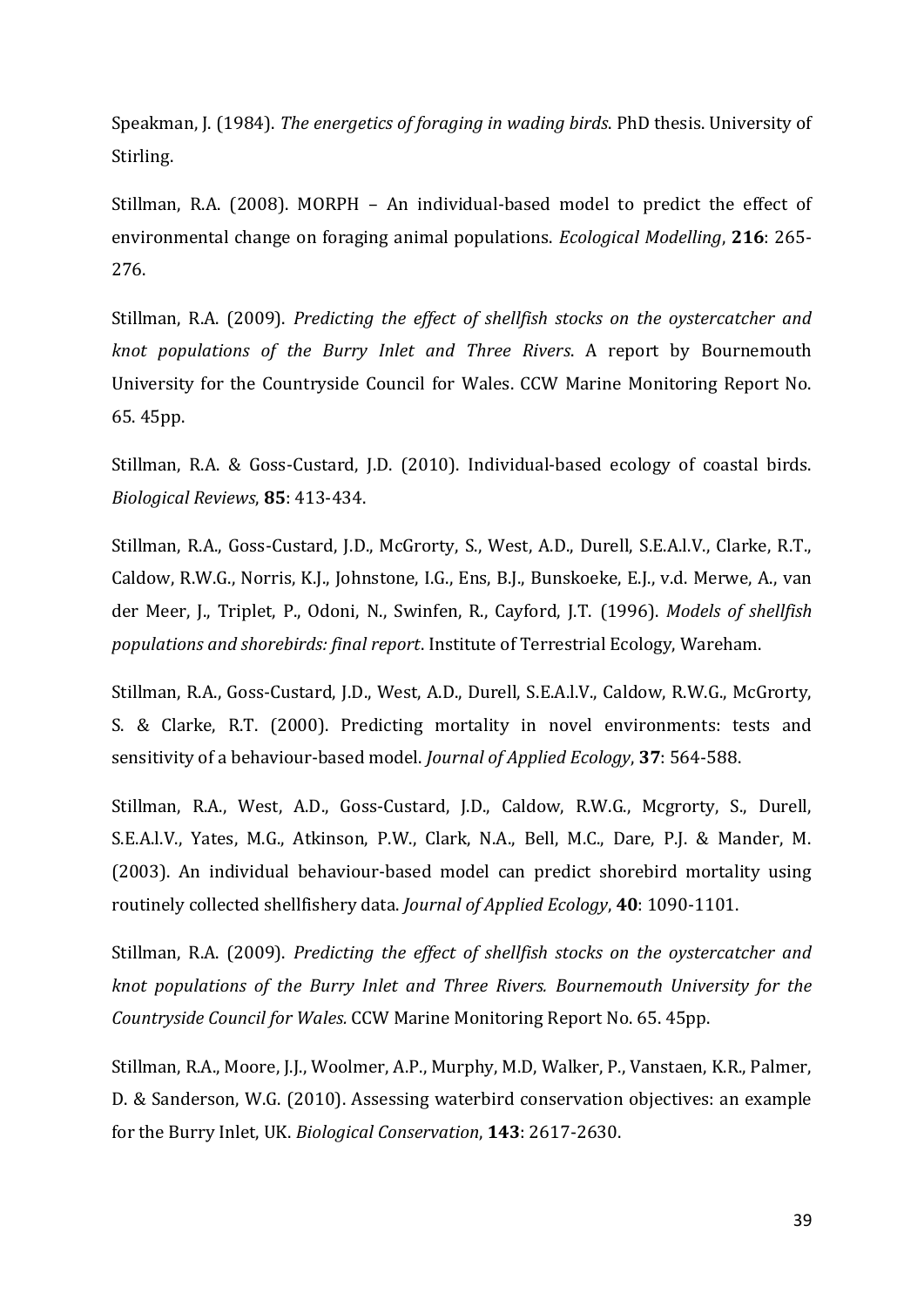Sutherland, W.J. & Ens, B.J. (1987). The criteria determining the selection of mussels Mytilus edulis by oystercatchers *Haematopus ostralegus*. *Behaviour*, **103**: 187-202.

Tinker, J. (1974). Why shoot oystercatchers? *New Scientist*, **64** (918): 125.

van de Pol, M., Brouwer, L., Ens, B.J., Oosterbeek, K. & Tinbergen, J.M. (2010). Fluctuating selection and maintenance of individual and sex-specific diet specialization in freeliving oystercatchers. *Evolution*, **64**: 836-851.

Verhulst, S., Oosterbeek, K., Rutten, A.L. & Ens, B.J. (2004). Shellfish fishery severely reduces condition and survival of oystercatchers despite creation of large marine protected areas. *Ecology and Society*, **9**: 17.

West, A.D., Goss-Custard, J.D., McGrorty, S., Stillman, R.A., Durell, S.E.A. le V. dit, Stewart, B., Walker, P., Palmer, D.W., & Coates, P. (2003). The Burry shellfishery and oystercatchers: using a behaviour-based model to advise on shellfishery management policy. *Marine Ecology Progress Series*, **248**: 279-292.

West, A.D., Stillman, R.A., Drewitt, A., Frost, N.J., Mander, M., Miles, C., Langston, R., Sanderson, W.G. & Willis, J. (2011). WaderMORPH – a user-friendly individual-based model to advise shorebird policy and management. *Methods in Ecology and Evolution*, **2**: 95-98.

Whitton, T.A., Jenkins, S.R., Richardson, C.A. & Hiddink, J.G. (2012). Aggregated prey and predation rates: juvenile shore crabs (*Carcinus maenas*) foraging on post-larval cockles (*Cerastoderma edule*). *Journal of Experimental Marine Biology and Ecology*, **432/433**: 29-36.

Winther, U. & Gray, J.S. (1985). The biology of *Mya arenaria* (Bivalvia) in the eutrophic inner Oslofjord. *Sarsia*, **70**: 1-9.

Zwarts, L. & Wanink, J.H. (1993). How the food supply harvestable by waders in the Wadden Sea depends on the variation in energy density, body weight, biomass, burying depth and behaviour of tidal-flat invertebrates. *Netherlands Journal of Sea Research*, **31**: 441-476.